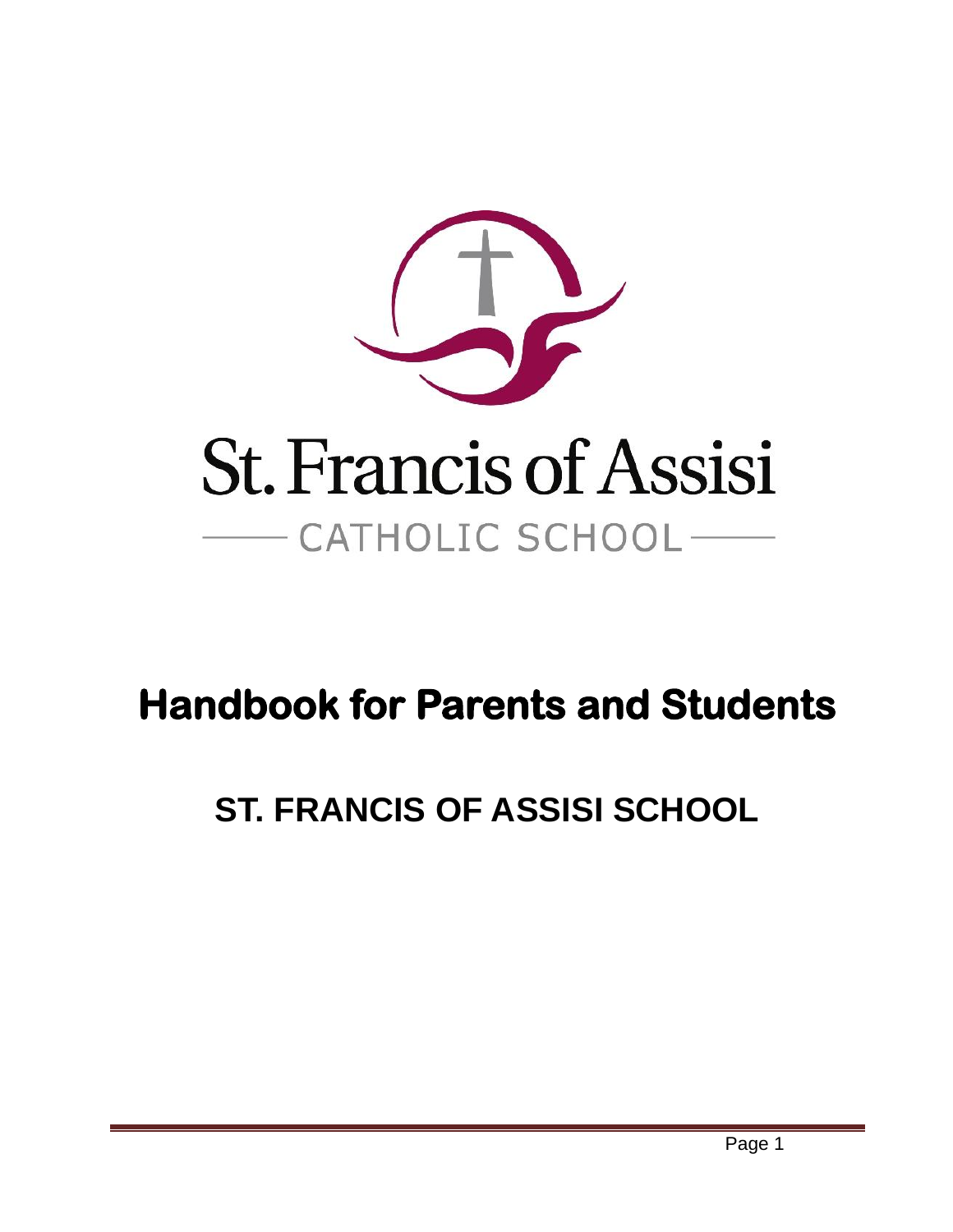| <b>Address:</b>       |                            | 2270 East Stadium Boulevard        |                                              |
|-----------------------|----------------------------|------------------------------------|----------------------------------------------|
|                       |                            | Ann Arbor, MI 48104                |                                              |
| <b>Contacts:</b>      |                            | 821-2200                           | <b>School Office</b>                         |
|                       |                            | 821-2202                           | <b>School Fax</b>                            |
|                       |                            | 821-2208                           | <b>Development Office</b>                    |
|                       |                            | 821-2206                           | <b>Gymnasium Office</b>                      |
|                       |                            | 821-2290                           | <b>ESP Office</b>                            |
|                       |                            | 821-2113                           | School Bookkeeper                            |
|                       |                            | 769-2550                           | <b>Parish Office</b>                         |
|                       |                            | 821-2130                           | <b>Religious Education</b>                   |
| E-Mail:               |                            | school@stfrancisaa.org             |                                              |
| <b>Web Addresses:</b> |                            | http://www.stfrancisa2.com/school/ |                                              |
|                       | <b>Daily Schedule:</b>     |                                    |                                              |
| <b>Preschool:</b>     |                            | 7:45 a.m. $-3:00$ p.m.             |                                              |
| Kindergarten:         |                            |                                    |                                              |
| <b>Full Day</b>       |                            | $7:45$ a.m. $-3:00$ p.m.           |                                              |
| $\frac{1}{2}$ Day     |                            | $7:45$ a.m. $-11:50$ a.m.          |                                              |
|                       | <b>Grades K through 8:</b> |                                    |                                              |
|                       | Opening                    |                                    | 7:45 a.m. Report to school - Prepare for Day |
|                       |                            | 7:55 a.m. Tardy Bell               |                                              |
|                       | Lunch/Recess               |                                    |                                              |
|                       | Elementary                 |                                    | 11:00 a.m. $-$ 11:50 a.m.                    |
|                       | Middle School              |                                    | 11:10 a.m. - 11:45 a.m.                      |
|                       | <b>Dismissal</b>           | 3:00 p.m.                          |                                              |
|                       |                            |                                    |                                              |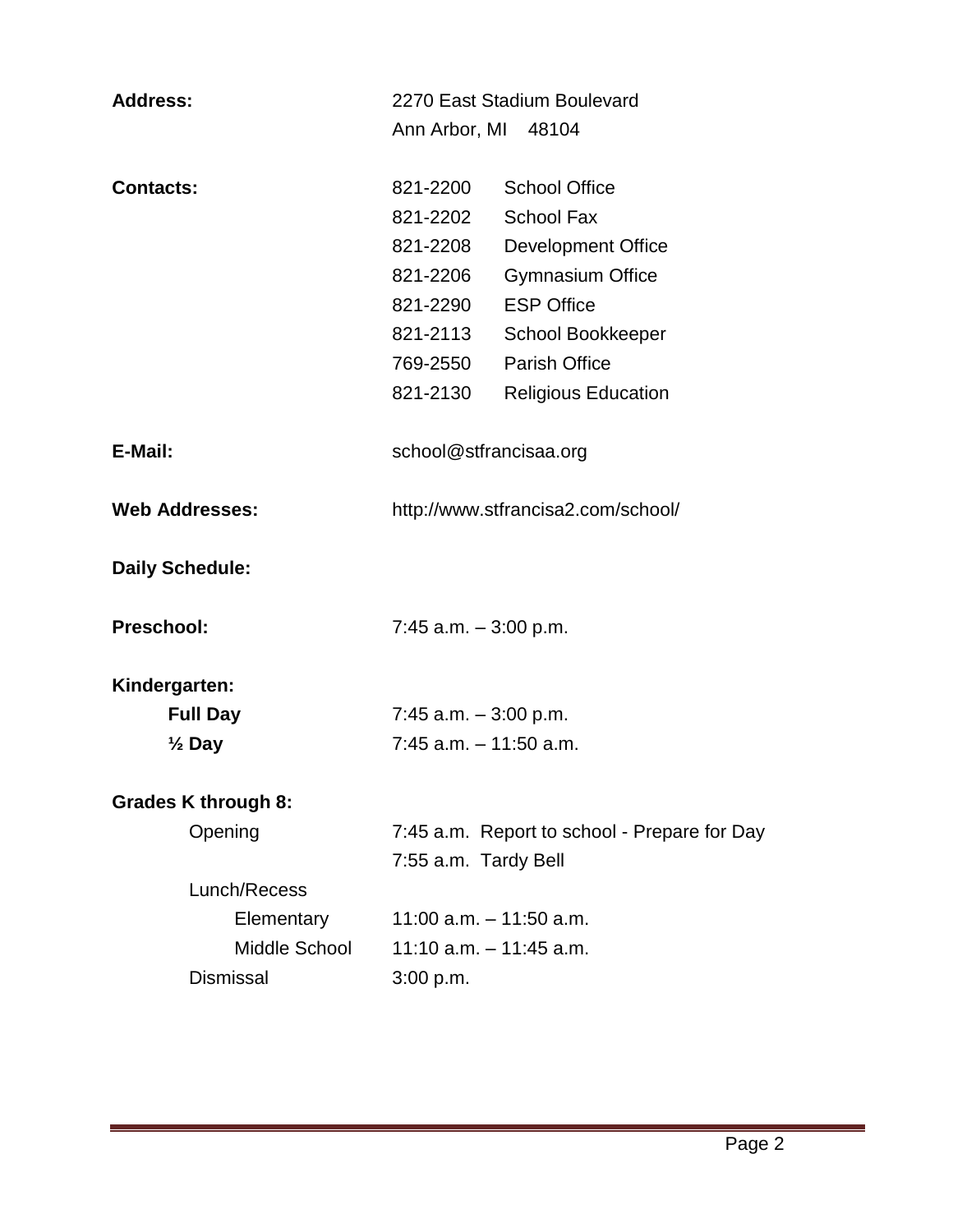# **ST. FRANCIS OF ASSISI SCHOOL**

# **PHILOSOPHY AND MISSION STATEMENT**

We are called

to *learn*, *care* and *lead* as we work to discover the plan that God intends for us. Each person is valued, respected, protected and nurtured as a unique creation of God.

# St. Francis of Assisi Parish Vision

St. Francis of Assisi Parish is a Catholic community committed to the mandate of Jesus in John's Gospel: "Love one another as I have loved you." We strive to be a Christ-centered expression of the family of God, nourished by the Holy Spirit.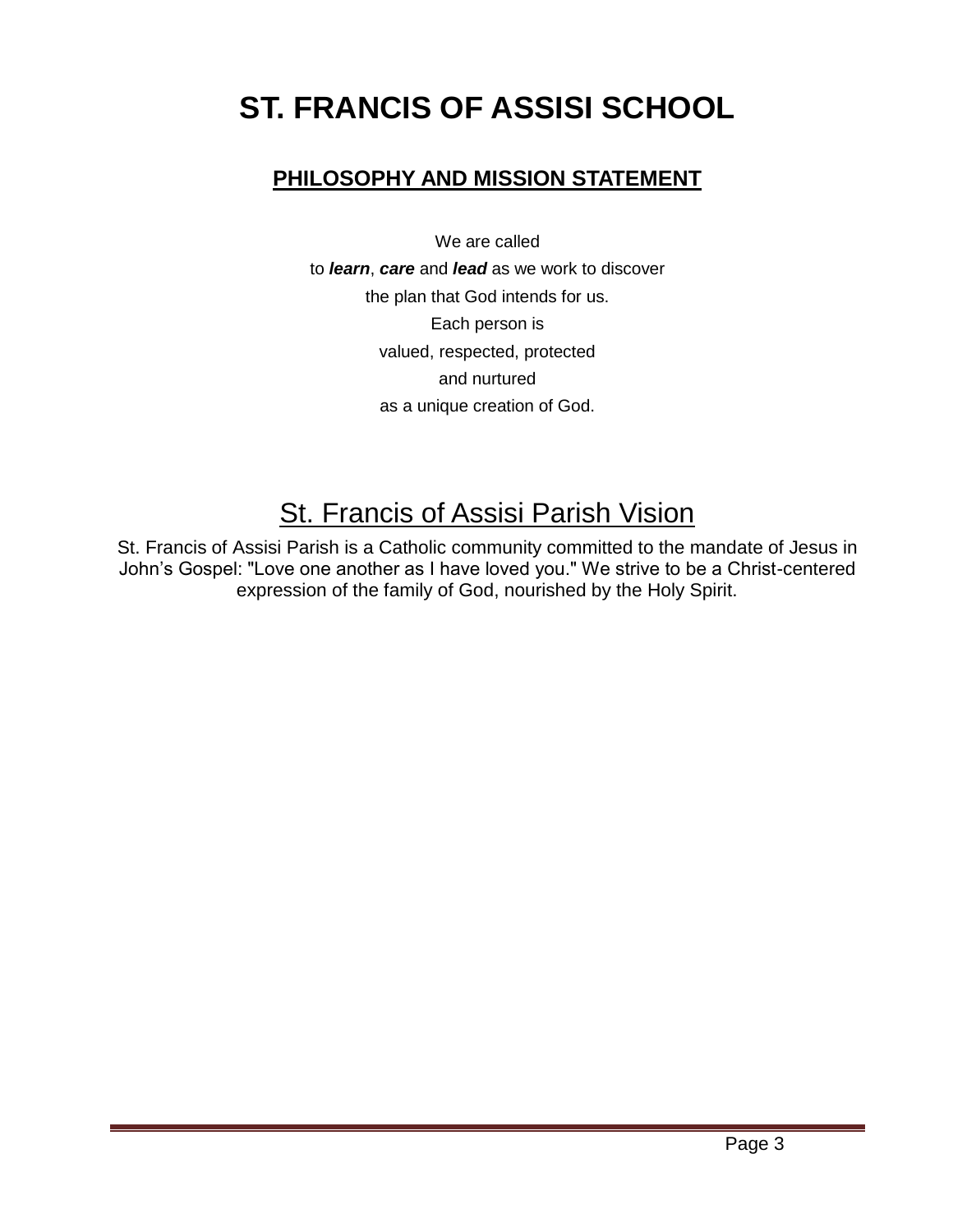# **TABLE OF CONTENTS**

| Health (First Aid, Head Lice, Illness, Immunizations, Medications,               |  |
|----------------------------------------------------------------------------------|--|
| Homework (Report Cards, Progress Reports, Conferences) 25                        |  |
|                                                                                  |  |
|                                                                                  |  |
|                                                                                  |  |
|                                                                                  |  |
|                                                                                  |  |
|                                                                                  |  |
|                                                                                  |  |
|                                                                                  |  |
|                                                                                  |  |
|                                                                                  |  |
|                                                                                  |  |
|                                                                                  |  |
| Appointments with Faculty, Bicycles, Book Covers, Cell Phones, Courtesy Requests |  |
| for Visitors, Electronic Readers, Fire, Tornado and Lockdown Drills, Handouts,   |  |
| Indoor Recess, Lost and Found, Media Center, Milk, Peanut (Nut)-Free             |  |
| Designations, School Parking, School Pictures, School Supplies, School Testing,  |  |
| Security System, Snowballs, Student Accident Medical Insurance, Telephone,       |  |
| Vision and Hearing Tests, Wellness Policy                                        |  |
|                                                                                  |  |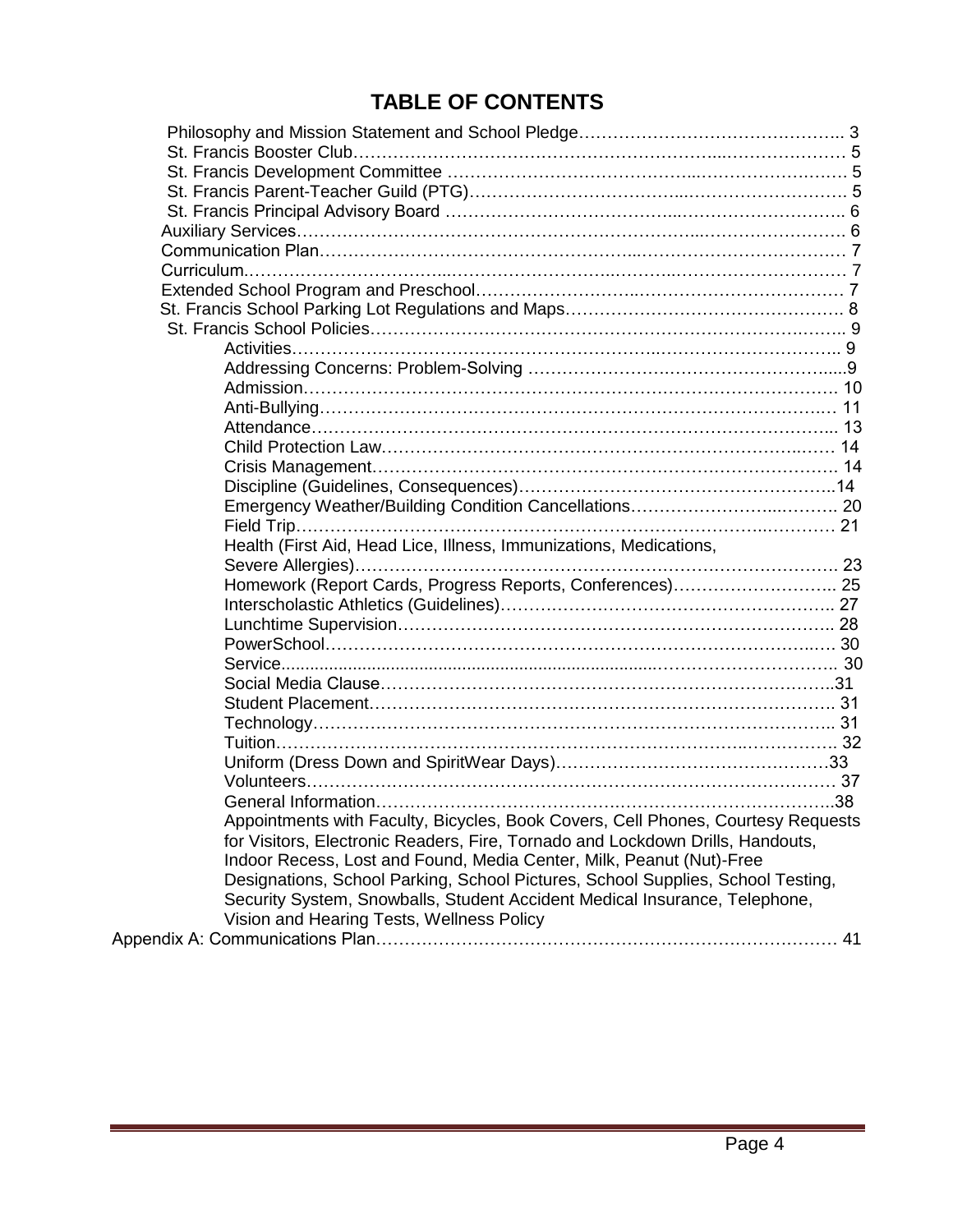**Staff e-mail addresses are on the school webpage at** https://www.stfrancisa2.com/school/about-us/meetour-staff/**.**

- [ptg@stfrancisaa.org-](mailto:ptg@stfrancisaa.org) to email our PTG chairs
- [school@stfrancisaa.org](file://sfafs02/UserData$/StaffData/kvanoirschot/Downloads/school@stfrancisaa.org%20) any absences, tardies, illnesses, trips
- $\blacksquare$  lunch @stfrancisaa.org- lunch parent supervisors if you need a sub or coverage- will go to ALL lunch parents who do recess and lunch duty.

### **ST. FRANCIS BOOSTER CLUB**

The St. Francis Booster Club supports the athletic programs at St. Francis School. The Booster Club works directly with the athletic director and administration to strengthen the school community through the participation in athletics. For most of the sports programs in grades 5-8, St. Francis participates in The Catholic Youth Organization. CYO enriches families and strengthens communities across southeast Michigan through youth programs that embrace the love and example of Jesus Christ.

The Booster Club supports the facility improvements necessary to grow the athletic program of the school as well as the equipment, uniforms, and coaching. The Booster Club will meet 6 times a school year and is open to any St. Francis parent that would like to volunteer.

### **ST. FRANCIS SCHOOL DEVELOPMENT OFFICE**

Christian stewardship and giving have always been an essential part of the Christian life as evidenced in the Acts of the Apostles. Stewardship has its roots in the Old Testament and the Jewish tradition that all we have is sheer gift from God to be used for a Godly purpose and the betterment of all. As an active and vibrant community of faith with many ministries and apostolic activities, we rely on the generosity and goodness of our community to help fund ministry endeavors, including our parish school. This is an expression of who we are as a community of faith and a tangible witness that our time, talent, and treasure is a gift from God, and that we are committed to living the Gospel message in all its many parts.

To that end, our Development Office works to secure resources - both financial and in-kind services - to help keep our parish school a viable and competitive institution as well as an affordable option for a broad family of students. Funds raised by the Development Office help meet priority needs, which are identified by our school's administration and strategic plan. They also build our Educational Trust Fund - our endowment. Fundraising activities include things such as special events, direct mailings, planned giving, grant writing, and private sector solicitations. 'Friend raising' is also a priority of the Development Office. All school families are strongly encouraged to voluntarily support and participate in Development Office initiatives.

### **ST. FRANCIS PARENT-TEACHER GUILD (PTG)**

The purpose of this organization shall be as follows:

a. To promote closer relationships between the home and St. Francis School and to provide opportunities for parents and teachers to cooperate in developing the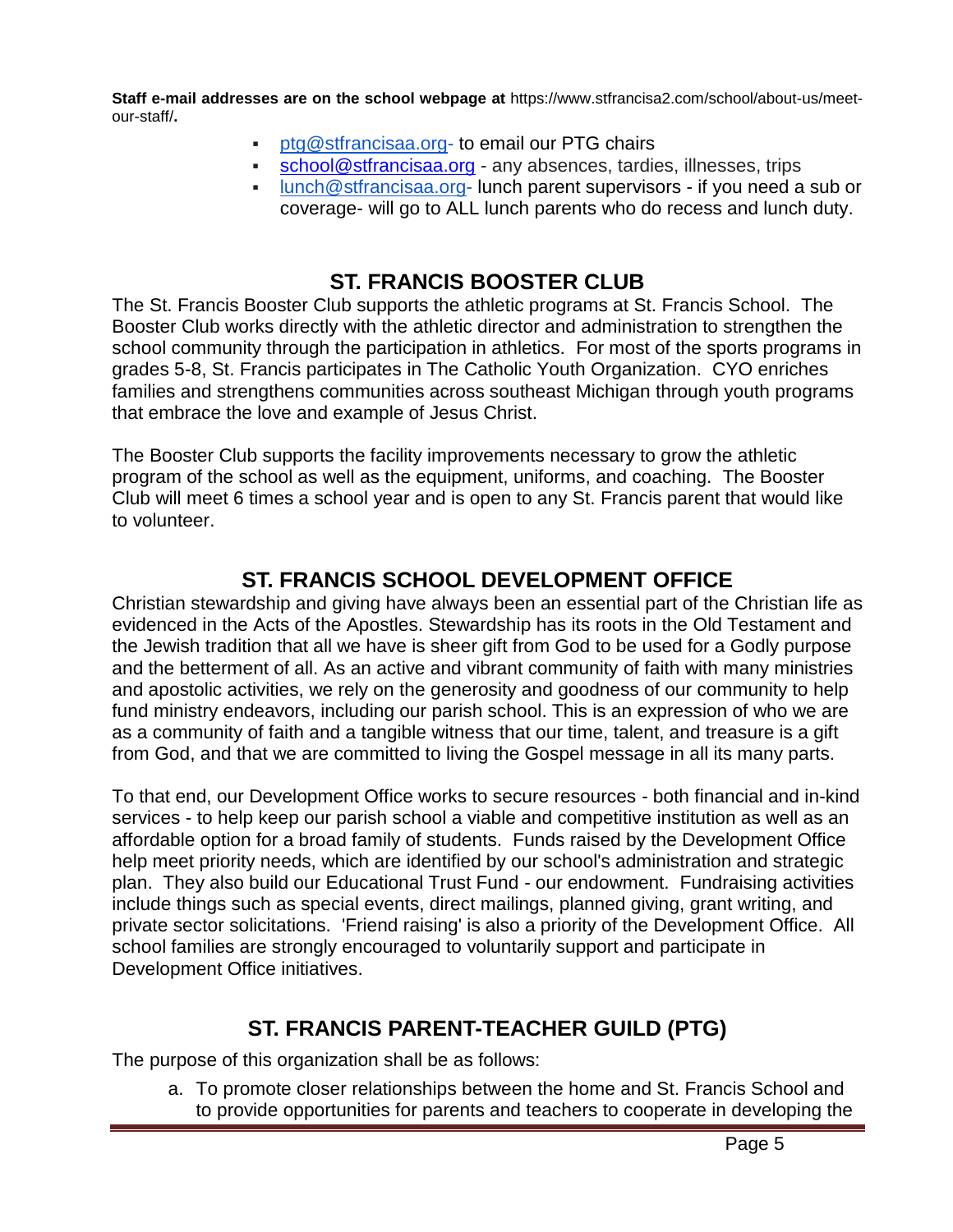best possible spiritual, intellectual and physical education for every child who attends the school.

- b. To promote an interest in educational affairs and a clear understanding of mutual responsibilities of parents and teachers in the education of the children of St. Francis School.
- c. To foster a sense of community among parents themselves by encouraging active membership involvement in Parent-Teacher Guild activities.

Membership is open to all St. Francis parents/guardians.

#### **PTG OFFICERS**

**ptg@stfrancisaa.org**

# **ST. FRANCIS PRINCIPAL ADVISORY BOARD**

The purpose of the Principal Advisory Board (PAB) is to promote and support the mission and philosophy of St. Francis of Assisi School through advisory with the principal.

The St. Francis of Assisi Principal Advisory Board shall:

1. Provide policy direction for select program needs of the school, by advising and communicating to school constituent groups.

2. Develop recommendations to achieve goals that are identified as areas for improvement following the guidelines set forth by the Diocese of Lansing, Michigan Association of Non-Public Schools and the St. Francis Parish Pastoral Plan.

3. Provide perspective from parents and faculty regarding the needs of the school as they align with school's goals.

4. Review current policy thus advising administration on input for review.

Members are parent volunteers, parishioners and faculty members serving a term of three years. For more information, please contact the principal.

# **AUXILIARY SERVICES**

Various auxiliary services are available to St. Francis students through the Ann Arbor Public Schools. The St. Francis Learning Specialist works with parents and the Ann Arbor schools as a facilitator.

St. Francis of Assisi School follows Ann Arbor Public School's (AAPS) *Response to Intervention* model. Level 1 team achievement meetings include a teacher consultant, the classroom teacher and sometimes the principal and family members to determine intervention strategies at two- to four-week intervals. Level 2 team achievement meetings involve AAPS personnel in determining if a referral for special education services is needed. Referrals lead to evaluation by specialists on a case-by-case basis resulting in a Multi-disciplinary Evaluation Team report and possibly an Individualized Education Plan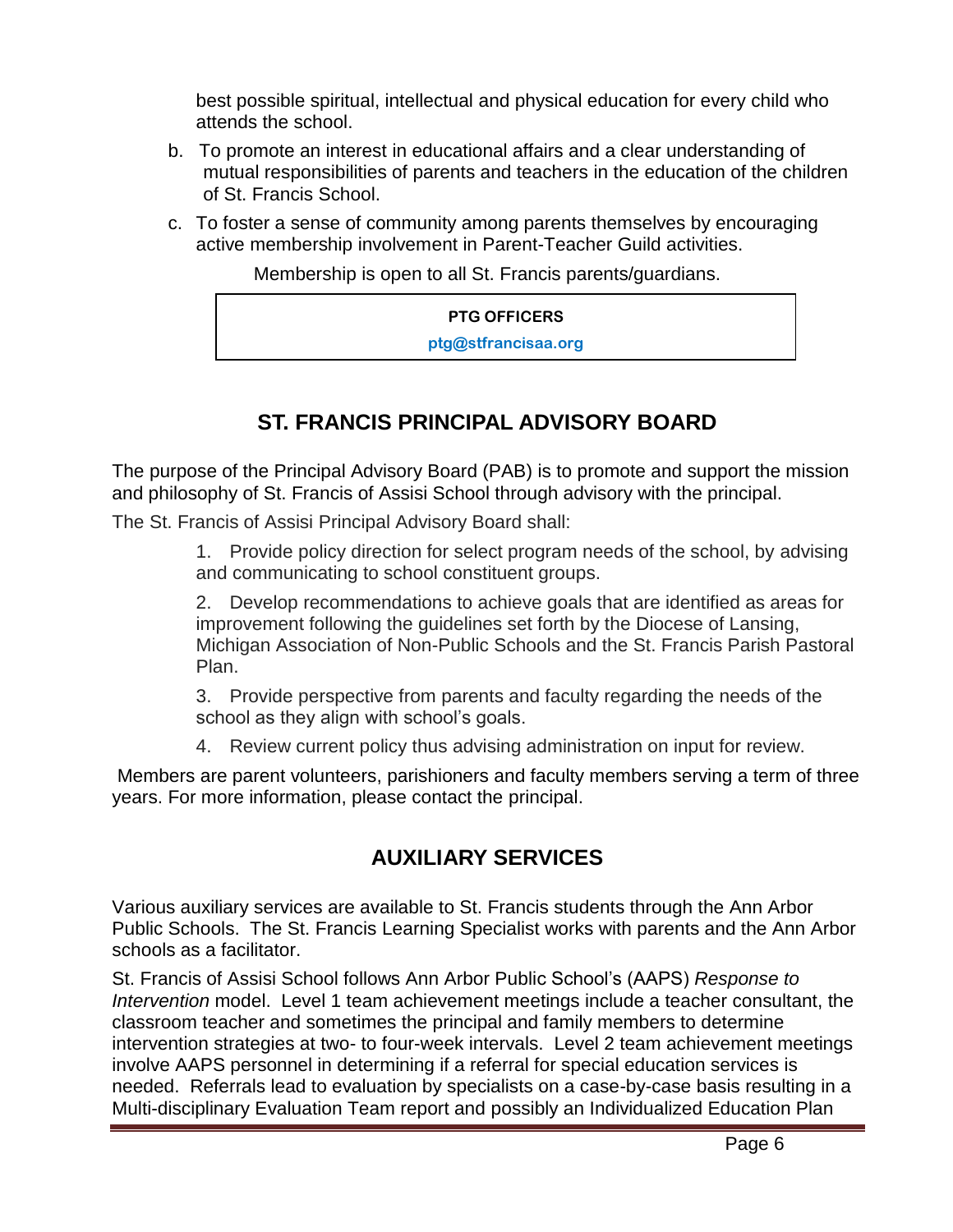meeting resulting in a *Non-Public School Plan*. NPSPs are updated annually and reevaluation takes place every three (3) years. Children who qualify for special education services may receive AAPS teacher consultant consultation, speech and language, occupational therapy, physical therapy and social worker support through Washtenaw Intermediate School District. IEPs of students new to St. Francis are updated within thirty (30) days of enrollment for Change of Building and/or Public/Non-public status. Parents who choose to keep their children in a non-public school sign a non-public school addendum to the IEP.

### **COMMUNICATIONS PLAN**

See Appendix A.

### **CURRICULUM**

St. Francis of Assisi follows the set curriculum by the Diocese of Lansing and the National Catholic School Standards. The standards and benchmarks are aligned and paced similar to national and state-wide standards. Detailed curriculum brochures for each grade level are available in the school office and will be available on the school website.

### **EXTENDED SCHOOL PROGRAM (ESP) and PRESCHOOL**

The Extended School Program is a parent-initiated program developed in response to the growing need for before-, after-, and no-school day care for working families. Families must be registered in the program in order to participate.

The Extended School Program and Preschool is licensed by the State of Michigan and is evaluated by the Michigan Association of Non-Public Schools.

Hours are as follows:

| Before-School Care<br><b>Full-Day Preschool</b> | $6:45 - 7:45$ a.m.<br>7:45 a.m. $-2:50$ p.m. |
|-------------------------------------------------|----------------------------------------------|
| Half-Day Preschool                              | 7:45 a.m. $-12:00$ p.m.                      |
| After-School Care                               | $3:00 - 6:00$ p.m.                           |

Care is offered on many no-school and half days. There is no care offered on major holidays, Christmas break, and Washtenaw County's common week break or during the summer.

Families must be registered in the Extended School Program or Preschool to participate in the no-school and half-day programs. Please note there are deadlines for turning in forms for these programs. This is to allow adequate time for scheduling staff and program planning.

Registration forms for no-school and half days can be found on the school website. Click on the ESP/Preschool link to access registration forms for these days. More detailed information about the Extended School Program and Preschool can be found on the school website or by calling the ESP and Preschool office at 734-821-2290.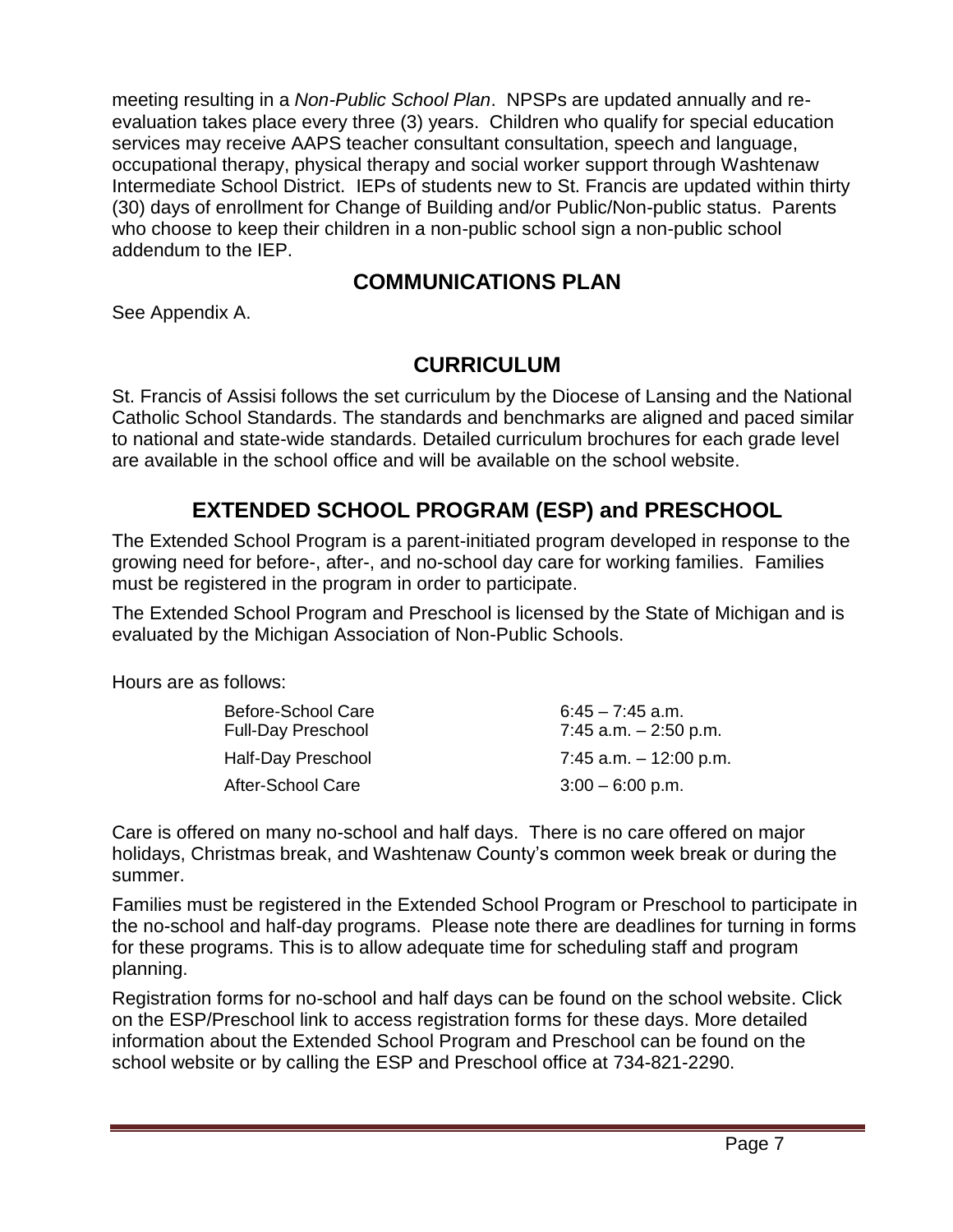

### **St. Francis School Parking Lot Regulations and Maps**

#### 1. **NO PARKING IN FRONT OF THE CHURCH AT ANY TIME – IT IS A FIRELANE- WE MUST LEAVE IT OPEN!**

- 2. Cars enter the parking lot from East Stadium Boulevard or from St. Francis Drive. Those cars entering from St. Francis Drive **MUST** turn right and circle around to enter the drop-off lane.
- 3. The **drop-off lane** is restricted to an eastbound flow.
- 4. Please **pull over** as close as you can **next to the cones**.
- 5. Students should exit the car from the side **closest** to the school. Please do not allow your children to unload and step out into the pass-through lane. Students should have all belongings with them so they exit **quickly** and safely.
- 6. If you choose to park, please walk your child/ren to the crossing guard in the center isle of the parking lot. Do not allow your child to run across the **DROP-OFF Lane**.
- 7. Please do not stop to talk to the crossing guard about issues as this takes attention away from the safety of the students.
- 8. Please do not park in the Drop off lane, it is for quick unloading only.
- 9. **PLEASE** -- no cell phone use or texting while driving through the parking lot.
- 10.Please do not use St. Francis Drive or parking lots of nearby businesses or apartments as pick-up or drop-off locations or for by-passing the traffic light at Stadium and St. Francis Drive.
- 11.Cars exiting St. Francis Drive are required to **turn right** during the busiest time.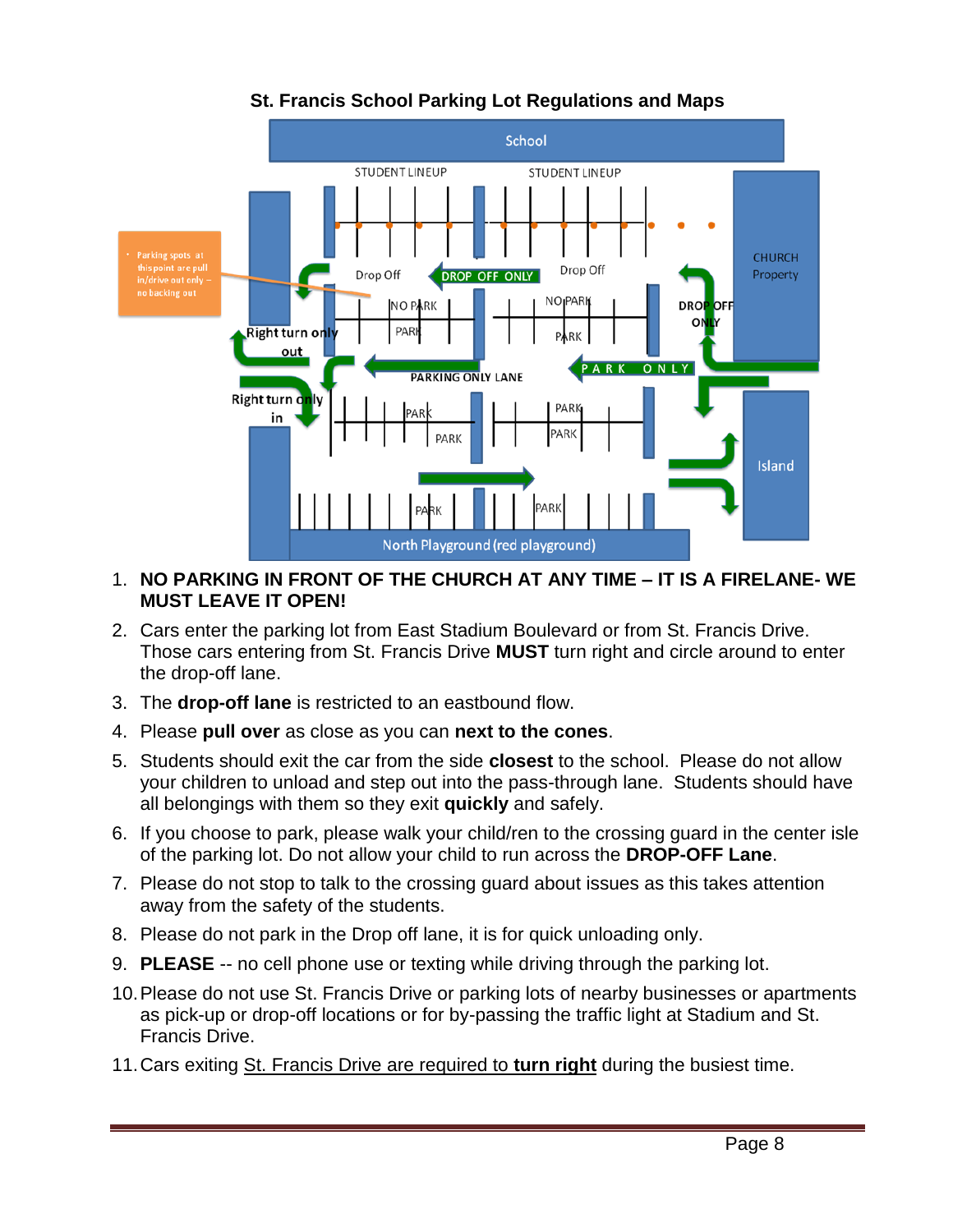- 12.Fire Lane -- Please do not park in the fire lane in front of the church. Please do not park in the lane across from the fire lane, as that is a pass-through lane. Cones are placed in this area to restrict parking.
- 13. **KEEP PETS AT HOME!** We have students with allergies and some children are fearful of animals, regardless of their temperament. It is for the safety of both the children and pets that this rule must be enforced.
- 14.Parents must **PARK** in the school or church parking lot and walk to pick up children from the teachers in the waiting area.
- 15.**PLEASE DO NOT** PARK or **STOP your vehicle** in the morning "drop-off lane" as this is a "pass-through lane" in the afternoon. NOT A PICK-UP LANE.
- 16.Students should not be running around the playground, playing football at this time due to the number of cars entering and exiting the lot. It is a safety hazard.
- 17. Any student not picked up by 3:15 will be brought to the office by school staff and a call home will be made. Students that are repeatedly not picked up on time, may need to make arrangements to attend ESP.

# **ST. FRANCIS OF ASSISI SCHOOL POLICIES**

# **ACTIVITIES POLICY**

Activities, which are scheduled during class hours and involve students of St. Francis, must be sponsored by the school. Activities occurring during class time that are not a part of administratively supervised curricula (i.e., Take Your Child to Work Day, hockey tournaments, high-school visitations, etc.) are considered absences.

# **ADDRESSING CONCERNS: PROBLEM-SOLVING POLICY**

Channels are available at St. Francis School through which problems can be addressed and mutually satisfactory solutions reached or an understanding of policy acknowledged.

**Parents are encouraged to** *first* **discuss their concern directly with the teacher or staff member involved.** Teachers at St. Francis School welcome open and frank discussions of problems that students experience in their academic work, as well as other areas of school life. Teachers make themselves available by appointment for such discussions at a mutually convenient time and place. Most problems can be solved at this level. Teachers at St. Francis are certified professionals, experienced and knowledgeable in working with students at each grade level.

If either the parent or the teacher is not satisfied, the matter can be discussed with the school principal. The principal will make a determination after speaking with all parties involved.

\*\*Addressing concerns on/through social media can be damaging to the children. Parents and faculty are expected to communicate through a professional platform.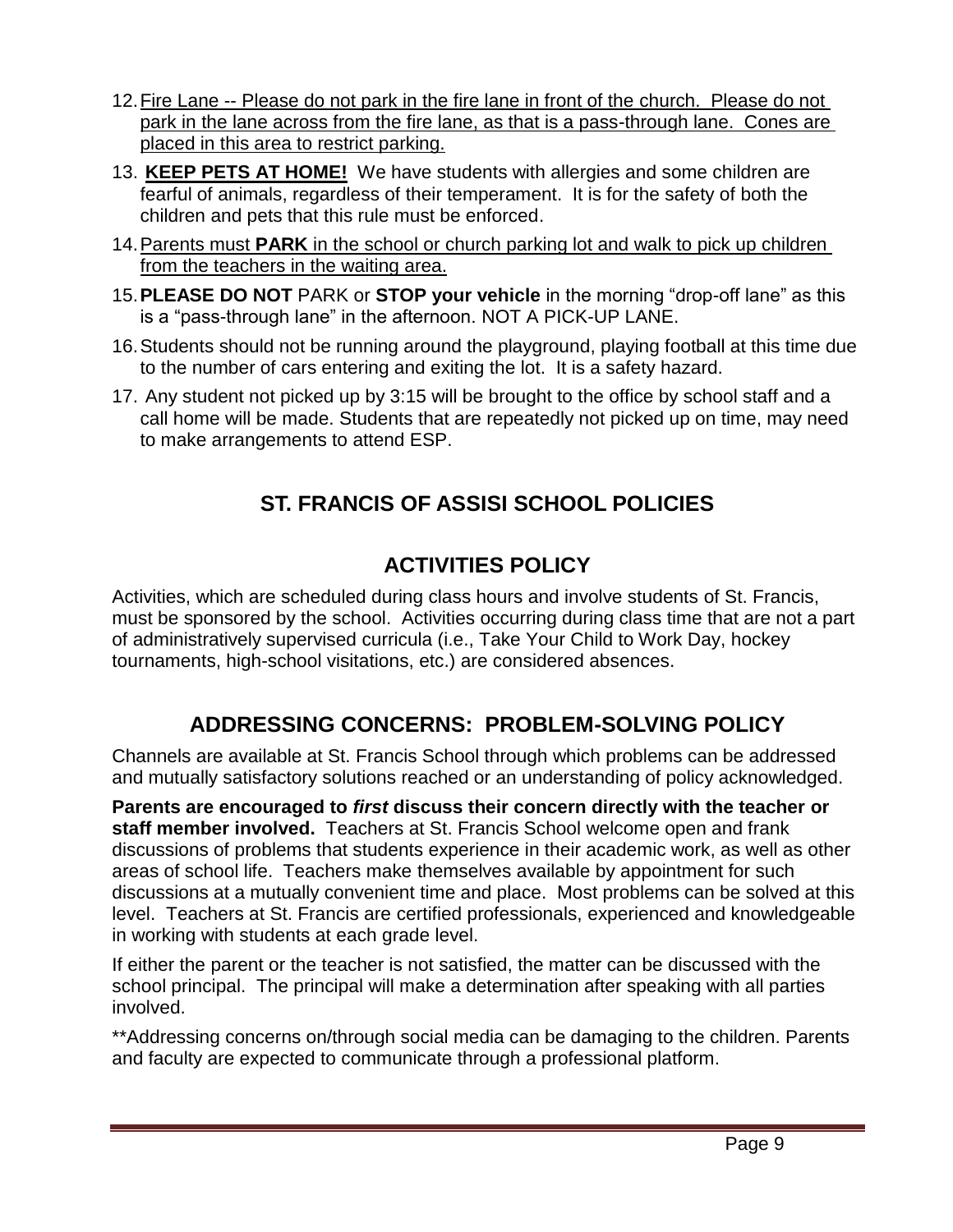Unresolved issues, at this point, must be documented and copies sent to either the pastor or the Diocesan School Office in Lansing. A copy of the Parent/Student Grievance Procedure (file # 2450 (b)) is available in the school office.

### **ADMISSION POLICY**

The Diocesan Board of Education says that NO Catholic child whose parents desire to enroll him/her in any Catholic school shall be denied admission on the basis of sex, race, color, or national origin. It also states that no child, regardless of religion, shall be denied admission if the school possesses the capacity for additional enrollees. Non-Catholic children do take part in our Religion curriculum and they attend Mass.

It is the intention of St. Francis School to serve members of St. Francis Parish and the wider community. Since the total school enrollment is limited by facility size and policy on class size, the following admission policy is formulated:

The principal meets with parents and students as part of the admissions procedures. Student needs must be shared openly with the administration so St. Francis faculty can best adapt their instruction to meet the needs of all students.

Children will be admitted to St. Francis School in the following order:

- 1. Child/ren currently enrolled in St. Francis School
- 2. Siblings of child/ren currently enrolled in St. Francis School
- 3. Child/ren of registered St. Francis Parish members not currently in St. Francis **School**
- 4. Child/ren from other Catholic parishes who do not have a child/ren in St. Francis School during the current school year
- 5. All other children

#### **While we will follow these procedures and Admission Policy to the best of our ability, situations may create inconsistencies that require administrative discretion.**

**NOTE:** St. Francis requires that a child must be 5 years old by October 1, to be eligible for kindergarten.

New students entering St. Francis School are placed in a probationary period for one semester. If the student does not meet the standards (academically and/or behaviorally) of St. Francis, the parents will then be notified by the administration on the cause and the action to be taken. Appropriate behavior is expected of all students if they are to continue at St. Francis School and return the next year.

**Diocese of Lansing Educational Policy 1001:** The schools of the Roman Catholic Diocese of Lansing are fully committed to a policy of equal opportunity. Educational policies, admissions policies, scholarship and loan programs, athletic and other school programs and activities, employment policies and contractual agreements will be administered without illegal discrimination on the basis of age, sex, religion, familial or marital status, race, disability unrelated to the ability to perform, national origin, color, height, weight, or status in any group protected by state or federal law.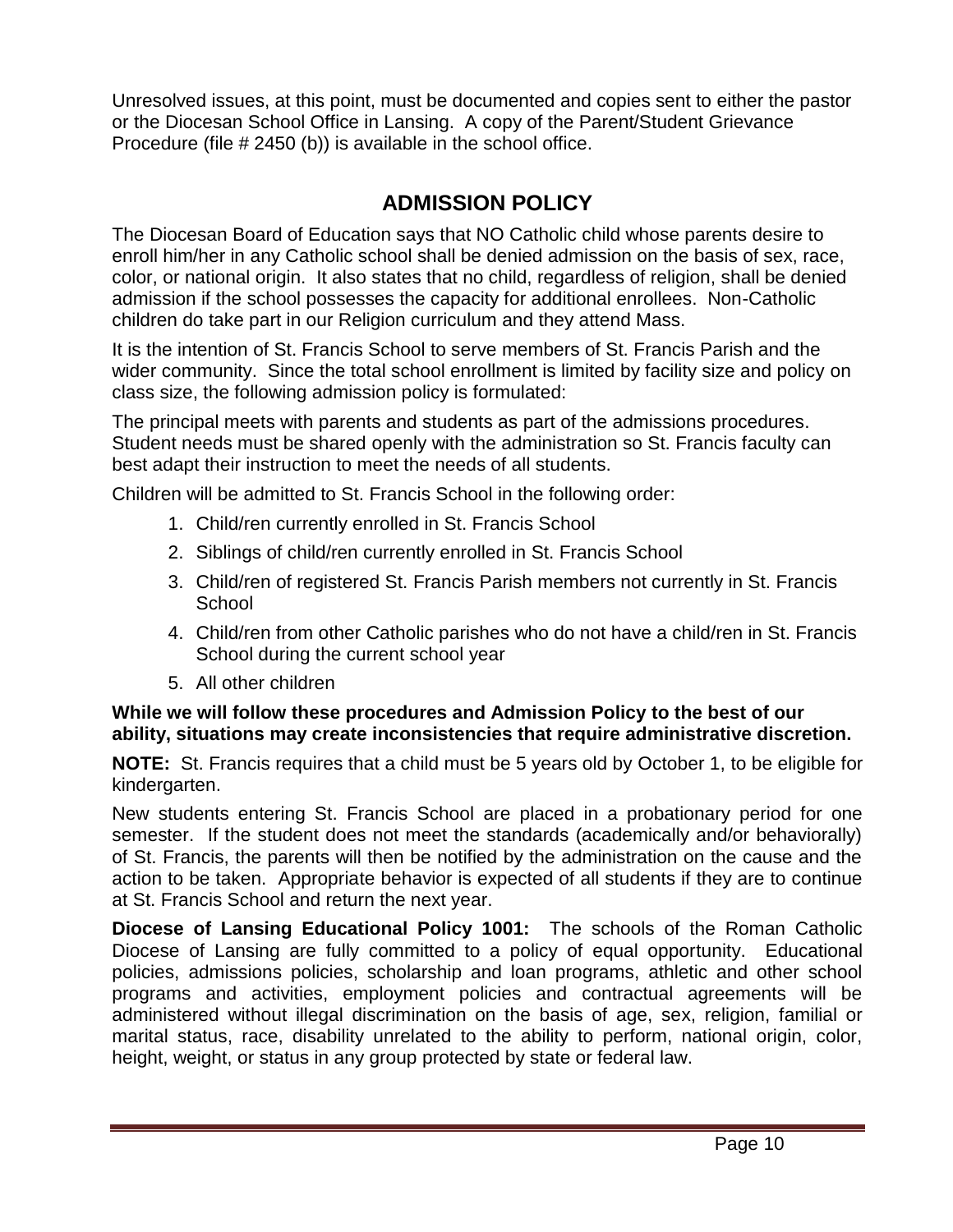# **ANTI-BULLYING POLICY**

#### **DIOCESAN POLICY: BULLYING**

"Bullying" means any *repeated* actions made by a student or a group of students and directed against another student with the intent to ridicule, humiliate or intimidate. Bullying of students is not tolerated and violations of this policy render the student/s liable for detention, suspension or expulsion.

St. Francis of Assisi school seeks to be a place where students, parents, teachers, noninstructional staff, administrators and others live ever more fully in the presence of Jesus, whom they encounter in the Sacraments, in the Word and in each other. Bullying is thus fundamentally and wholly incompatible with the Gospel values that are the foundation of this school.

We therefore will not accept bullying in our school, on our property or in our programs and activities. We will guide our students through our faith.

It is not possible to comprehensively define the concept of "bullying." Normally bullying involves one or more students intentionally subjecting another student to repeated degrading actions, words or social interactions. Individual incidents of unkindness, such as a fight or an insult, are improper, but might not constitute bullying. Bullying goes further, with actions or speech that are deliberate and sustained, and are intended to isolate, hurt or humiliate. Ordinarily, bullying would not involve silence or inaction, or mere physical presence, but it is possible that those non-actions could intentionally exacerbate a bullying situation. Bullying speech could occur in the victim's hearing or elsewhere, and could be oral, written or electronic.

Any student, parent, teacher or other person who is aware of a bullying situation should immediately notify the principal. Upon such a report, the principal will determine the facts and take appropriate action.

Just as bullying cannot be comprehensively defined, it is not possible to catalogue in advance all the appropriate responses that the school might choose to take. However, by enrolling a child in the school, parents and guardians give consent to the school's exercise of complete discretion to take any action it deems appropriate including, without limitation, oral caution, written warning, probation, conditions, suspension, expulsion or even referral to civil authorities.

Every member of our community shares, in the manner appropriate to age and role, responsibility for the well-being of this Catholic educational community. As appropriate to age and role, each of us should model good behavior, shelter the vulnerable and treat with respect and kindness other members of this community.

Bullying and other unhealthy and immoral behaviors are sometimes portrayed in popular media as normal. This school exists for the purpose of introducing children to a fundamentally different way of living - a life in Jesus. Each of us should be vigilant about bullying and unceasing in our prayer for all the members of this community.

"Cyber Bullying" means using electronic communications to harass, threaten, antagonize or intimidate another person.

#### **Examples of bullying include the following**:

Hurting someone physically by hitting, kicking, tripping, pushing and so on.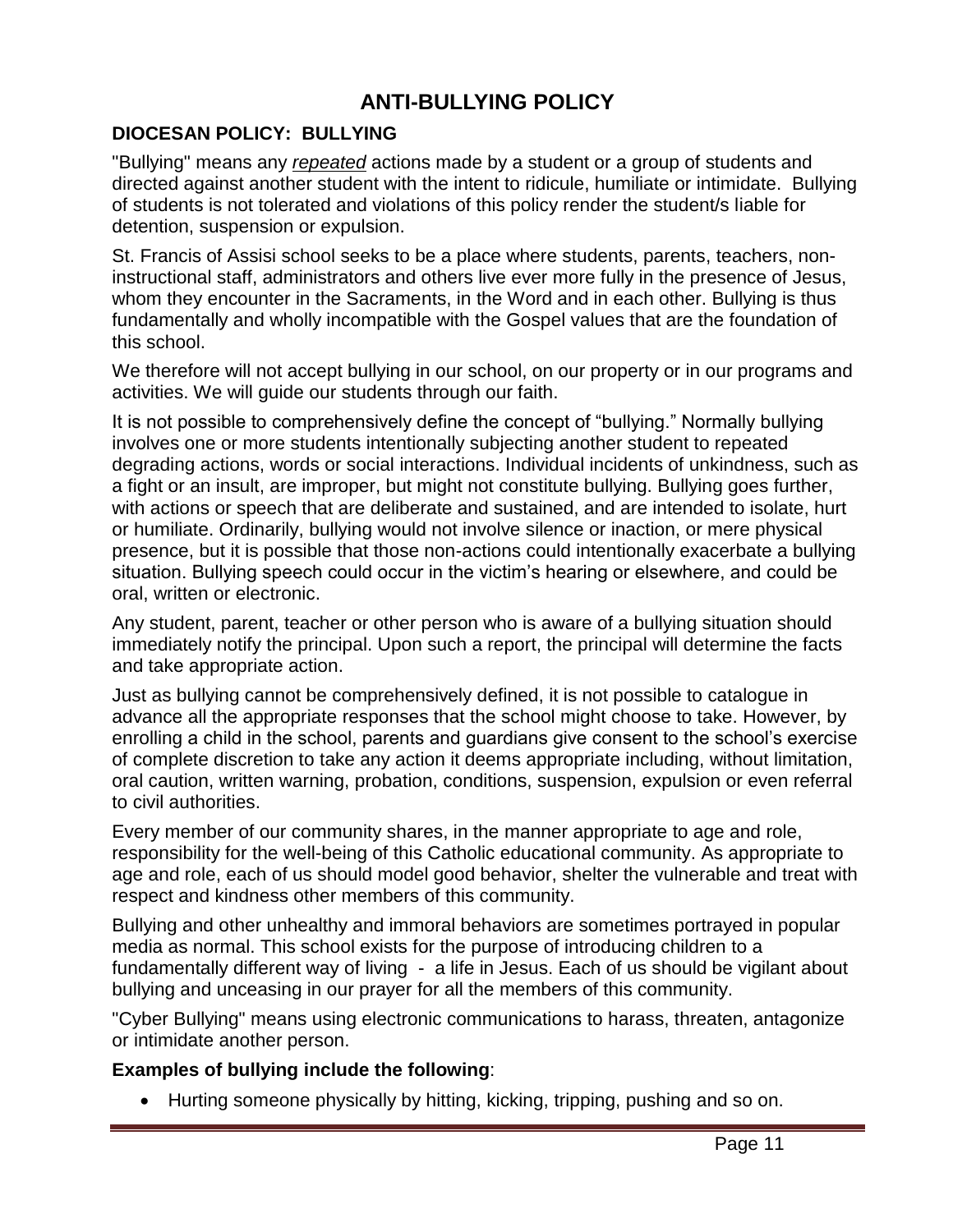- Stealing or damaging another person's things.
- Ganging up on someone.
- Teasing someone in a hurtful way.
- Using put-downs or name-calling, such as insulting someone's race or making fun of someone for being a boy or a girl.
- Touching or showing private body parts.
- Spreading rumors about someone.
- Leaving someone out on purpose or trying to get other kids not to play with someone.
- E-mails, instant messages, chat room and/or web log postings, text messages, etc.
- Posing as someone else to harass others or using a person's picture digitally without their permission.

#### **Staff at our school will do the following to prevent bullying and help children feel safe at school:**

- Teachers will teach a curriculum aligned with the Religion curriculum to teach students how to report, respond, and react in a kind way to bullies.
- Closely supervise students in all areas of the school and playground.
- Watch for signs of bullying and stop it when it happens.
- Take seriously parents' concerns about bullying.
- Look into all reported bullying incidents.
- Assign appropriate consequences for bullying such as parent/student conference with the principal or detention.
- Provide immediate consequences for retaliation against students who report bullying.

#### **Students at our school will do the following things to prevent bullying:**

- Treat each other respectfully.
- Refuse to bully others.
- Refuse to let others be bullied.
- Refuse to watch, laugh or join in when someone is being bullied.
- Try to include everyone in play, especially those who are often left out.
- Report bullying to an adult.

**\*\*Sexting or any form of abuse through technology will be considered bullying.**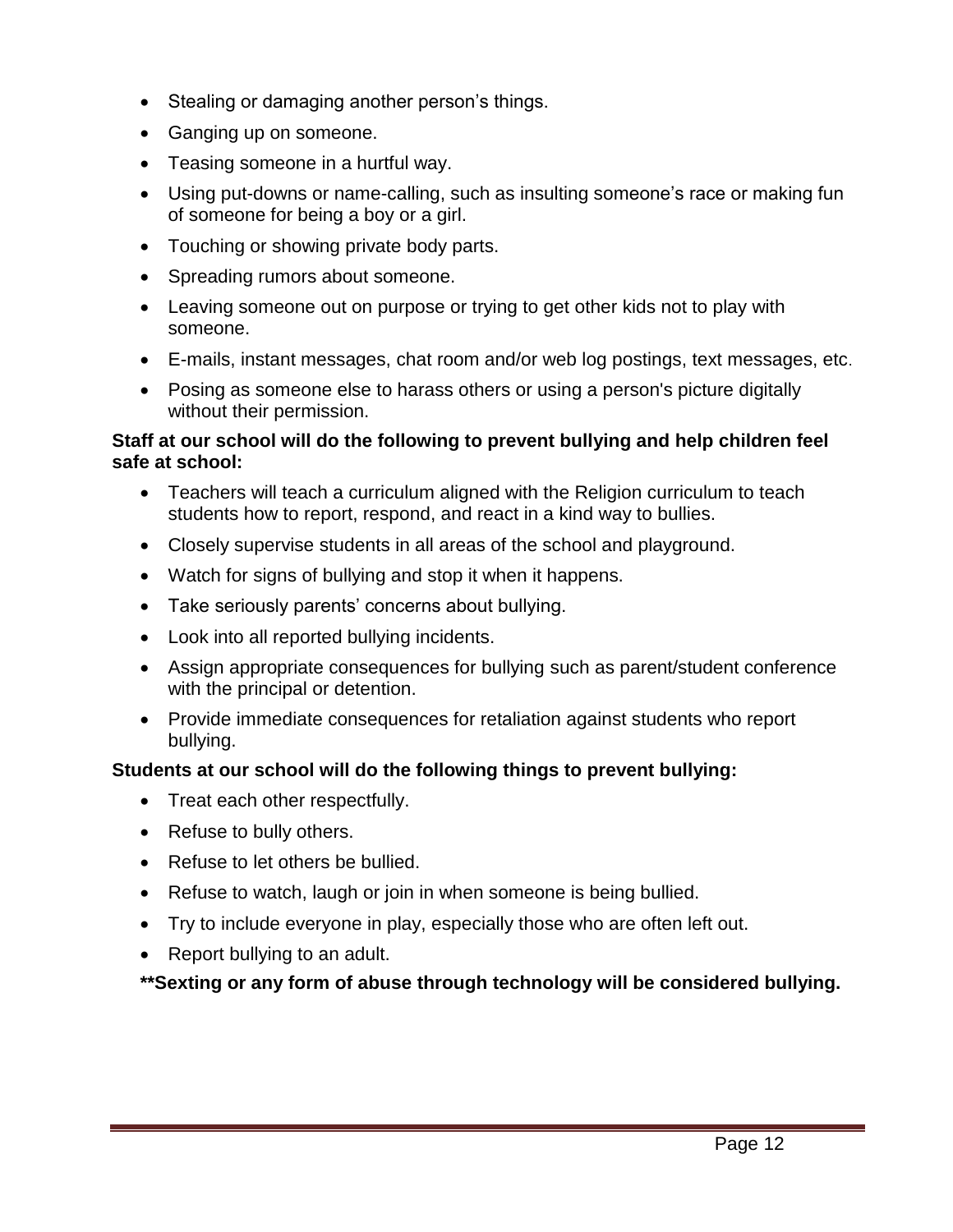# **ATTENDANCE POLICY**

Students should arrive by **7:45 a.m.** to allow time to get organized for the beginning of the day. Kindergarten  $-3^{rd}$  grade teachers bring students from the blacktop area to their classrooms at 7:45 a.m. to begin their day. The tardy bell rings at 7:55 a.m.

#### *--> Continued tardies or absences will be subject for administrative review and consequences for the family.*

Tardy slips will be issued by school office staff.

**Absences:** The school office checks student absences each day as required by the Washtenaw County Public Health Department. When your child is absent from school, please call the school office (821-2200) before 9:00 a.m. and state the reason for his/her absence. We must report any symptoms relating to respiratory (i.e., fever, sore throat, cough and the like) and gastrointestinal (i.e., vomiting and/or diarrhea) illnesses to the Health Department. We appreciate your help in this matter.

In order to fully partner with you and to remain compliant with the Michigan Compulsory Attendance Laws, we use these guidelines:

- **1.** At eight unexcused absences, we notify the parent/guardian.
- **2.** At ten unexcused absences, we notify the parent/guardian and request a meeting.
- **3.** At twelve unexcused absences, we notify the parent/guardian to schedule a meeting to discuss if your student will be able to remain at St. Francis of Assisi Catholic School.
- **4.** At fifteen unexcused absences, we notify the truancy officer for Washtenaw County.

**Tardiness:** Students will be marked tardy at 7:55 a.m. Those who come to school later than that **must** report to the office and obtain a tardy slip before going to class.

**Doctor Appointments:** During school hours, including lunch hour, students are not permitted to leave school grounds without first notifying the office. Students planning to leave for doctor appointments should first present a written note from parents to their homeroom teacher and then wait to be called by office staff.

#### **UPON RETURN FROM THEIR APPOINTMENT, STUDENTS MUST CHECK IN AT THE OFFICE BEFORE RETURNING TO THEIR CLASSROOM**.

**Vacations:** Parents are encouraged to arrange family vacations according to the school calendar. When this is impossible, the child's homeroom teacher should be contacted in writing several days prior to the absence. According to Michigan state school law, permission for absence from school for any reason other than illness or physical disability cannot be granted by school officials; therefore, responsibility for such absences must be assumed by the parent. Please refer to the **Homework Policy** section for guidelines on missed assignments.

**Funerals (Necessary Absences):** These will be handled on an individual basis.

**Emergency School Closings:** In case of severe weather conditions, the principal will contact local radio and TV stations. These stations will broadcast information regularly. Additional options to check closings include the school website (stfrancisa2.com/school) and the school phone (voice mail will have a message). The mass notification system will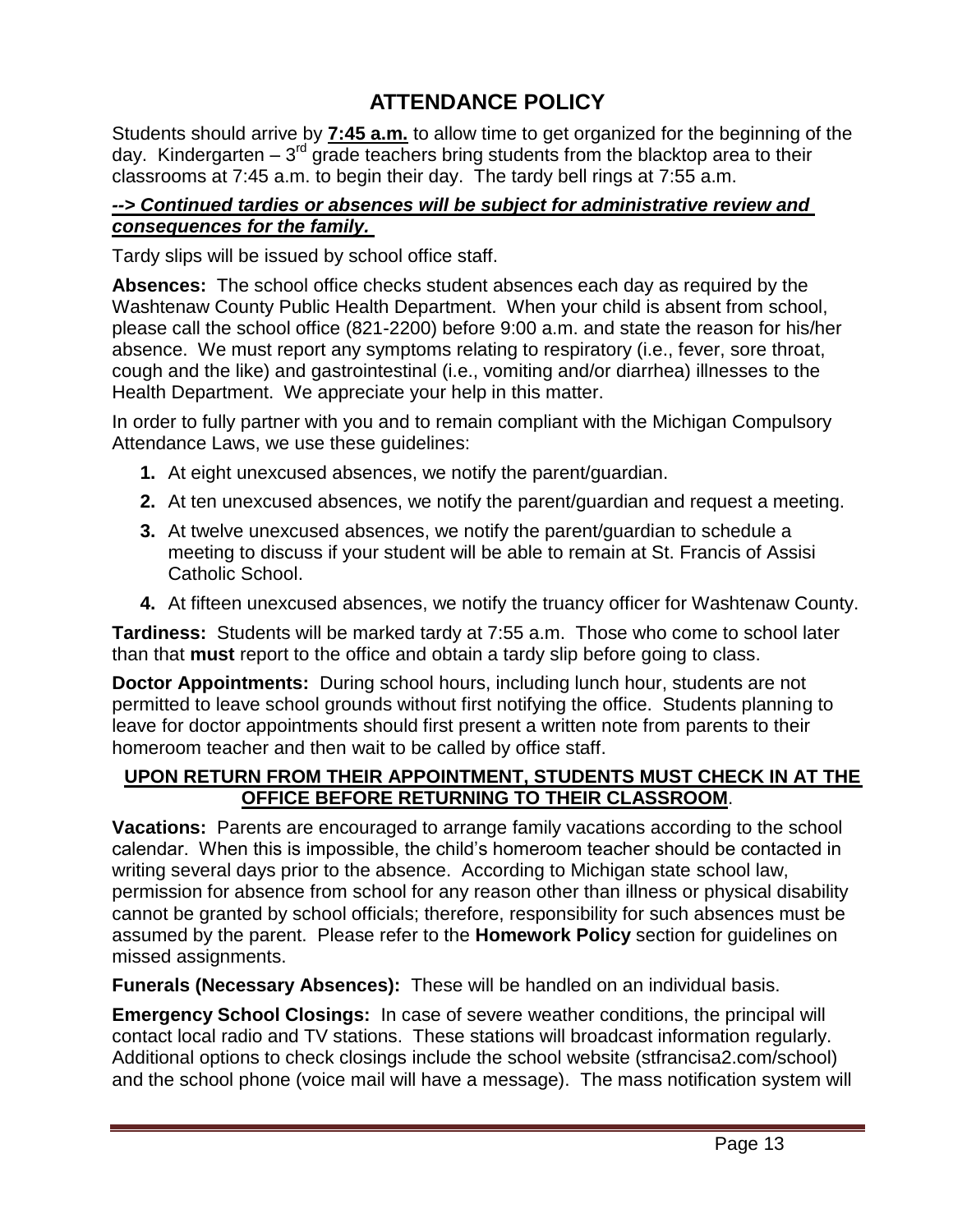also be utilized. Each family will be called with a notice of school closure due to weather or other conditions.

**School's Student Responsibility:** The school's responsibility for students is from 7:45 a.m. until 3:00 p.m. and during extra-curricular events. Students staying for after-school activities are to remain with the adult supervising them. St. Francis School is not liable or responsible for siblings/students attending, but not participating in after-school events.

Students should not arrive at St. Francis before 7:30 a.m., as there is no supervision provided except for ESP. Students must wait for the 7:45 a.m. bell on the parking lot in front of the school, not in front of the church or on the side playground.

At the end of the day, children should be picked up immediately after the 3:00 p.m. dismissal. **Supervision of students ends at 3:15 p.m.**

### **CHILD PROTECTION LAW POLICY**

All teachers/staff shall follow the Child Protection Law (Act 238, P.A. 1975 - - - MCLA 722.621) that requires the reporting of "child abuse" and "neglect" by "certain persons." A copy of the Diocesan Policy 5141.1 is on file in the school office.

# **CRISIS MANAGEMENT POLICY**

St. Francis School has a Crisis Response Plan set in place. The plan was written to ensure the safety of all students and staff members in the event of an emergency or disaster. This plan identifies possible emergency or disaster situations and identifies and assigns personnel to various emergency tasks and responsibilities. A copy of this plan is on file in the school office as well as in each classroom.

We utilize a messenging system, a mass notification system, to alert parents should an actual emergency arise at the school.

In the event that students need to be evacuated from St. Francis, arrangements have been made with the following locations: Tappan Middle School (2251 East Stadium), Pattengill Elementary School (2100 Crestland) and Allen Elementary School (2560 Towner). In the event these sites are not available (due to the nature of the emergency), alternate evacuation sites will be identified through the **mass notification** system.

# **DISCIPLINE POLICY**

#### **DIOCESAN POLICY: STUDENT CONDUCT (Policy #5131)**

Students in the various educational programs of the Diocese of Lansing are expected to act in a manner that reflects the values and principles of the Christian Gospel and the teachings of the Catholic church. They will show consideration for all persons who are members of the educational community and contribute to learning. To accomplish this, all students must recognize their individual responsibilities and obligations and fulfill them in accordance with the regulations established by the local governing body.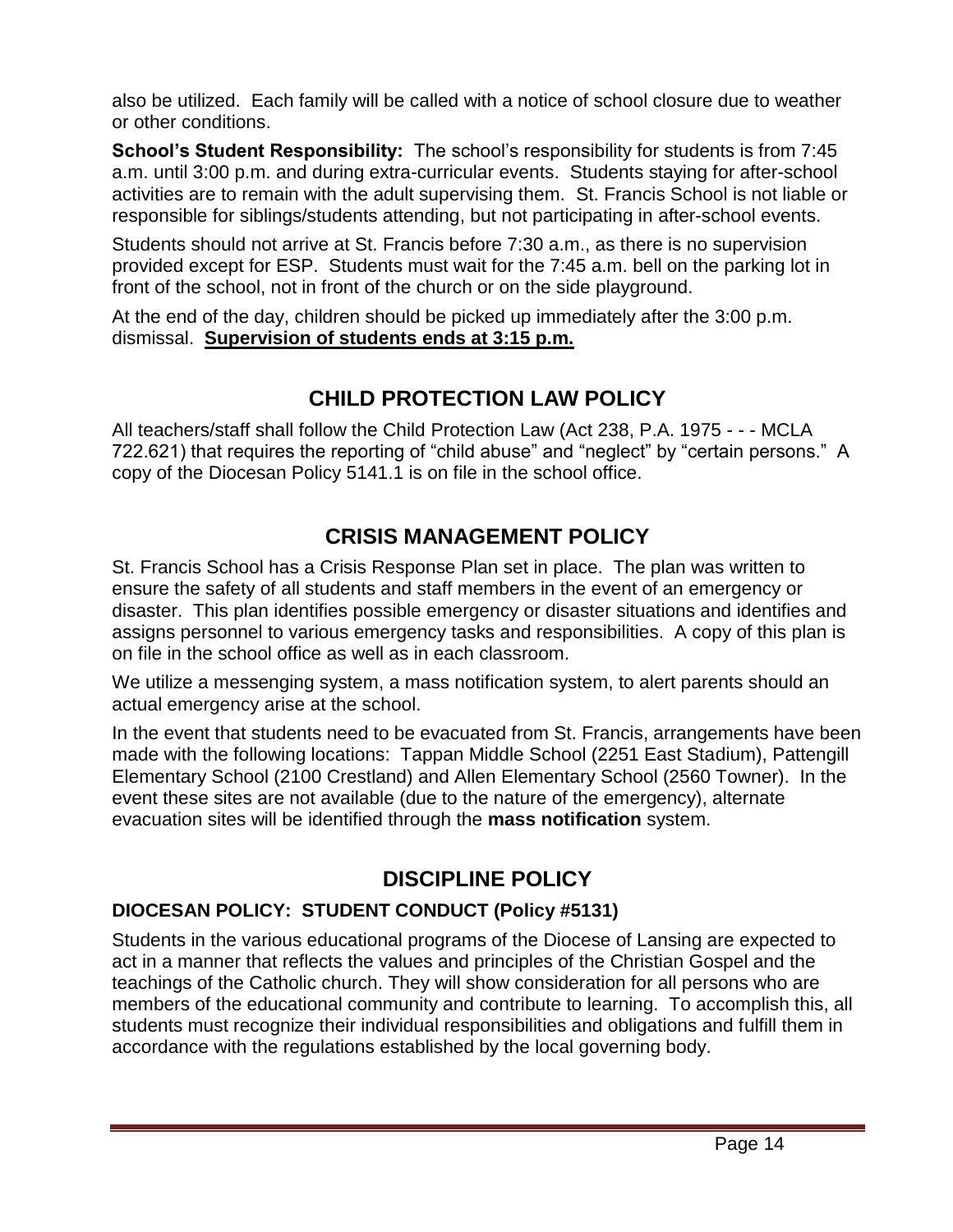### **Philosophy**

St. Francis provides a Christian community that is conducive to learning and promotes responsible behavior to ensure the safety of students and staff.

Narcotics (controlled substances) as defined by law, shall not be carried, purchased, sold or consumed by students on any property under the jurisdiction of this board or at events or activities carried out under its auspices, nor shall any student who is under the influence of narcotics be present on such property or at such events or activities. Violations of this policy render the student liable to immediate suspension or expulsion.

Discipline can be defined as the ongoing process of helping children develop self-control and learn responsibility for their own acts. Discipline is also an aspect of moral guidance. It is the responsibility of the school to foster self-discipline, responsibility for one's actions, problem-solving skills and respect for the rights and property of others. One of the school's goals is to create a secure environment for children to practice making decisions about these issues.

It is the students' responsibility as citizens of this community to make our school a place where people can learn and grow with dignity and respect. Students are expected to conduct themselves in a manner that will permit teachers to teach and students to learn without interference or disruption.

Parents' affirmation of the teachers and administrators of the school is especially important when a child has a discipline issue. Please do not try to "save" your child from the consequences of his/her actions. Students learn from mistakes. It helps them to learn accountability for their actions and to make better decisions in the future. Families are expected to honor and support the privacy and confidentiality of all individuals in regard to matters relating to student disciplinary issues and actions.

#### **Standards of Conduct**

As a child of God, St. Francis students will follow the examples of Jesus Christ.

- I respect myself by making good choices.
- I respect members of my community by treating them kindly.
- I take responsibility for my actions at all times.

### **Discipline Guidelines**

#### **Gum Chewing**

Students are not permitted to have gum on school grounds at any time**.**

#### **Hallway Rules**

- 1. Students should be in a line and quiet.
- 2. The stairs need quiet feet and voices.
- 3. Students should stay to the right-hand side of the hall and the stairway.
- 4. Students should be especially quiet near the front hallway because of the echo and napping children in Preschool.

#### **Illegal Substances**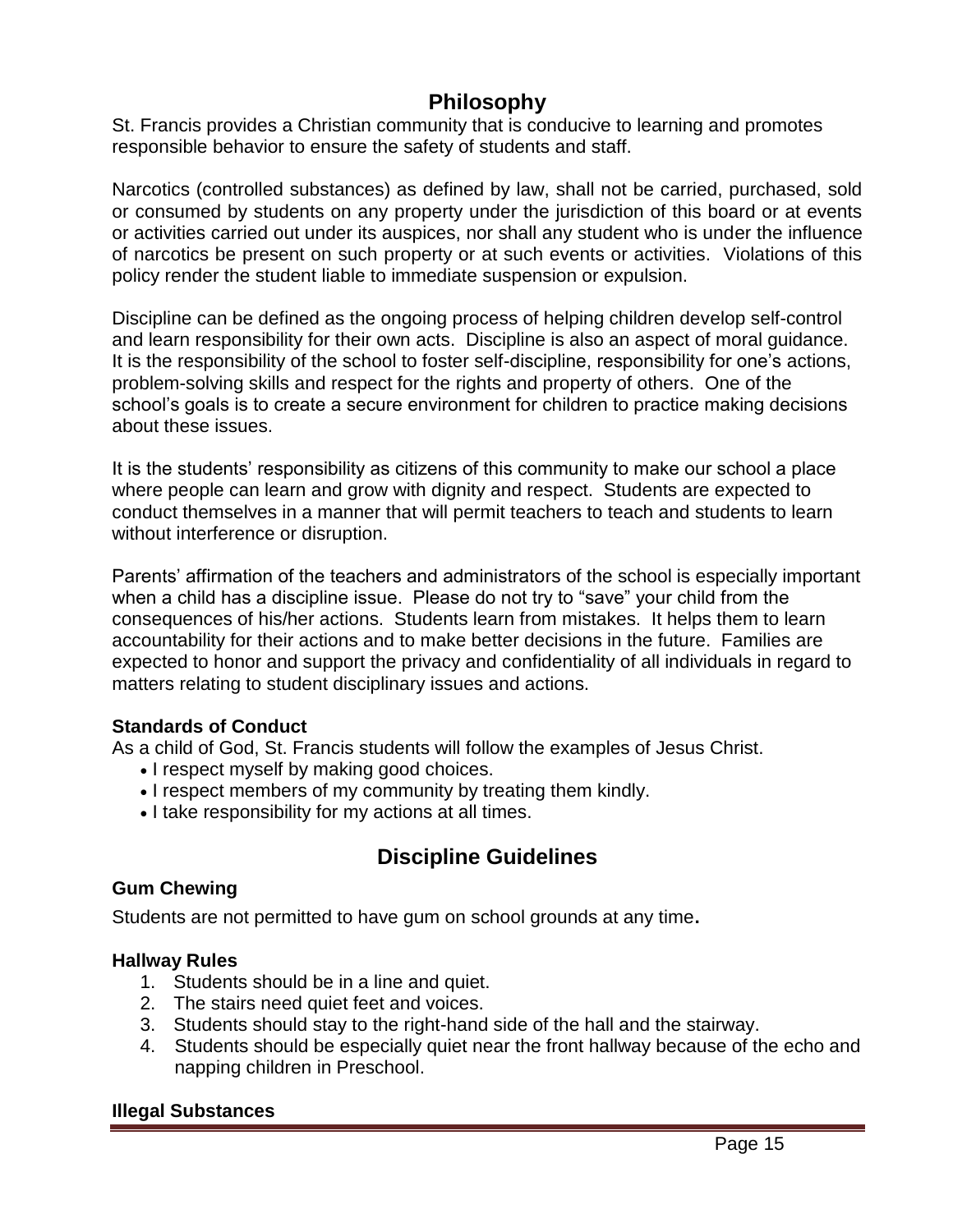No alcoholic beverages or illegal substances shall be carried, purchased, sold or consumed by students on any property under the jurisdiction of this board or at events or activities carried out under its auspices, nor shall any student who is under the influence of alcoholic beverages/illegal substances be present on such property or at such events or activities. Violations of this policy render the student liable to immediate suspension or expulsion.

#### **Physical Restraint**

Corporal punishment is not used as a means of student discipline. However, there are times when physical restraint may be necessary to ensure the safety of all students in the school, classroom or at a school activity or event. This applies whether or not it is held on school property to prevent a student from harming him/herself, other students and/or school/staff property.

#### **Possession of Dangerous Items**

Possession of objects that are not weapons but could endanger/injure others (firecrackers, stink bombs, matches, lighters, etc.) is strictly forbidden and is grounds for disciplinary action up to and including expulsion.

#### **Search and Seizure**

Lockers, desks and personal belongings are subject to search at any time by school administration or teachers. This is for the protection of students and school employees. Lockers, desks and any other storage areas at the school remain in the possession and control of the school even though they are made available or assigned for student use.

#### **Texting**

All cell phones must be turned off and kept in backpacks during the hours of 7:45 - 3:00 p.m. Middle-school students must keep their cell phones locked in their locker. Any cell phone found out of the locker will be confiscated, taken to the principal and kept until the end of the day. A parent or guardian must come to the school to pick up the cell phone. Cell phone texting during school hours of supervision is prohibited.

#### **Valuables**

We strongly encourage students to leave valuables at home. In special cases, a student may make arrangements to keep an item in the office during the school day, if that item is being used for an educational purpose (e.g., a family album for a report, a model for a presentation in class, etc.).

All portable electronics must be kept turned off in a backpack or locker during the entire school day including ESP and during athletics. Any electronics, such as cell phones, tablets, i-touches and internet supporting devices including e-readers, Kindles and Nooks **cannot** be present in the classroom unless directed by the teacher for instructional purposes.

PLEASE NOTE: St. Francis School will NOT be responsible for lost, stolen or damaged property, which includes portable electronic devices.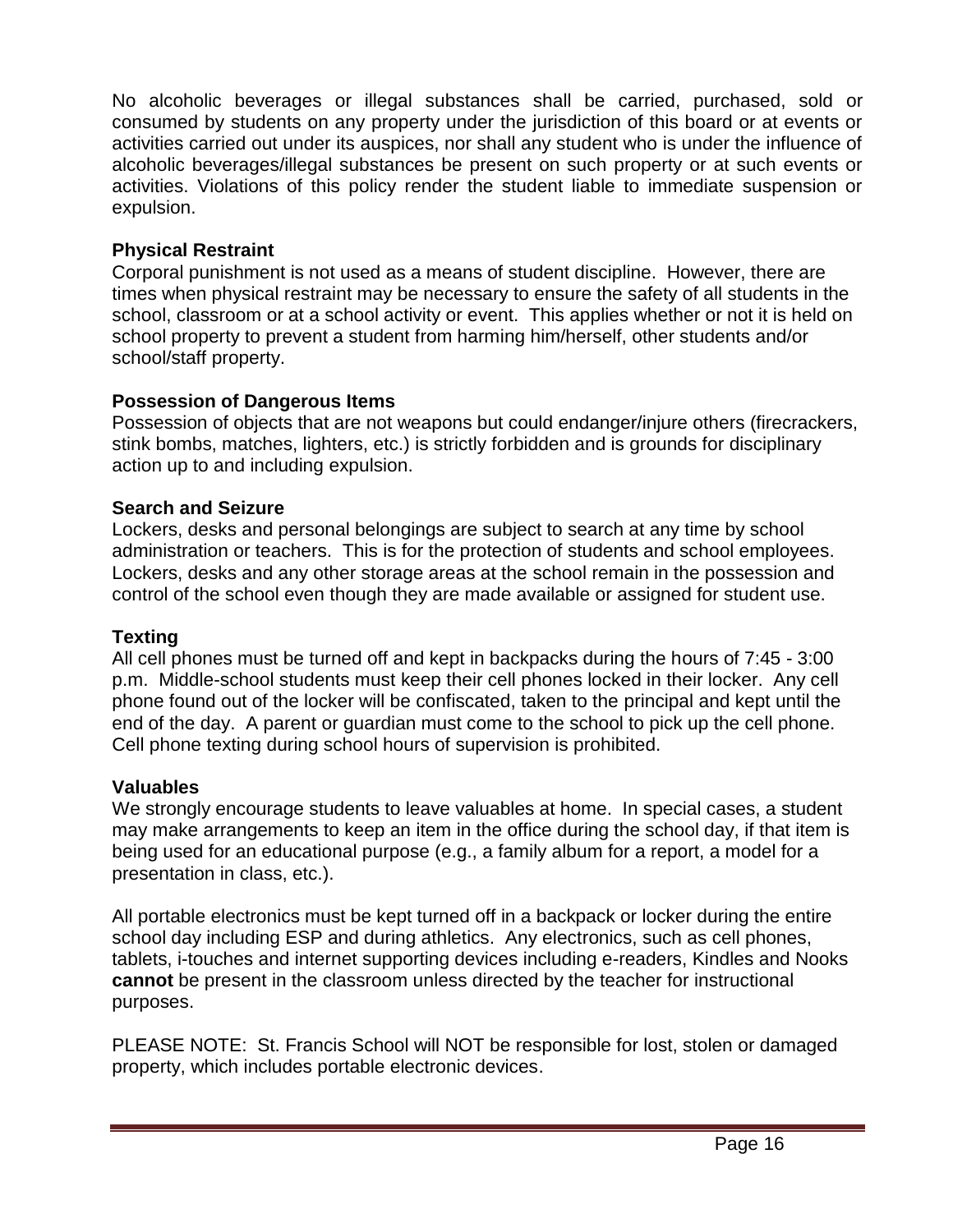#### **Vandalism/Property Damage**

Students and their parents shall be financially liable for any damage to property. This liability applies to items such as, but not limited to, books, supplies, equipment, buildings and grounds.

#### **Violent Behavior**

Students have a right to attend school in a safe environment free of any threat to personal safety, harassment and/or intimidation. St. Francis School has a zero tolerance policy for violent actions. Violence in any form (physical or verbal) is not acceptable in our community. Threatening behavior and harassment are considered verbal violence.

#### **Weapons**

Play guns, water guns, swords and the like are not allowed on school premises.

#### **DIOCESAN POLICY: WEAPONS**

Students participating in school, religious education or youth ministry programs are prohibited from bringing weapons in school or parish buildings, on school or parish premises or in the immediate vicinity of the school or parish; at school-, religious education- or youth ministry-sponsored activities; or on a school bus or en route to or from school, religious education or youth ministry programs. Violations of this policy render the student liable to immediate expulsion.

State law requires the expulsion of students who possess a dangerous weapon on school property (including a bus) or at school activities, or who commit arson or rape in a school building or on school grounds. A "dangerous weapon" refers to a firearm, dagger, dirk, stiletto, knife with a blade more than three (3) inches in length, pocket knife opened by mechanical device (switchblade), iron bar or brass knuckles. This law (PA. 328) provides for the permanent expulsion of students who violate its provision. Also, the expulsion is mandatory, meaning the school must expel the student. Michigan law does provide for possible reinstatement by the Board of Education after a certain time period. If the student is in grade six, or above, the student may be re-admitted after 180 school days. If the student is in Kindergarten through grade five, reinstatement is possible by board action, only after a ninety (90) school-day suspension. It is important for parents and students to know that the expulsion applies to all Michigan schools. A student cannot be admitted to any public school in Michigan during the expulsion period.

### **Consequences for Behaviors**

Students who choose to violate school rules and regulations will face consequences appropriate to their actions. Discipline ranges from a) a conference with the principal, b) a behavior contract, c) loss of privileges, d) loss of credit, e) detention, f) class exclusion, g) referral to an intervening agency or official and/or h) suspension and expulsion. In all cases, parents will be notified.

#### **DIOCESAN POLICY: DISCIPLINE/PUNISHMENT**

The essence of Christian discipline is self-discipline, wherein a student is brought to awareness that true freedom and the ability to direct one's actions responsibly are synonymous.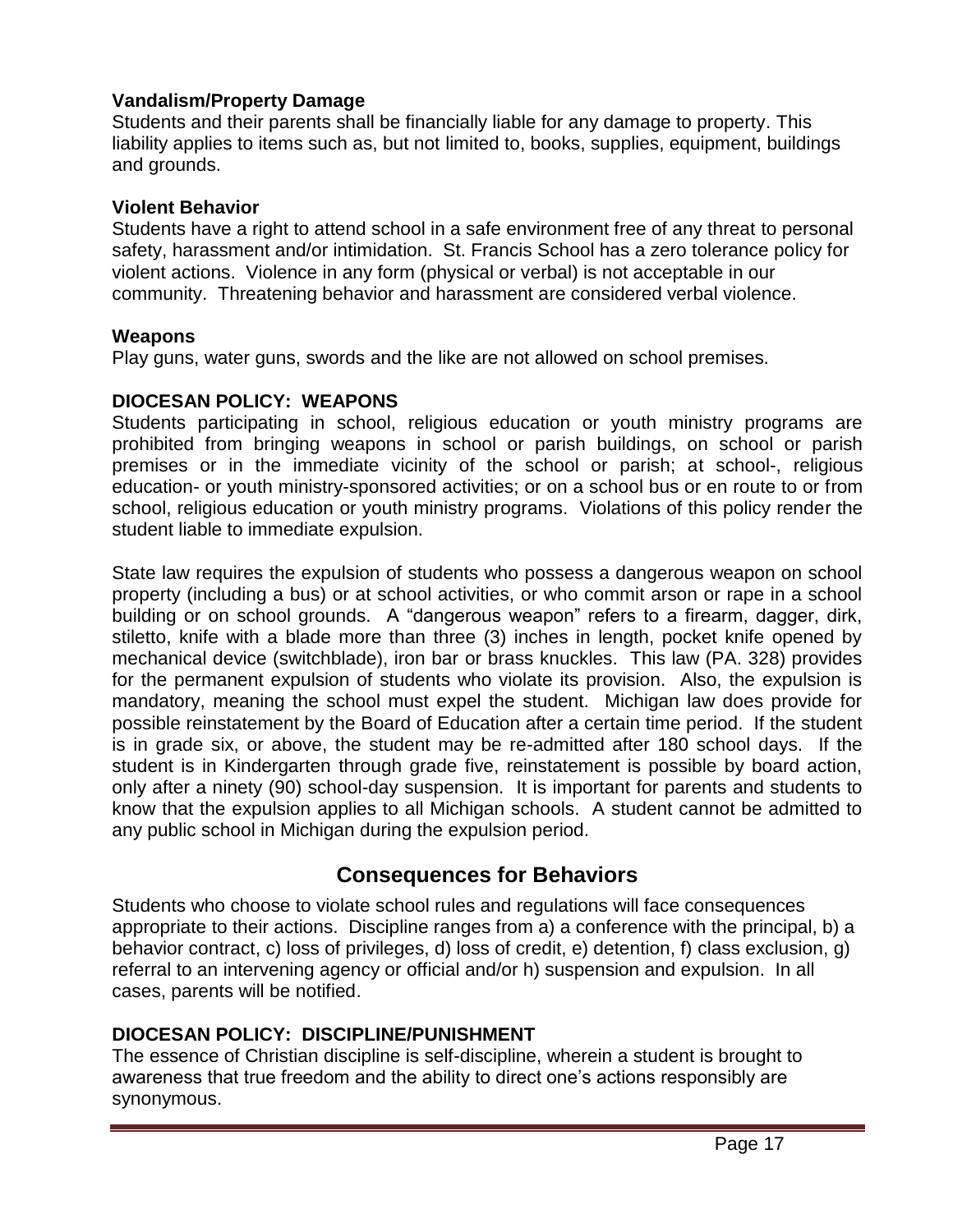In order to assist the student or program participant to achieve such discipline, clearly stated expectations and responsibilities as well as consistent and patient direction by educational, catechetical and youth ministry administrators, teachers, catechists and youth workers are necessary.

Respect for the dignity of the student precludes the use of corporal punishment and verbal abuse as a means of seeking adherence to the rules and regulations of the school or parish program.

#### **Behavior Contracts**

Students who repeatedly violate the rules will meet with the principal, their teachers and their parents to establish a behavior contract. Violation of the contract will lead to more severe consequences, which may include suspension or expulsion.

#### **Cheating/Plagiarism**

Students who have been found copying another's work or claiming another's work as one's own will receive a consequence as deemed by the administration. Repeat occurrences will result in a meeting with students, parents, teachers and principal to determine a plan of action moving forward.

#### **Class Exclusion**

Class exclusion is a method of disciplinary action that denies a disruptive student the ability to attend a particular class, ordinarily for a period of two days or less. During this exclusion, the student is expected to work on classroom assignments while under the supervision of other teachers or staff members. The purpose of class exclusion is to place disruptive students in a supervised, in-school environment where student learning can continue.

#### **Detention**

Detention after school hours is an acceptable disciplinary measure. Parents will be notified if a student has detention. Detention will be held after school from 3:00 – 3:50, depending upon the age of the student. A school staff member will supervise the student(s) in service-related work. Our goal is to have students learn responsibility for their actions by giving back to our school community. Students should be picked up at the office at the time indicated on the detention slip.

Detention referrals must be signed and returned to the issuing teacher the day after it is given. The date of the detention will be indicated on the referral slip.

#### **Loss of Privileges**

Students may be removed from activities like recess, school functions and social events as a consequence of a behavioral issue.

#### **Referral to an Intervening Agency**

In some cases, it may be appropriate to refer a student and his/her parents to an outside agency to get the child additional assistance with a specific behavioral problem.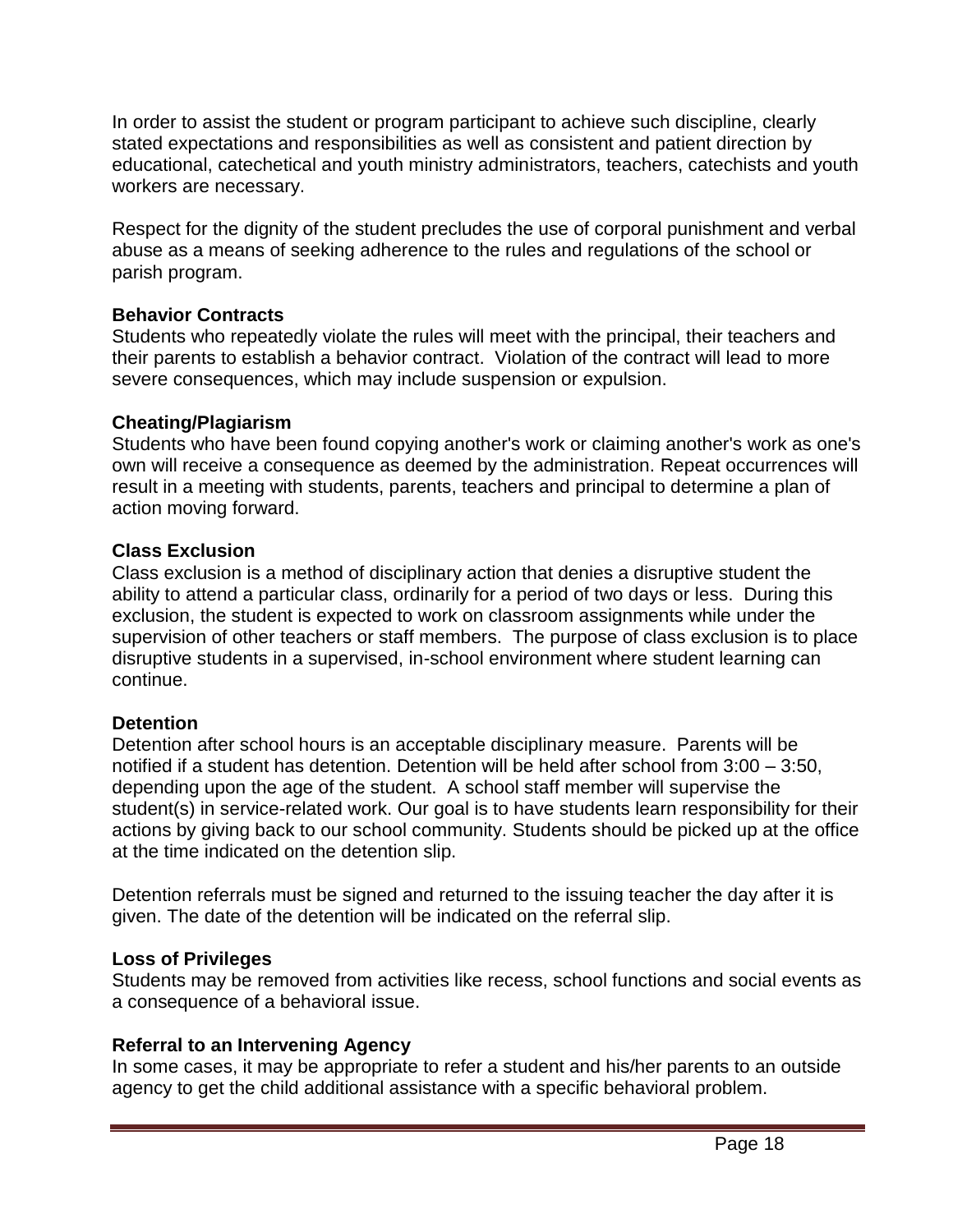#### **DIOCESAN POLICY: STUDENT SUSPENSION**

Each school, realizing its obligation to the students, must extend every reasonable effort to assist students to adjust to the social and academic requirements of the school environment**.** Decisions to suspend should follow only after other means of motivation have failed and/or attendant circumstances of crime, scandal, morality or disruption necessitate this extreme disciplinary action.

#### **In reaching such decisions, consideration must always be given to the welfare and Christian development of the individual student and the practical, common good of the entire student body.**

No such action will be taken without prior notice sent to the diocesan superintendent of schools, outlining all steps followed.

#### **Suspension**

Suspension, the temporary prohibition of a student's attendance at school and schoolrelated activities, is within the jurisdiction of the principal. Suspension may be invoked for a sufficient reason, and ordinarily, will be limited to a maximum of 5 school days.

### **Causes for Expulsion**

#### **Expulsion**

Expulsion is the permanent exclusion of a student from school. Full credit will be given for all work accomplished by the student up to the date of expulsion. Any of the reasons listed for expulsion, with mitigating circumstances, is adequate cause for suspension of a student.

Various situations may lead to expulsion of a student from school. These include, but are not limited to, the following offenses:

- Acts that, in the judgment of the school, endanger the moral, academic or physical well-being of the student body;
- Prolonged and open disregard for school authority;
- Illegal acts as defined by law. The school may take disciplinary action regardless of whether or not criminal charges are brought.

A copy of the Diocesan Student Expulsion procedure (file # 5114.1) is available in the school office.

#### **Student Behavior Away from School**

St. Francis School is committed to maintaining a safe and respectful learning environment at the school. It is not the custom or intent of St. Francis School to monitor a student's behavior away from school. However, a student's behavior away from school can affect the safety and well-being of the student or of other students, can be a sign of significant issue in the student's life, or can affect the overall well being of the school community. St. Francis School is a Catholic learning community in which parents, students, faculty and administration mutually pledge to assist young people to grow toward healthy, safe, moral, Catholic maturity. For this reason, the parents agree that St. Francis School has full and complete discretion to impose any discipline, take any other action or decline to take action as it deems appropriate for behavior occurring anywhere, including at the school and away from the school.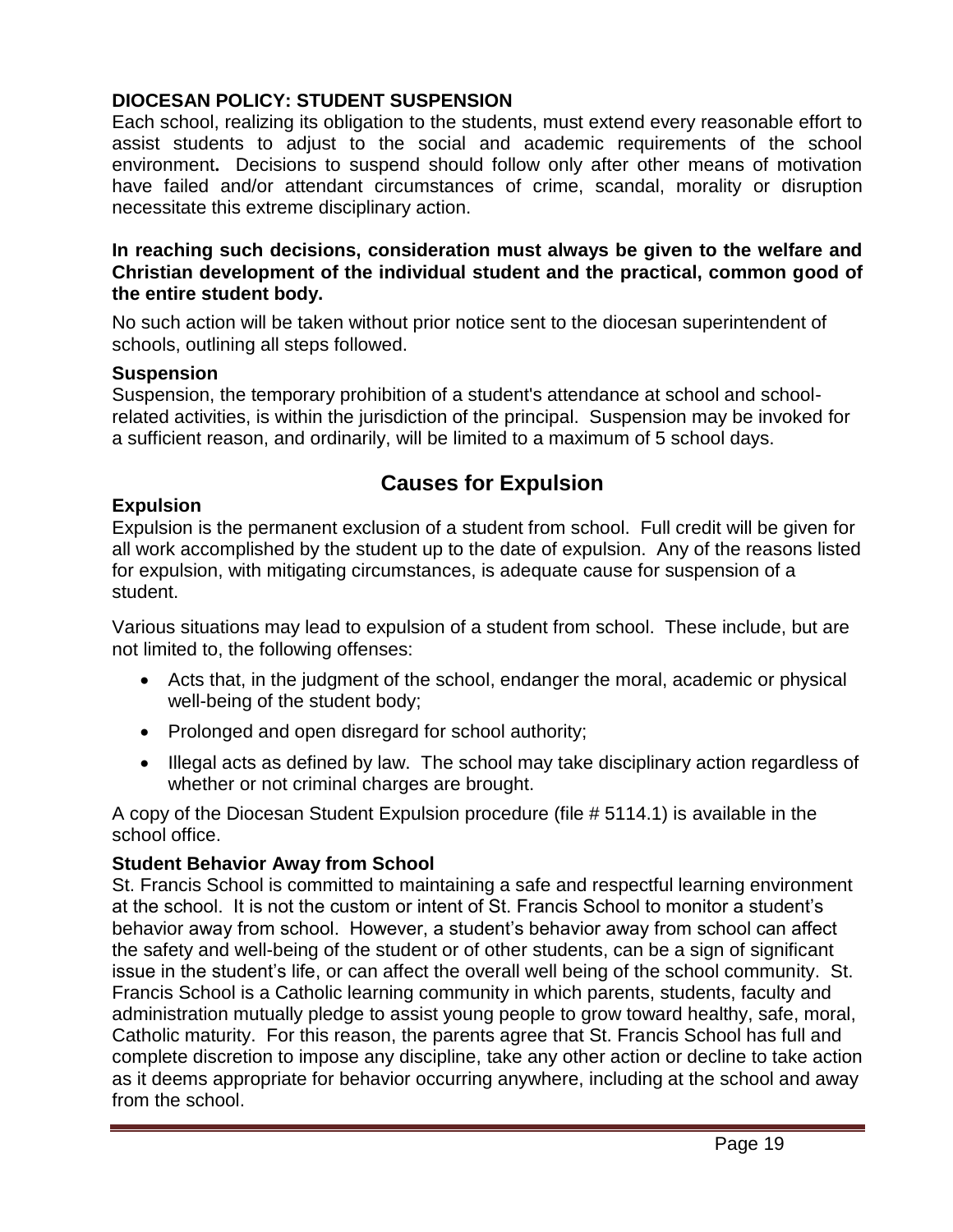#### **DIOCESAN POLICY: SEXUAL HARRASSMENT**

In the Spirit of Jesus and His Gospel, we are called to honor and protect the dignity and integrity of every human being. Sexual misconduct of any kind is an assault on the dignity of the human person. Such conduct is not condoned, nor will the Diocese of Lansing tolerate it. Diocesan policies are in place to provide a systematic way of addressing allegations and to assure everyone that matters are approached with honesty, fairness and pastoral concern.

### **Emergency Weather/Building Condition Cancellations**

This closing procedure for St. Francis of Assisi School has been developed by administrators, teachers and parents. Michigan can provide challenging weather conditions that often impact travel. Although some families may be from areas in which extremely severe weather is commonplace, the fact remains that we must consider the safety and well-being of our students and staff. Families and staff at St. Francis of Assisi live in a wide range of areas throughout the region–some traveling quite a distance to attend the school. The following policies will aid the decision-making process of the principal, who has discretion to close the school.

Weather-related cancellations will follow the decision by Ann Arbor Public Schools.

When needed:

- *1. Area school closings will be considered.*
- *2. Conditions will be monitored on Channel 4 News or through www.weather.com.*
- *3. School most likely will close if there is an Active Weather Warning through the National Weather Service, that impacts transportation, through 6:00 a.m. of the specific school day.*
- *4. Serious consideration will be made if there are 6 inches or more of snow projected. Much of this depends on the timing of the snowfall.*

A decision to delay the start of the school day will be considered when weather conditions are rapidly changing and are expected to improve through the course of the day based on weather information available.

- *1. The principal will make a decision the night before or by 6:00 a.m. of the specific day.*
- *2. Delay of school- bell schedules will reflect a 2-hour delay: 9:45 a.m. (1st bell), 9:55 a.m. (tardy bell).*

#### *Early Dismissal from School*

*On rare occasions, there may be a need to dismiss students from school early. These occasions may include — but are not limited to — severe weather (tornados or snowstorms) and building problems such as electricity or safety issues. It is critical that parents have an emergency plan in place for child care should children be dismissed early.*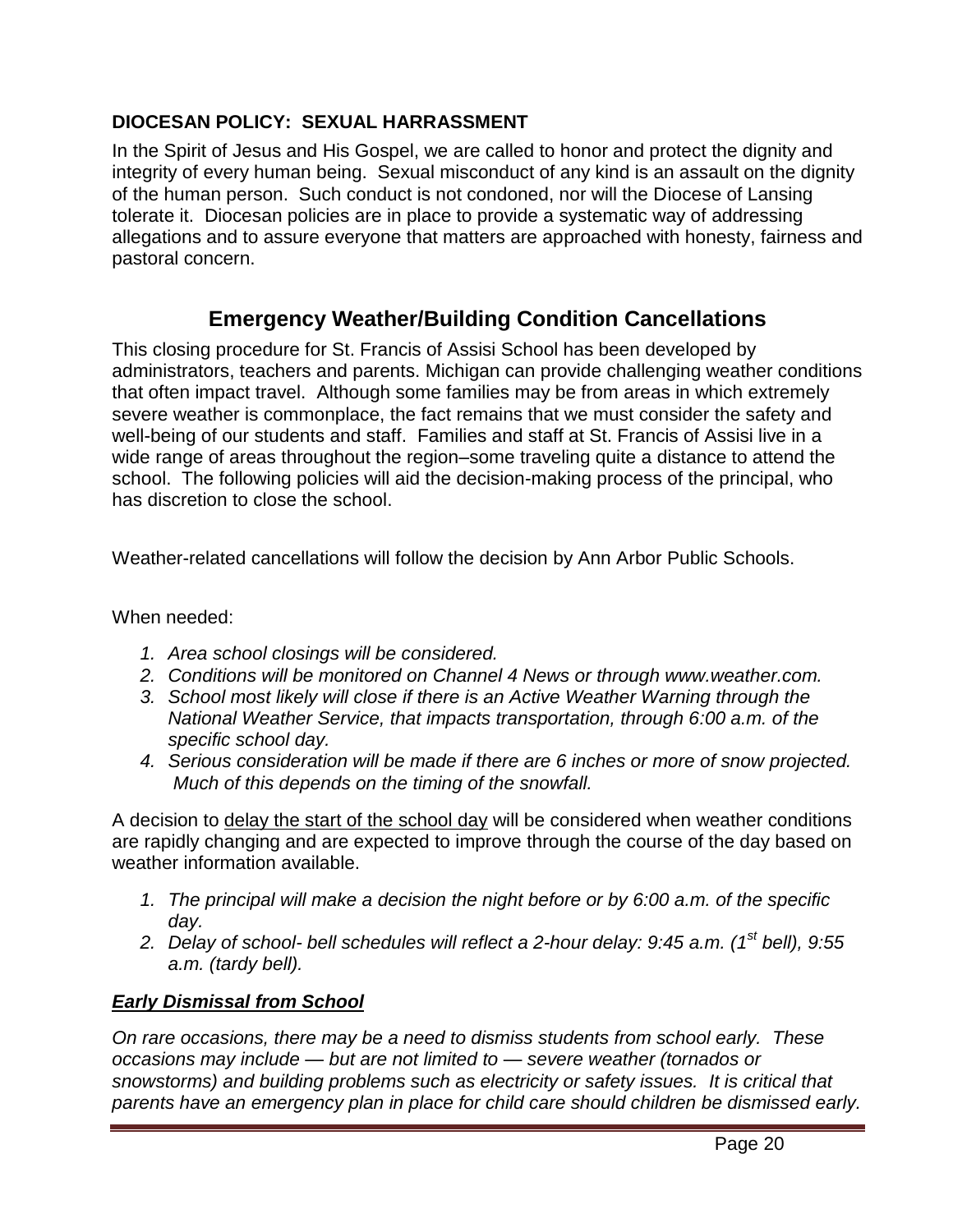When school is closed, extracurricular activities most likely will be cancelled. When weather is questionable during the weekend, school-sponsored events may continue as planned. It is up to the parent(s) discretion whether to transport the students. St. Francis faculty will attempt to notify all families involved if there are any changes.

#### **Parents always have the final say on whether to transport their child(ren) to school/events during inclement weather.**

Please contact the office via email (school@stfrancisaa.org) if road conditions impact your family's transportation to school.

Administration will do its best to make a decision early and promptly. Administration must make a call in questionable weather and has the ability to override policies stated above for any reason.

# **FIELD TRIP POLICY**

A field trip is an activity sponsored by the school that involves leaving school grounds. Field trips include curricular as well as extra-curricular activities. Field trips are encouraged for academic and social benefits. The purpose of a field trip should be to enhance the classroom curriculum and should be an extension of the school program. All field trips must be approved by the administrator. All administrative regulations must be followed.

#### **Administrative Regulations**

- 1. Usually, field trips take place during the normal school hours of the day 7:55 a.m. 3:00 p.m. Special time arrangements may be made for special occasions and athletic events, according to official schedules.
- 2. All field trips must be appropriately chaperoned by teachers and parents.
- 3. Field trip expenses should be kept within reasonable limits. No child should be deprived of a trip because of cost. Parents acting as chaperones and driving for a field trip will not be required to pay admission costs (As applicable).
- 4. Administrative approval must be obtained for a field trip prior to making further arrangements.
- 5. The teacher requesting field trip permission is responsible for all arrangements, which include the following:
	- a. completing and turning in activity forms and student permission slips to the school office;
	- b. arranging drivers and chaperones/verifying that appropriate number of booster seats will be provided as required by Michigan State Law;
	- c. verifying with the office that the parent/chaperone has completed a Criminal Background Check form, has had Virtus training, checked off a Volunteer's Code of Conduct, provided St. Francis School a copy of their driver's license and has had electronic fingerprinting (if applicable), as required by the Diocese of Lansing;
	- d. providing a map and special instructions for chaperones;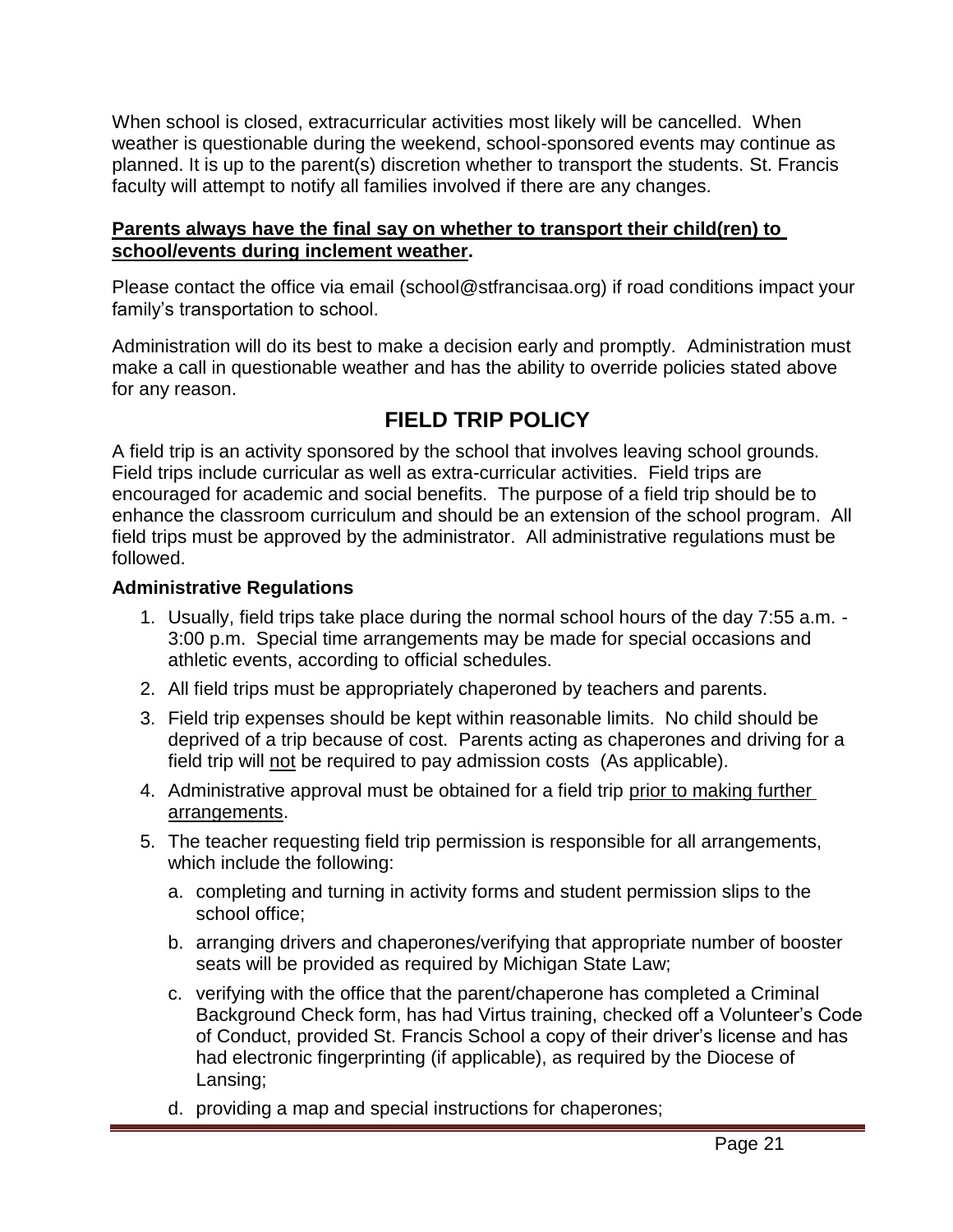- e. distributing copies of administrative guidelines for chaperones/drivers;
- f. making sure all persons arrive at the destination and return to school safely;
- g. providing advance notice of the field trip to administration and to all staff members affected by the change in schedule; and
- h. ensure that students with severe allergies ride with a parent/guardian that has agreed to abide by the conditions set forth in the permission slip and has the appropriate medication with them.

#### **Chaperones/Drivers for St. Francis School Field Trips**

In order to assure the safety of the children of St. Francis School, we request that the following precautions be taken by all chaperone/drivers for school-sponsored field trips:

- 1. Chaperone/drivers must be at least 21 years of age and also a parent, grandparent, or older brother or sister of the St. Francis student(s).
- 2. Each driver should make sure that his/her automobile is in good, safe driving condition with the necessary quantity of gasoline before arriving at school for the students.
- 3. Each driver must have the school insurance liability form filled out and on file in the school office. The minimal, acceptable liability limit for privately owned vehicles is \$250,000/\$500,000.
- 4. Each student must be provided with a seat belt and is required to have it fastened at all times while riding in the car. All students must sit in the back seat of the car, away from air bags.
- 5. Michigan State law now requires children to be secured in a booster seat until they are eight years old, or 4 feet 9 inches tall, whichever comes first. To clarify: If your child is 8 but under 4 feet 9 inches tall, the law does not apply; if your child is under 8 but over 4 feet 9 inches, the law does not apply.
- 6. For students to which the law does apply, a booster seat must be provided on the days the student is attending a field trip. The booster seat must be brought to the classroom and clearly marked with the child's name.
- 7. Certain vehicles have built-in booster seats; teachers will be responsible for determining if the drivers have these seats in their vehicles and will notify parents if they do not need to send the booster seat to school.
- 8. The chaperone/driver has the authority and responsibility to enforce good automobile behavior, including reasonably quiet Christian attitude toward others, respect toward the property of the car itself, the wearing of seat belts, the use of booster seats, the prohibiting of leaning out or shouting out the windows and general courtesy towards all.
- 9. Under normal circumstances the chaperone/driver is expected to chaperone the students during the entire excursion, as well as driving to and from the destination. The chaperone/driver will carry the emergency card of each child they are responsible for during the field trip and return the emergency cards, as well as the medication (as applicable) to the teacher upon arriving back at school.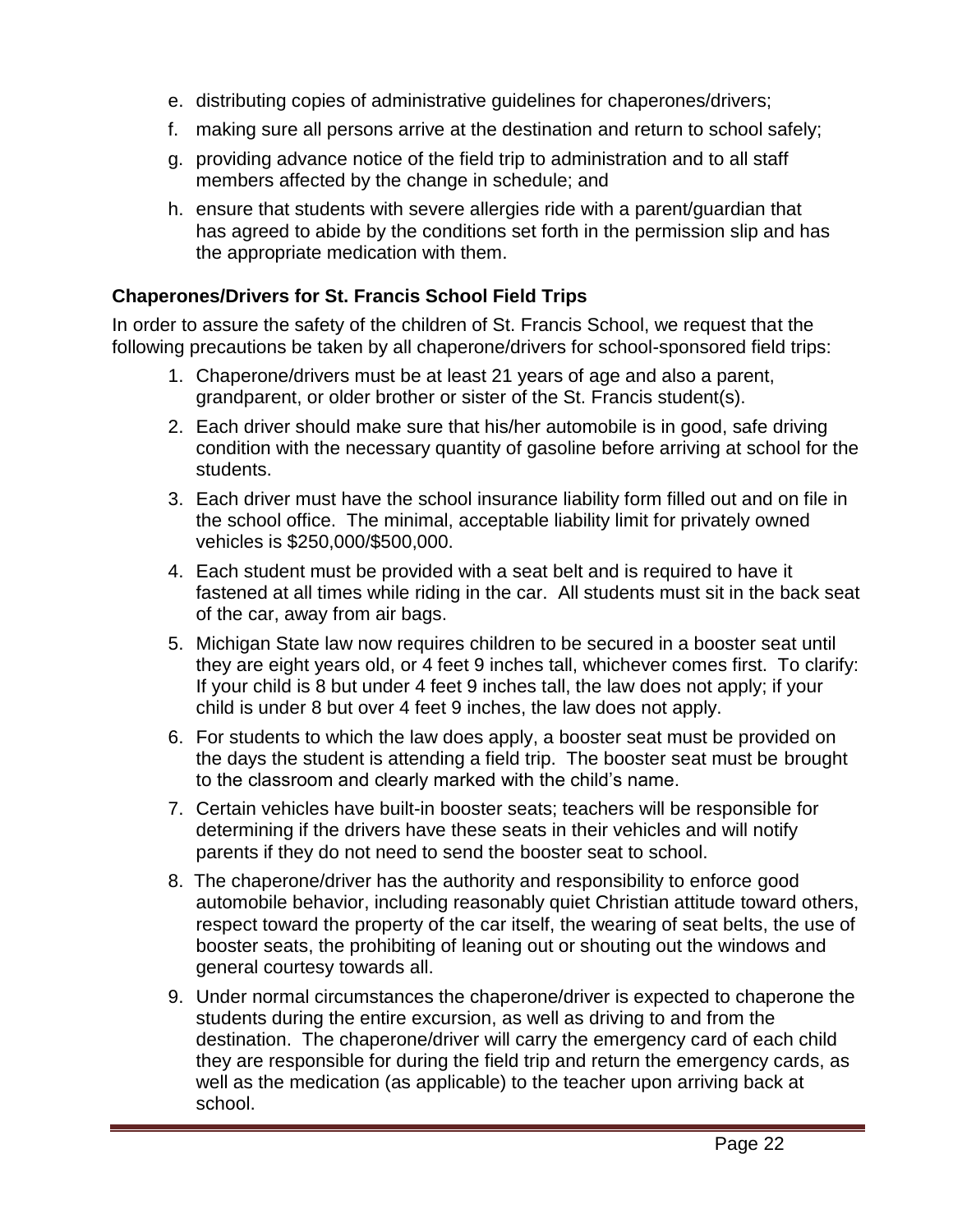- 10. The chaperone/driver is responsible for returning directly to school with the same students with whom he/she departed. Notice of their return must be sent to the teacher and school office.
- 11. The driver may not make unauthorized stops to restaurants or coffee shops while chaperoning a field trip.
- 12. The chaperone/driver should feel free to contact the teacher in charge if he/she has any questions prior to the trip.
- 13. The driver must complete the form indicating whether they are willing to transport a child with a severe allergy.

### **HEALTH POLICY**

#### **First Aid, Head Lice, Illness, Immunizations, Medications, Severe Allergies**

St. Francis School recognizes that the primary responsibility for the health of its students rests with the parent/guardian. Family emergency forms must be updated and returned to each school year. Anytime a change occurs during the school year, the office staff must be notified. This responsibility must be conscientiously assumed by each parent/guardian for the safety and well being of our students.

#### **First Aid**

School personnel will administer all minor first aid in the school office or classroom as needed. Most first aid procedures will be limited to application of ice, Band-Aids, rest and immediate notification of parent/guardian, if deemed necessary. In severe emergencies, a 911 call to EMS will be made in addition to parent notification.

#### **Head Lice**

St. Francis School follows the policy recommendations of the Michigan Department of Community Health and the Michigan Department of Education in regards to head lice.

*Any student with live lice may remain in school until the end of the school day. Immediate treatment at home is advised. The student will be readmitted to school after treatment and examination. If, upon examination, the school-designated personnel finds no live lice on the child, the child may re-enter the school.*

*Any student with nits (farther than 1/4" from scalp) should be allowed in school.*

*Parents should remove nits daily and treat if live lice are observed.*

#### **Illness**

Because St. Francis School is concerned with the health and well being of all students, parents will be asked to remove from class any child exhibiting the following conditions:

- 1. Rash or skin lesions of unknown origin
- 2. Fever
- 3. Diarrhea
- 4. Persistent nausea and vomiting

**Students need to be symptom-free for at least 24-48 hours before they can return to school- DEPENDING ON WASHTENAW HEALTH DEPARTMENT GUIDELINES.**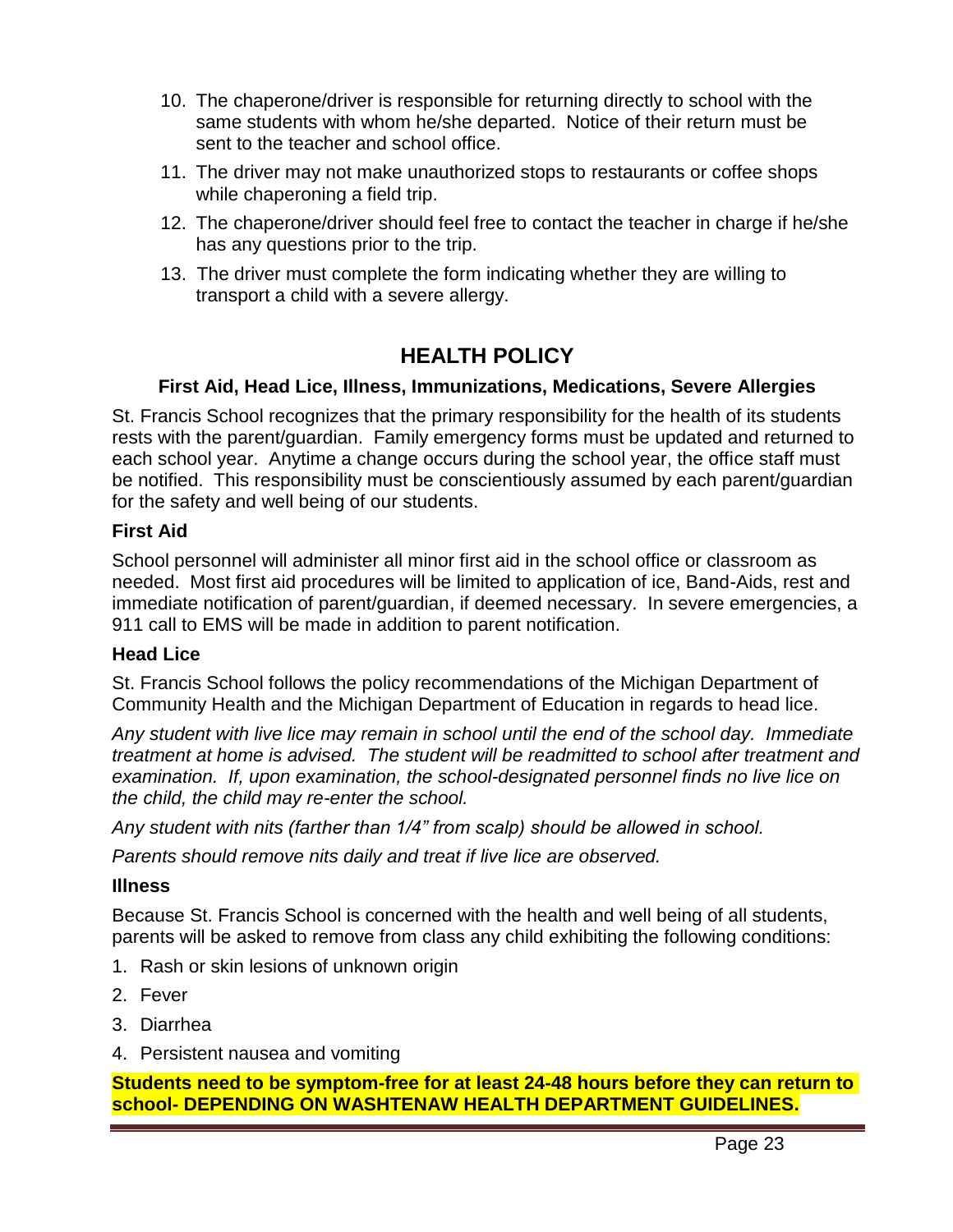PLEASE NOTE: Students may not text you during the day to tell you they are sick and need to go home. The procedure is for the student to let their teacher know about their illness, and the teacher will send them to the office. The child notifies office staff and a phone call is made from the office. It is important that this procedure is followed so that the office and teachers are aware of where students are at all times. In the event that school staff is unable to reach the parent/guardian by phone, the person listed as the emergency contact will be called to take the child home.

#### **Immunizations**

Michigan law requires that all students be immunized against vaccine-preventable diseases to attend St. Francis of Assisi Catholic School. Michigan House Bill 3363 states that all children enrolling in any public, private or parochial school for the first time shall submit an immunization form signed by a physician that they have been immunized or protected against small pox, diphtheria, tetanus, pertussis, rubella, measles, mumps, poliomyelitis, chicken pox (varicella) and hepatitis B with corresponding dates of immunizations given.

For further information regarding dosage requirements contact your pediatrician, the Washtenaw County Public Health Department, 555 Towner, Ypsilanti (484-7200), the St. Francis School office or the posting on our website.

All **Preschool**, **Kindergarten**, **seventh-grade students** (as of 2014) and **new students** must show evidence of the above before they can attend classes at St. Francis School. A hard copy of immunization records is required from any new student that has not been seeing a Michigan physician. Otherwise, no copy is necessary unless specifically requested.

Physician proof of basic vision screening is required for **all** Kindergarten students.

#### **Medications**

In the interest of health and safety, **ALL** medications a child may require during school hours must be sent to the school office. A member of the St. Francis School staff will administer these medications according to the following guidelines:

- Prescription drugs are to be sent directly to the school office in their **ORIGINAL PHARMACY CONTAINER**, with the label clearly visible. A medication form signed by the parent/guardian, along with a signed and dated set of instructions from the child's physician must accompany the prescription. These forms will be kept on file for the school year and must be updated whenever necessary.
- St. Francis School does not routinely administer over-the-counter medications. Should your child require even temporary use of these medications, the medication must be sent to the office in its **ORIGINAL CONTAINER**, marked with the child's name. Students are not allowed to carry over-the-counter medications with them at school. A signed and completed Medication Record form must accompany the medication. For  $6<sup>th</sup> - 8<sup>th</sup>$  grade, please see Mrs. Van Oirschot for the possibility of self carrying.
- Students will be called to the office to receive his/her over-the-counter medication as indicated on the Medication Record form. Parents will be notified by phone if any problems arise concerning the administration of their child's medication.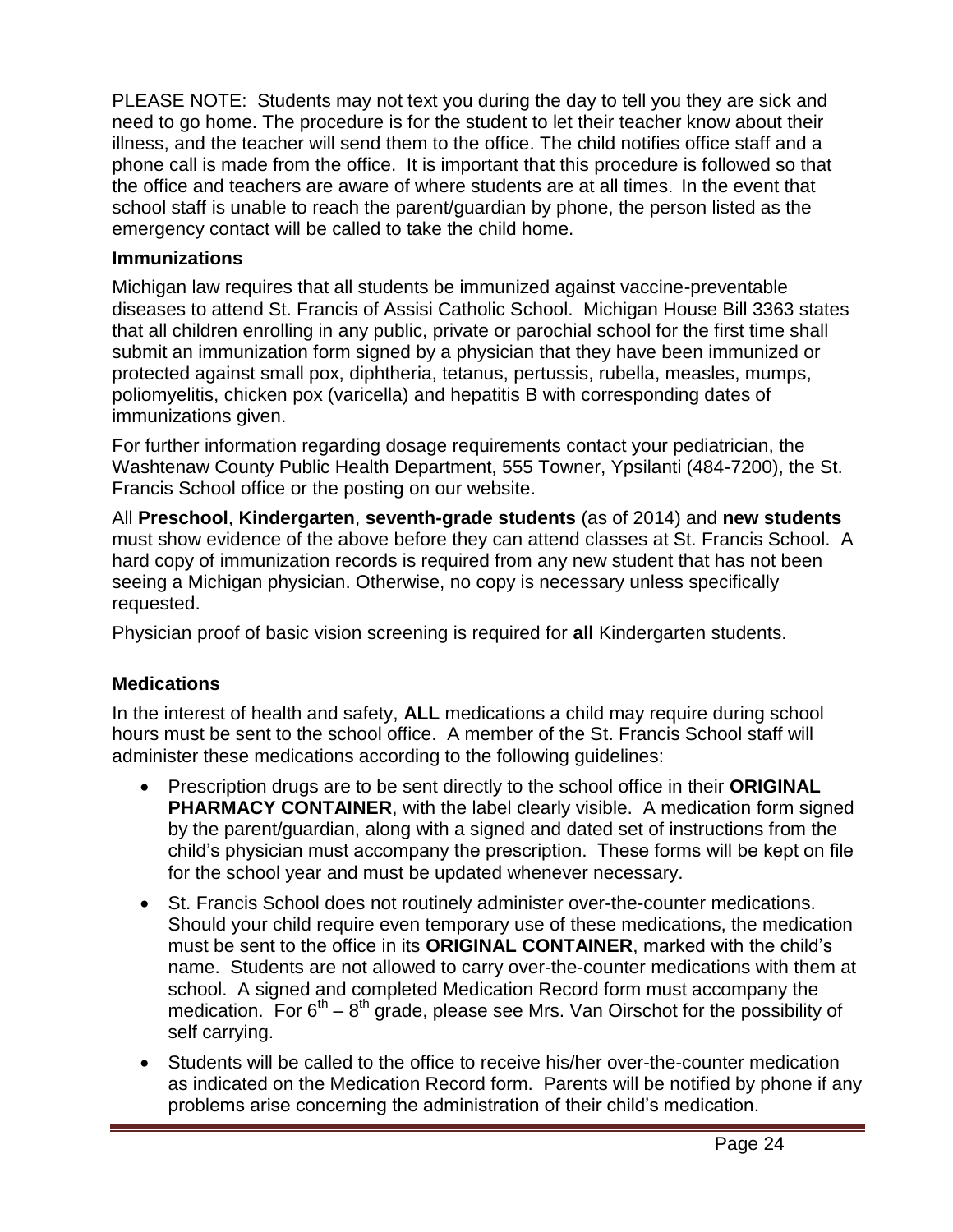#### **PLEASE NOTE: MEDICATIONS NOT IN COMPLIANCE WITH THE ABOVE GUIDELINES CANNOT BE ADMINISTERED.**

#### **Severe Allergies**

Parents need to communicate with the office and homeroom teacher if their child has a severe allergy. They need to provide an Epi-Pen and/or Benadryl to the classroom teacher as well as to the school office. Teachers follow a set protocol when handling severe allergies in their classrooms, as do volunteers at lunchtime.A list of students with medical conditions is kept in the school office and shared with Specials teachers and other staff that may work with the students. A backpack for medications, such as Epi-Pens, is provided to each homeroom teacher that has a student with medical conditions such as severe allergies. This backpack must be transported to each Specials class and recess. The classroom backpack is placed in a highly visible place so lunch volunteers can take it outside for recess.

### **HOMEWORK POLICY**

The purpose of homework is to reinforce material already taught and to foster habits of independent study. It also serves as a tool for a school/home connection to keep parents involved in the learning we are doing at school. We do encourage parents to take an active interest in the homework of their student.

A St. Francis student can expect homework most nights. As a guideline, nightly work should take about 10 minutes (give or take) per grade level to complete. (Please note that silent reading and math fact practice is not included in total homework time.) For instance, 10 to 20 minutes per night in first grade; 20 to 30 minutes per night in second grade; 30 to 40 minutes in third grade; 40 to 50 minutes in fourth grade; 50 to 60 minutes in fifth grade; and 60 to 90 minutes in sixth through eighth grade.

It is possible that a student may have more than the usual amount of homework if he/she has not completed class work for the day. It is also possible that your child may have work to be done over a weekend or holiday for long-term projects, which may require additional time. *Concerns regarding homework should be addressed to the classroom teacher before administration*. Homework requirements for students with 504 Plans or IEPs may be modified as needed.

Homework missed due to an excused absence may be made up. A student is expected to see his/her teacher regarding missed work. Students are sometimes taken out of school for vacations and other unexcused absences during regular, planned school days. Often, this is both unavoidable and necessary; yet students do miss the presentation of new material, discussions, group work and the many activities that occur throughout the school day. We wish to instill in children the attitude that school is too important to miss. Paperwork is secondary to a child's attendance in the classroom.

#### **PLEASE NOTE: Teachers are not expected to prepare packets of**

**papers/homework assignments in advance for students on family vacations. Often times lessons and work is modified based on the mastery in the classroom.**

Paperwork will be held for students on family vacations and given to them upon their return to school. Tests will be made up upon return, at the teacher's discretion.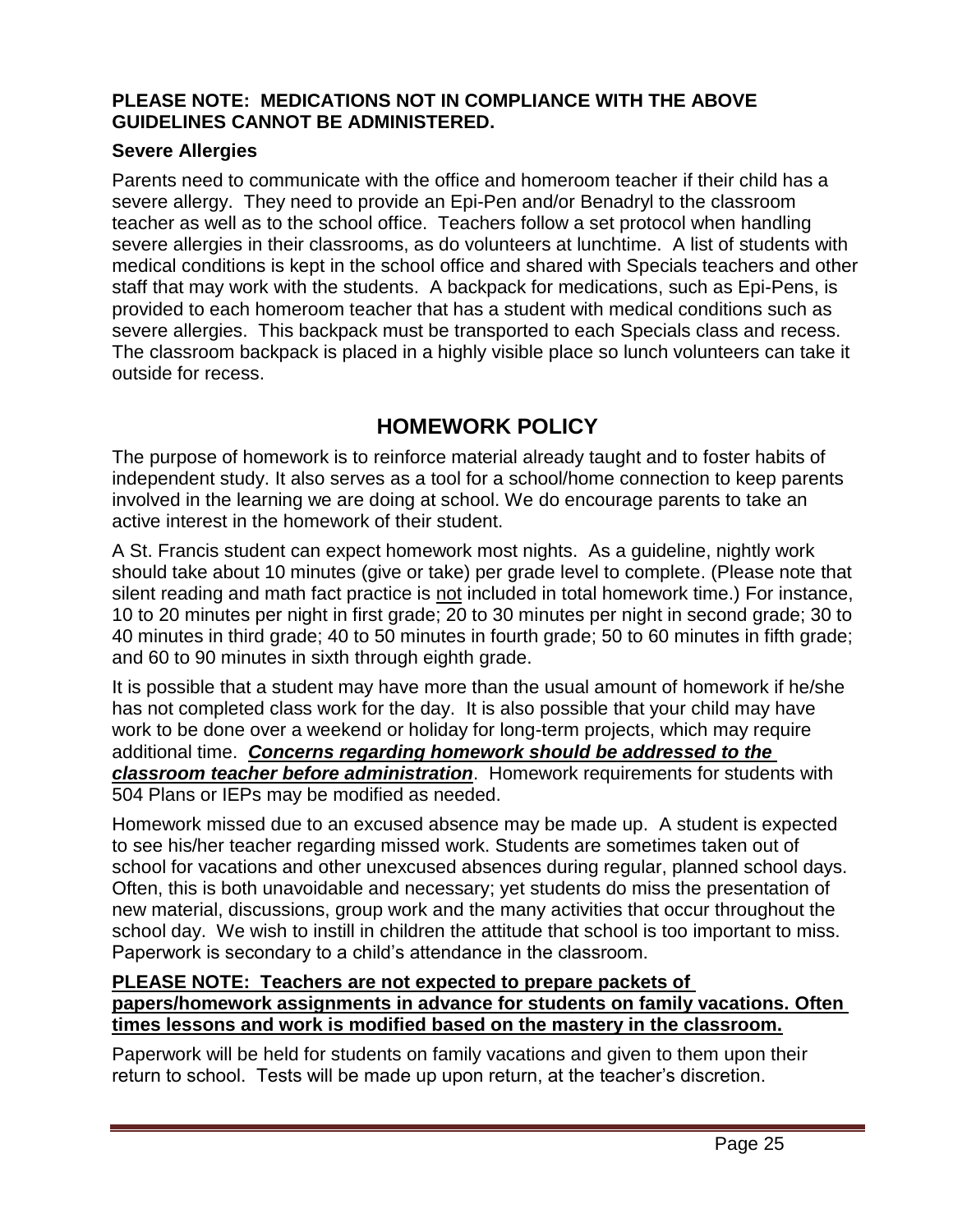In the event of illness, work will be saved and can be picked up at the end of the **second** day that a student is out of school. Arrangements may be made to send the homework home with a sibling or a friend.

#### **Assignment Notebooks**

Students in grades 3 through 8 are expected to use the assignment notebook that the school has provided or in  $7<sup>th</sup>/8<sup>th</sup>$  grade an application on their tablet. One of our goals is to teach students to be accountable for their own work. Part of that responsibility includes tracking and recording their homework. Each teacher posts the homework assignments in his/her classroom.

#### **Test Retake Policy**

St. Francis teachers strive to develop responsible, independent and successful learners. Test retakes and project corrections are dependent upon student needs and content-area requirements. Students are encouraged to be active participants in their education through communication and collaboration with teachers.

#### **Suggestions for Helping with Homework**

Regardless of the grade level of the student, please consider these recommendations for creating a successful homework environment:

- Help set up a consistent and organized workspace for homework to be completed.
- Help your child establish a consistent schedule for completing homework and/or help him/her create a schedule each Sunday night that reflects that particular week's activities.
- Encourage, motivate and prompt your child, but do not sit with him/her and do the work. The purpose of homework is for your child to practice and use what has been learned in class. If your child is consistently not able to do the work independently, please contact the teacher.
- If your child is practicing a skill, ask him/her to tell you which steps are easy, which are difficult and how he/she may be able to improve. If your child is doing a project, ask what knowledge is being applied in the project. If your child is consistently unable to talk about the knowledge that he/she is practicing or using, please contact the teacher.
- When bedtime comes, please stop your child, even if the work is not done.

(Taken from *What Works in Schools*, Robert Marzano)

# **Report Cards, Progress Reports, Parent/Teacher Conferences**

**Reports cards** are generated four (4) times a year at the end of each 9-week quarter. Grades are given to keep students and parents aware of performance. Report cards also evaluate effort and conduct.

Students in grades K through 3 grades receive grades of:

#### **Beginning (1), Developing (2), Mastery (3), Applying (4), and Not Yet Introduced (NY).**

Students in grades 4 through 8 receive letter grades. The grading scale, set by the Diocese of Lansing, is as follows: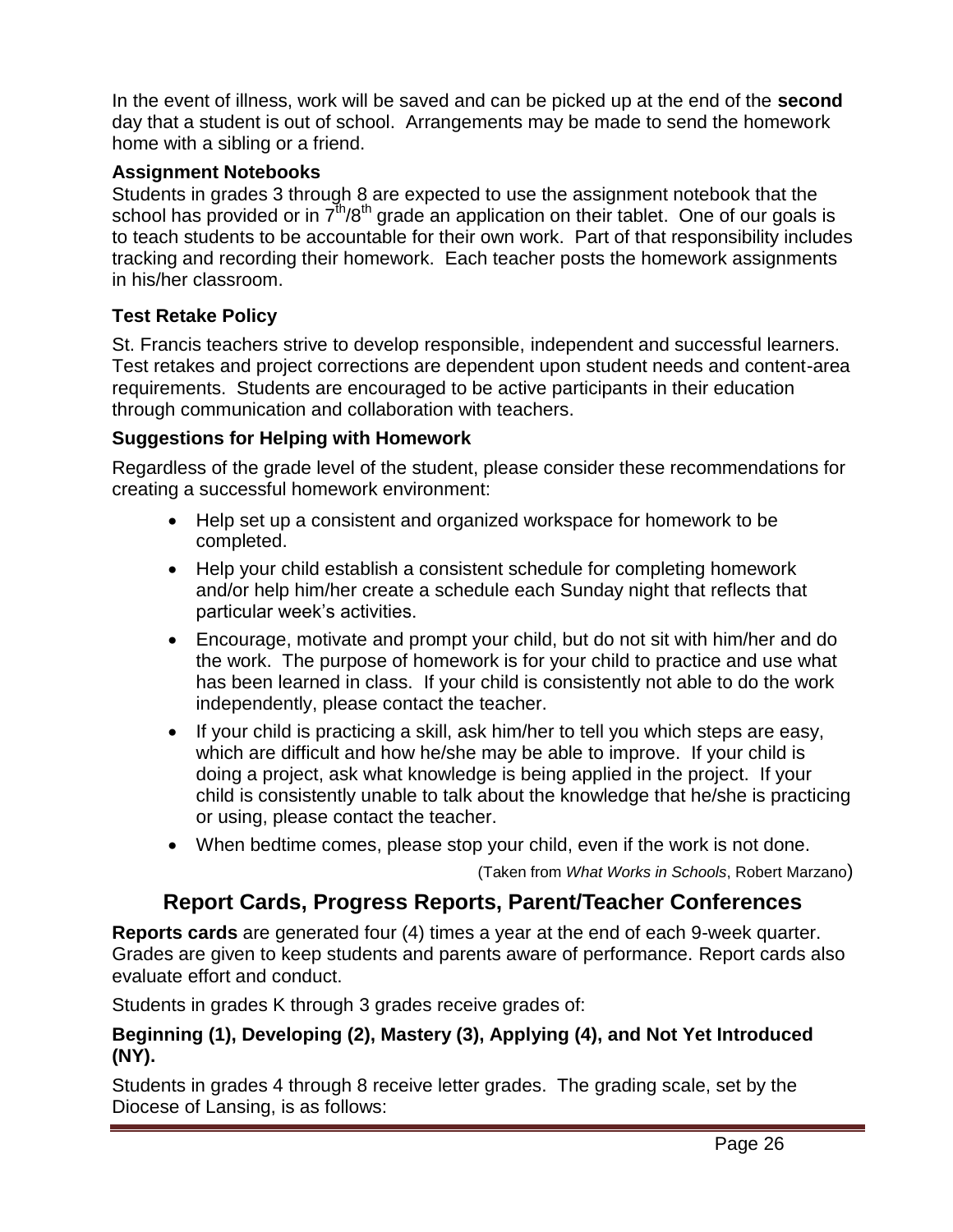**A** 100-92% **B** 91-82% **C** 81-72% **D** 71-62% **E** 61% and lower

Progress reports are sent home on an as needed basis. Students in grades 4<sup>th</sup> through 8<sup>th</sup> have a live grade-book for parents to monitor on PowerSchool. Of course, parents and teachers may also communicate as needed by note, telephone or e-mail.

A quarterly **Honor Roll** is composed of those students in grades 6 to 8 with all As and Bs on their report card.

Each June, a variety of awards are presented to all eligible students in grades 5 through 8 at their last mass of the year.

**Parent/Teacher conferences** are organized by the school formally in November. In November all parents, grades K to 6, choose a time via sign-up genius.  $7<sup>th</sup>$  and  $8<sup>th</sup>$  grade conferences are an open forum in the P.A.C. or gymnasium. January conferences are scheduled as teachers or parents deem necessary.

Each of the seventh- and eighth-grade teachers is available in a predetermined location to meet with parents in November. The MS teachers request that the students accompany their parents to these conferences. Generally, there is no "assigned" time for middleschool conferences; parents simply sign up for a particular teacher/s as they arrive, however, in some cases, the middle-school staff schedules a group conference and parents will be notified, should the need arise. Attendance at these conferences is strongly recommended.

### **ST. FRANCIS SCHOOL INTERSCHOLASTIC ATHLETICS (GUIDELINES) POLICY**

- 1. St. Francis School shall maintain membership in the Michigan High School Athletic Association (MHSAA) and follow its guidelines and regulations in addition to any school- imposed regulations and policies implemented by the Diocese of Lansing.
- 2. All athletes must have an updated physical on file with the Athletic Director before participation is allowed in any sport. The physical must be conducted after April 15 of the year to be valid for the following school year.
- 3. The student/athlete must represent St. Francis School with honorable conduct at all times, both on and off the court/field/classroom. Each student/athlete is expected to adhere to the policies set forth in these guidelines. Failure to do so could result in suspension from the game/team.

#### 4. **St Francis Athletic Participation Academic Standards:**

Student Athletes must maintain a C or better in core academic classes (6-8th grades includes Spanish) to be eligible for athletic participation. Teachers will be required to report ineligibility with documentation to the Athletic Director by Thursdays at 4:00p.m. The AD will communicate to parents and coaches on Friday whom are the ineligible students. Student athletes are ineligible starting on Monday for a 7 day period.

#### **Attendance:**

St. Francis is adopting the same attendance standards as the MHSAA. A student MUST be in attendance for 5 hours of the school day to be eligible to participate in athletic competition on that same day. Attendance for Friday is used for all weekend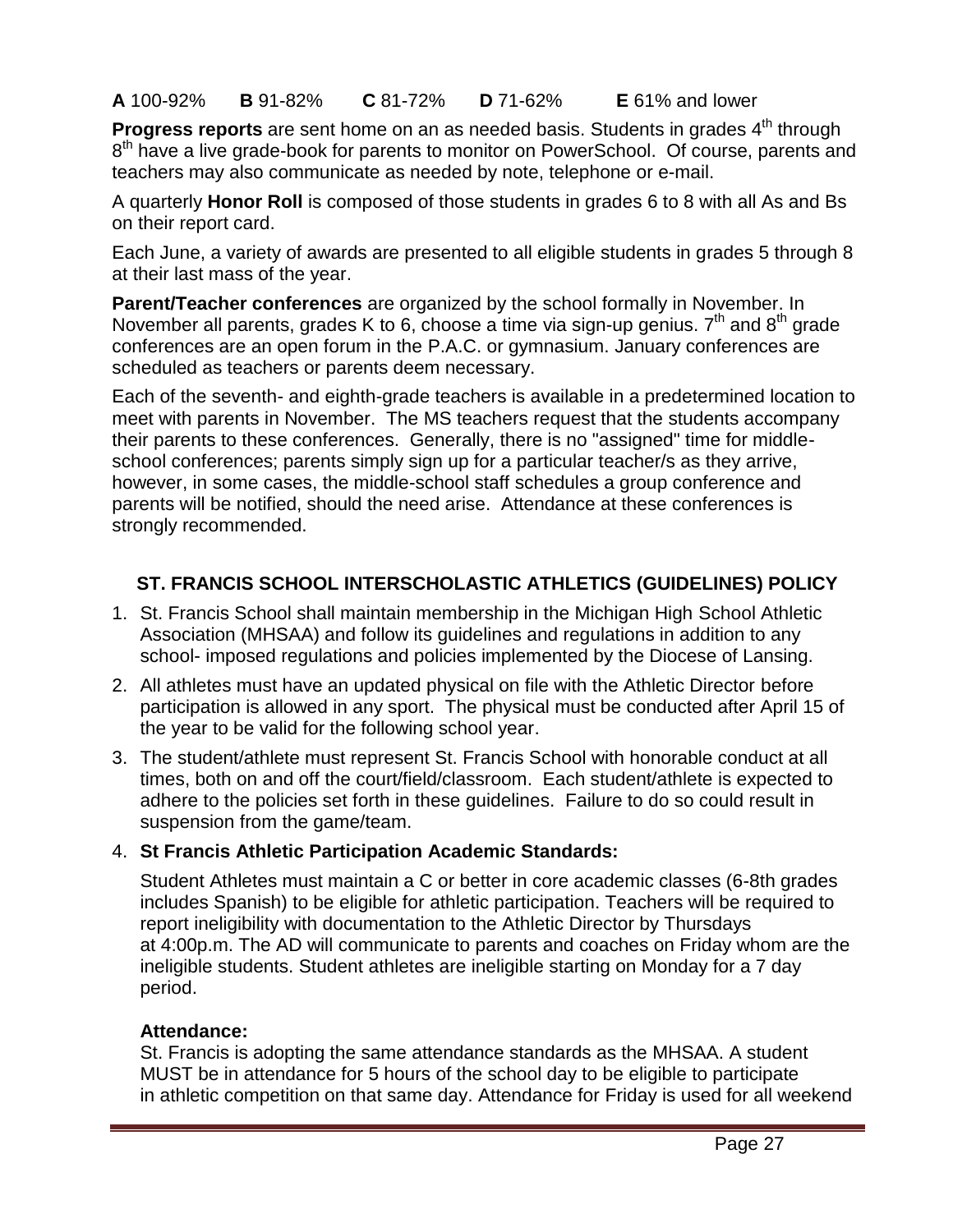activities. Attendance will be reported from the office to the AD and the AD will communicate ineligibility with the coach.

- 5. The athletic director and principal will review any exceptions or unusual situations, with input from the coach or classroom teacher.
- 6. The philosophy of our athletic program is to be child-centered and participation based. All students have the opportunity to earn a meaningful amount of playing time through-out the season. A student has expectations he/she must meet to earn playing time. Students are expected to adhere to the practice schedule, give a satisfactory effort and follow team rules set by the coach.
- 7. In general, St. Francis School adheres to a "no cut" policy; an exception being dismissal for disciplinary reasons.

# **LUNCHTIME SUPERVISION POLICY**

The goal of the lunchtime supervisors is to provide a safe and orderly recess for the students. General guidelines are as follows:

- **Email the coordinator, Mrs. Van Oirschot at [\(kvanoirschot@stfrancisaa.org\)](mailto:kvanoirschot@stfrancisaa.org), to sign up** for lunch supervision. You may contact the coordinator throughout the school year to check on openings.
- We will strive to have fifteen (15) people working every day.
- Report no later than 10:50 a.m. and sign in at the office so we can ensure that the mandatory Diocesan requirements have been met.
- You are responsible to find a substitute before 10:00 a.m. For a substitute, email [lunch@stfrancisaa.org.](mailto:lunch@stfrancisaa.org)
- Finding a substitute is a **very important** responsibility, as we want to ensure adequate supervision for all students.
- Please keep moving around your playground. It is important that the students see that adult authority is always present and that they are able to spot you when they need you.
- As a lunchtime supervisor, you have full authority to enforce the rules and receive respect from the students. We cannot have a safe and relaxing lunch period for the students if some are consistently allowed to break the rules.
- St. Francis School follows the OSHA guidelines regarding blood-borne pathogens. All lunchtime supervisors should carry a kit supplied by the school.
- If a child is seriously injured, do **not** move him. Stay with the child and send someone for help. Keep the other children calm and move them away from the area. All injuries, no matter how slight, must be reported to the school office and classroom teacher.

#### **Classroom Lunch Supervision**

- Check with the homeroom teacher as to specific classroom rules. All classrooms are "no nuts allowed" classrooms. Please help by checking lunches.
- **All food** should be eaten by students **inside the classroom**, not in the halls, lavatories or on the playground. All students are to **remain seated** while eating.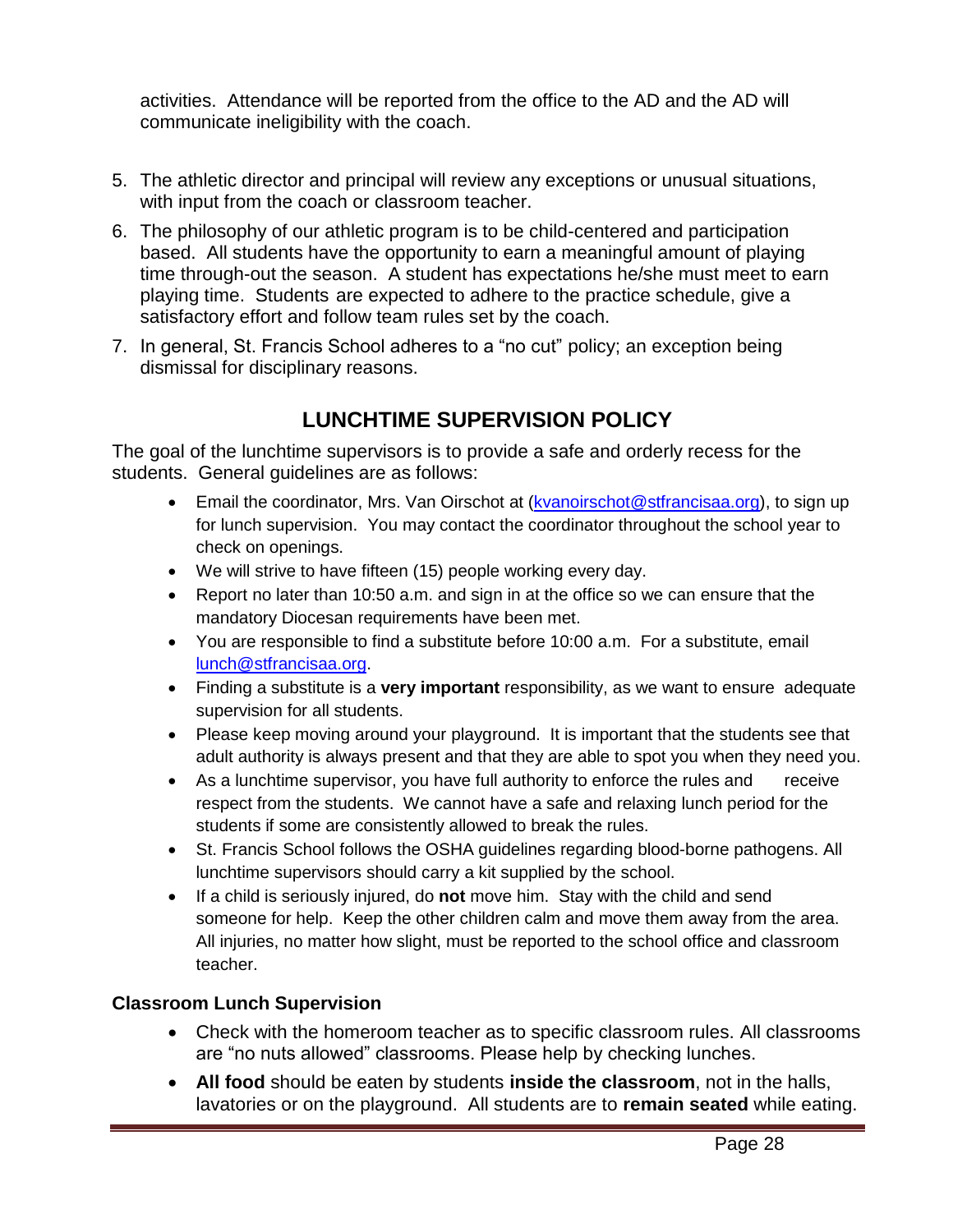- Make sure all trash is emptied into the proper receptacles in the corridor for easy clean up after lunch.
- Students who use the lavatories should return to their classroom quickly and in an orderly fashion.
- Please report any special problems you have to the on-site lunchtime coordinator and/or the teacher before you leave.
- In all classrooms, desks/tables are to be cleared and washed, either before recess or before the teacher returns to the classroom.
- If an injury should occur, the school office can assist the lunchtime supervisor to fill out an incident report.

#### **General Playground Rules**

#### **To ensure the safety of students during lunchtime, please review these rules with your child/(ren) on a regular basis.**

- Students are to leave the building for their assigned areas and stay there unless
	- 1. They have a note from their parent and/or doctor requesting that they remain indoors; **OR**
	- 2. They have permission from a supervisor to use the lavatory across from the preschool classroom.
- Playground supervisors are responsible for each child's safety and have full authority to enforce the rules. Rudeness or disrespect to a supervisor will not be tolerated – no warnings will be issued – any behavior of this kind will result in an immediate office visit.
- There will be no fighting or dangerous play of any kind, including "play fighting," wrestling or karate. This also includes pushing, shoving, hitting, tripping and kicking. Any fighting will result in an immediate office visit. IF YOU HAVE A PROBLEM WITH A STUDENT, MAKE SURE TO GET HELP FROM A SUPERVISOR AND/OR THE PRINCIPAL.
- There is to be no abusive or foul language or gestures of any kind.
- Students may not climb or sit in the bushes or trees.
- Ask a supervisor to get any balls that are outside the fence. NEVER GO INTO THE STREET.
- Students are responsible for proper use and the prompt return of any recess equipment that belongs to the school.

#### **Winchell Park**

- The lead parent for any grade must stay in front of the students all the way to the park.
- Students must **WALK** the entire way to and from Winchell Park.
- Students should **carry** balls to and from the park, not bounce them.
- Do not play in the woods or bushes surrounding the park.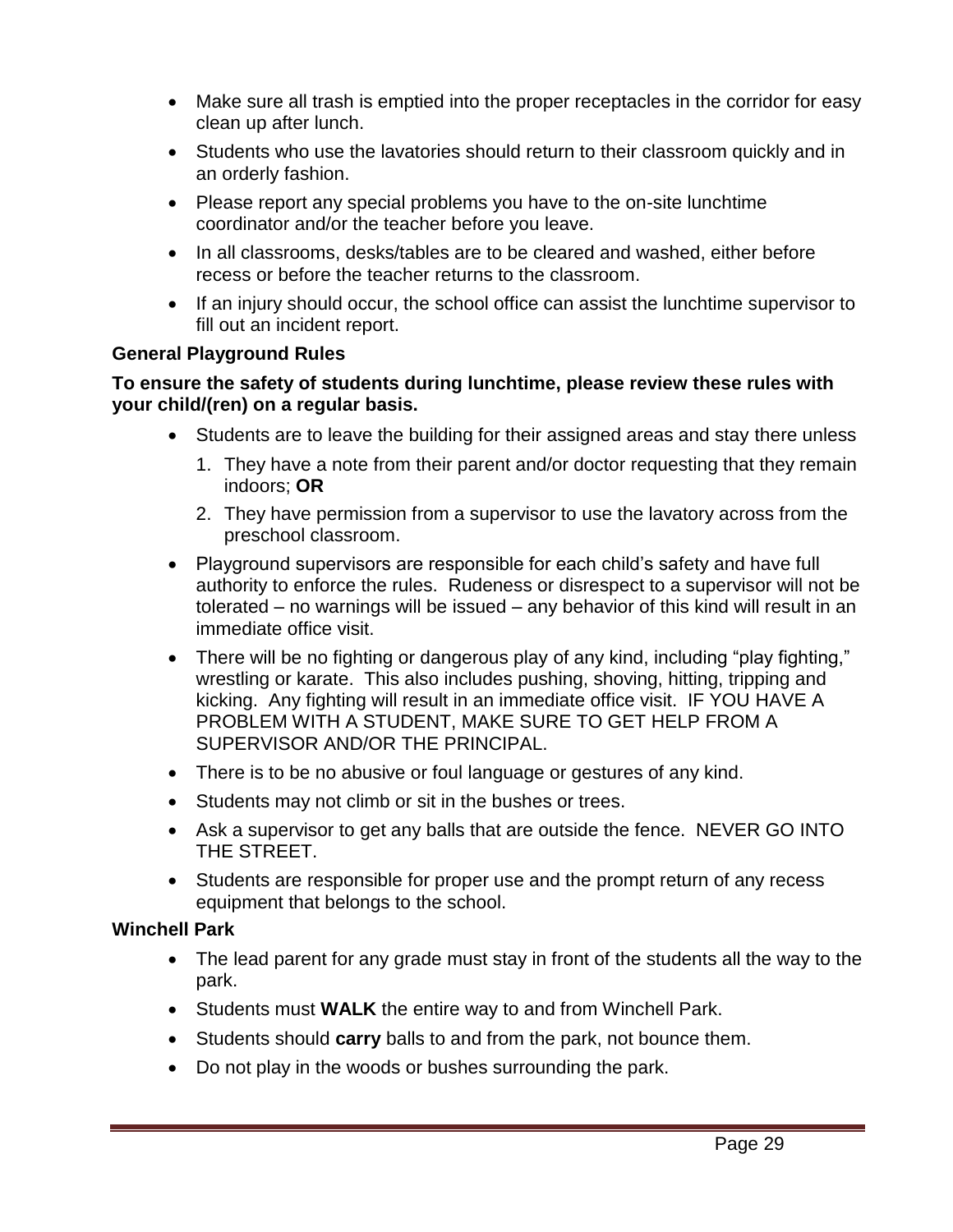- Parents should make sure organized sports games don't interfere with other activities.
- Use a part of Winchell's field far enough away from the street for playing with balls and Frisbees, so they won't be lost in the street.
- Be respectful of small children from the neighborhood who are in the play/structure area. A game of chase on the structure should not be played when toddlers are present.

#### **First-Grade Playground**

- Stay where the supervisor can see you. Do not go past the end of the gym by the swings.
- Children should not overcrowd the play equipment. They should play without pushing or shoving.
- Students need to go down the slide, feet first, SITTING ONLY. Do not walk up the slide, climb up the sides or jump off from the top of the slide.
- There is one person to a swing and there is **no** STANDING ON or JUMPING OFF swings.
- Students needing to use the rest room will use the rest room by the gym.

# **POWERSCHOOL POLICY**

• St. Francis School uses PowerSchool for records and grading. It is a secure site that allows parents to access their students' grades and progress reports.

 Teachers can use PowerSchool to post grades, progress reports, homework assignments and classroom calendars, among other things.

 Each school family is required to register with PowerSchool and provide an active email address. Questions about PowerSchool should be directed to Mrs. Smith (734-821- 2200).

# **SERVICE POLICY**

St. Francis is a Catholic school with a philosophy of fostering a true Christian atmosphere for the education of children. To help enhance this philosophy and extend it into the entire parish community, **it is expected that every family participate fully in school service**  functions. By working together, the whole community is striving toward the common goal of a better school. Students participate in school-wide projects and individual class projects. Each year the Religion committee meets to determine a theme and plan to approach service for the current school year. Classroom teachers then work with their teaching partner to develop a service plan for the school year. Information of the wonderful service projects is shared monthly in the forum, principal's letter and in classroom newsletters. Service parents (see a few of the opportunities listed below) are recruited through PTG and teachers.

• Playground supervisor

- PTG activities
- Field trip driver/chaperone
- Classroom aides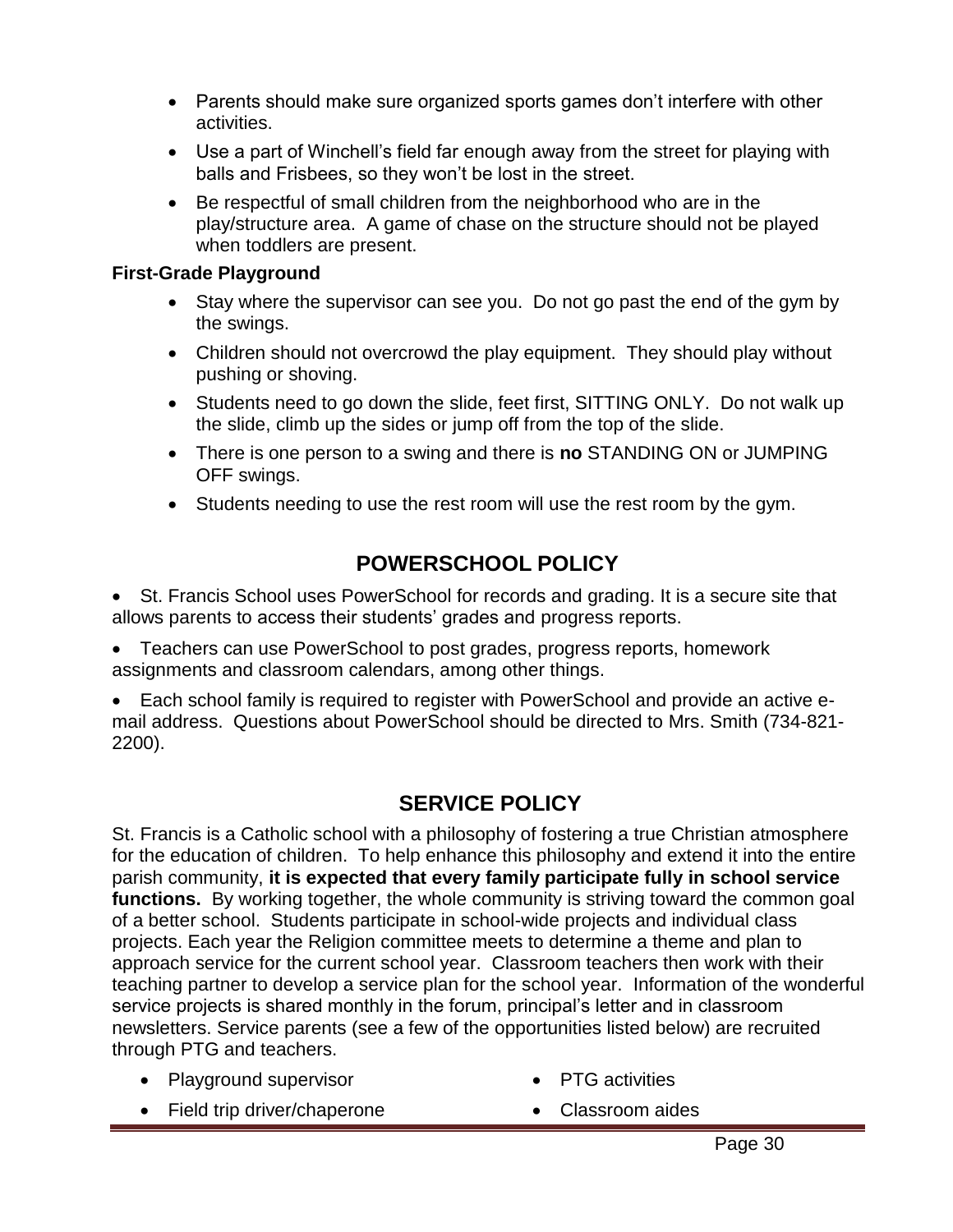• Library/Computer aides

assistant

• Room parent

• Development activities

• Booster club supporter and

# **SOCIAL MEDIA CLAUSE**

Parents, students, and faculty are expected to act in a Christ-like manner when interacting with the school community. The negative use of social media can impact the relationships of the families and school. All parents, staff, and students will refrain from the use of social media that could be considered damaging to the school community: the relationships between families, faculty, and the school as a whole.

# **STUDENT PLACEMENT POLICY**

Students are re-grouped before placement in the next grade level. Teachers and administration work to establish a balance between boys and girls, academic abilities, social skills and work habits. Students are placed after careful and thoughtful consideration. Parent requests are strongly **dis**couraged and are **NOT** guaranteed.

# **TECHNOLOGY POLICY**

Computer/Internet and related technologies access is available to all students, teachers and staff of St. Francis School. The goal of using these technologies must promote educational excellence by facilitating resource sharing, innovation, collaboration and communication and nurturing the ministry of Catholic education.

#### **Internet Use at School:**

While on the premises, students at St. Francis School may not search the Internet without teacher authorization. Students in grades K to 6 may only search pre-approved, curriculum-related sites while under direct teacher supervision. Seventh and eighth graders may perform more extensive searches; however, their teachers must be present at all times to monitor student searches. Our goal is to ensure that all students know how to use search engines safely, responsibly and successfully, so that students can maximize the limitless resources available on the Internet.

Teachers and staff may be in communication with students via email for academic purposes.

#### **Terms, Conditions and Regulations:**

#### **1. Acceptable Use**

The use of computers/Internet and related technologies must be in support of education and research and be consistent with the educational objectives of the Diocese of Lansing.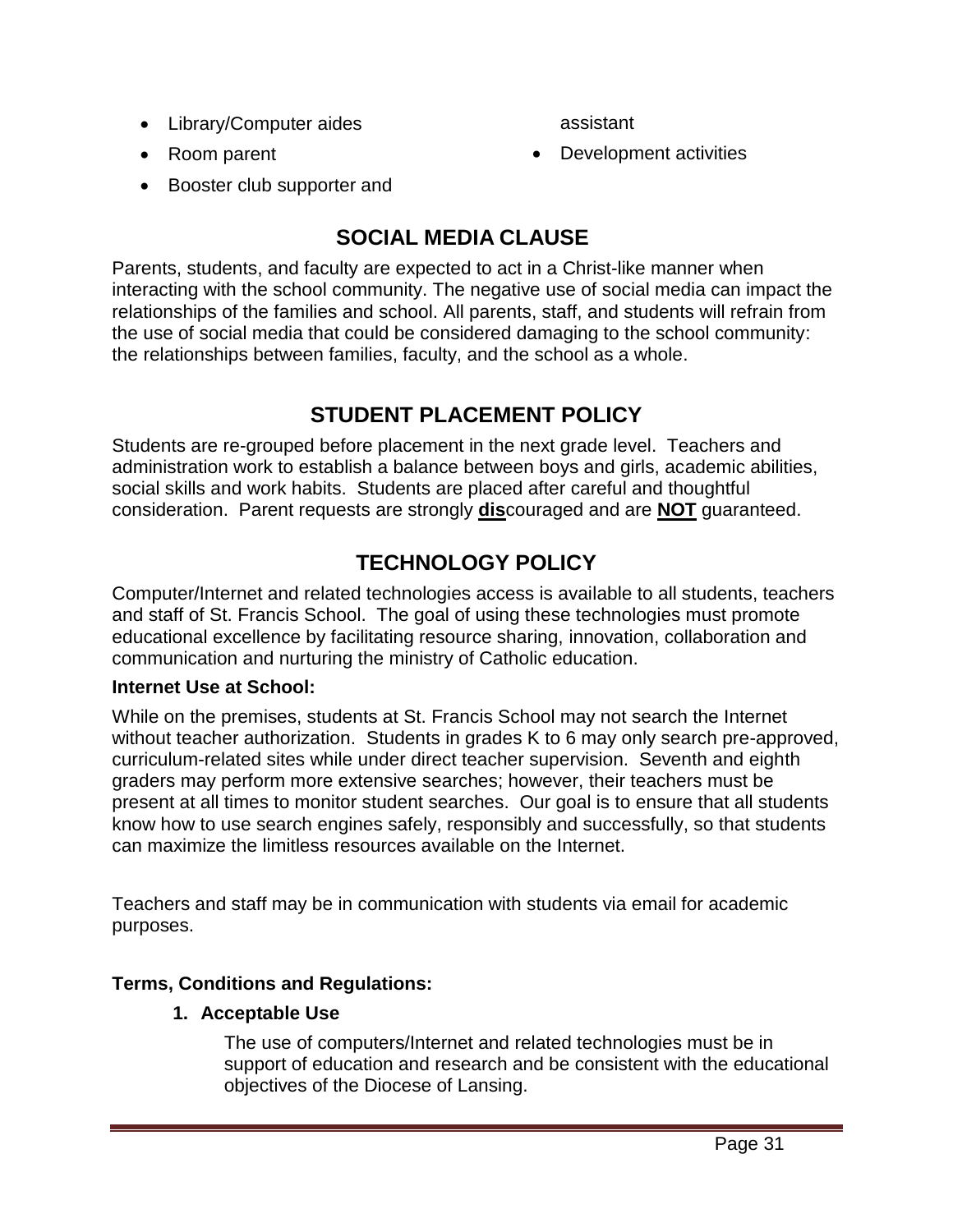#### **2. Unacceptable Use**

- a. Transmission of any material in violation of any U.S. or state regulation is prohibited. This includes, but is not limited to, copyrighted material; threatening, violent or obscene material; or material protected by trade secret.
- b. Use for personal, commercial activities is not acceptable.
- c. Acts of vandalism are prohibited. Vandalism is defined as any malicious attempt to harm or destroy data of another user or to damage hardware or software. This includes, but is not limited to, the uploading or creation of computer viruses.
- d. Unauthorized use of another's computer, access accounts and/or files is prohibited.

The use of Internet and related technologies is a privilege, not a right, and inappropriate use may result in cancellation of those privileges. Depending upon the situation, additional consequences may be given by the administration.

Annually, each student will sign an "Acceptable Use" contract, guaranteeing his/her appropriate use of computer technologies while here at St. Francis School. This contract will be kept on file in the school office.

**Photographs are often taken during school and parish events. Pictures are included in parish and school publications, marketing, and placed on our websites. Specific names of adults and children are not listed. If you do not want to have your child's photographs used, please notify us in writing. Otherwise it is assumed permission is granted to the Diocese of Lansing to use the image of child(ren), in its promotional materials. By NOT writing to the school, it is understood that these materials may be presented in any format, including paper, electronic, and all other media. No parent/family will receive monetary award in exchange for this permission. The Diocese of Lansing will own the copyright to these materials, and parents/families waive on behalf of their child(ren) the right to sue for any use of my child(ren)'s image that is done in good faith by the Diocese of Lansing or St. Francis.** 

*SFA School will not be held responsible for the actions of a student who is in violation of any of the terms of this policy. This responsibility is extended to, but not limited to: loss of data or interruptions of service, the accuracy or quality of information obtained through the school's system, or any financial obligations arising through the unauthorized use of the school's computer resources.*

Administration holds full rights for consequences of all violations.

# **TUITION POLICY**

The main source of funding educational programs at St. Francis School is through tuition. Tuition payments must be made regularly according to the payment agreement schedule signed by each family so that payroll and instructional obligations can be met on time.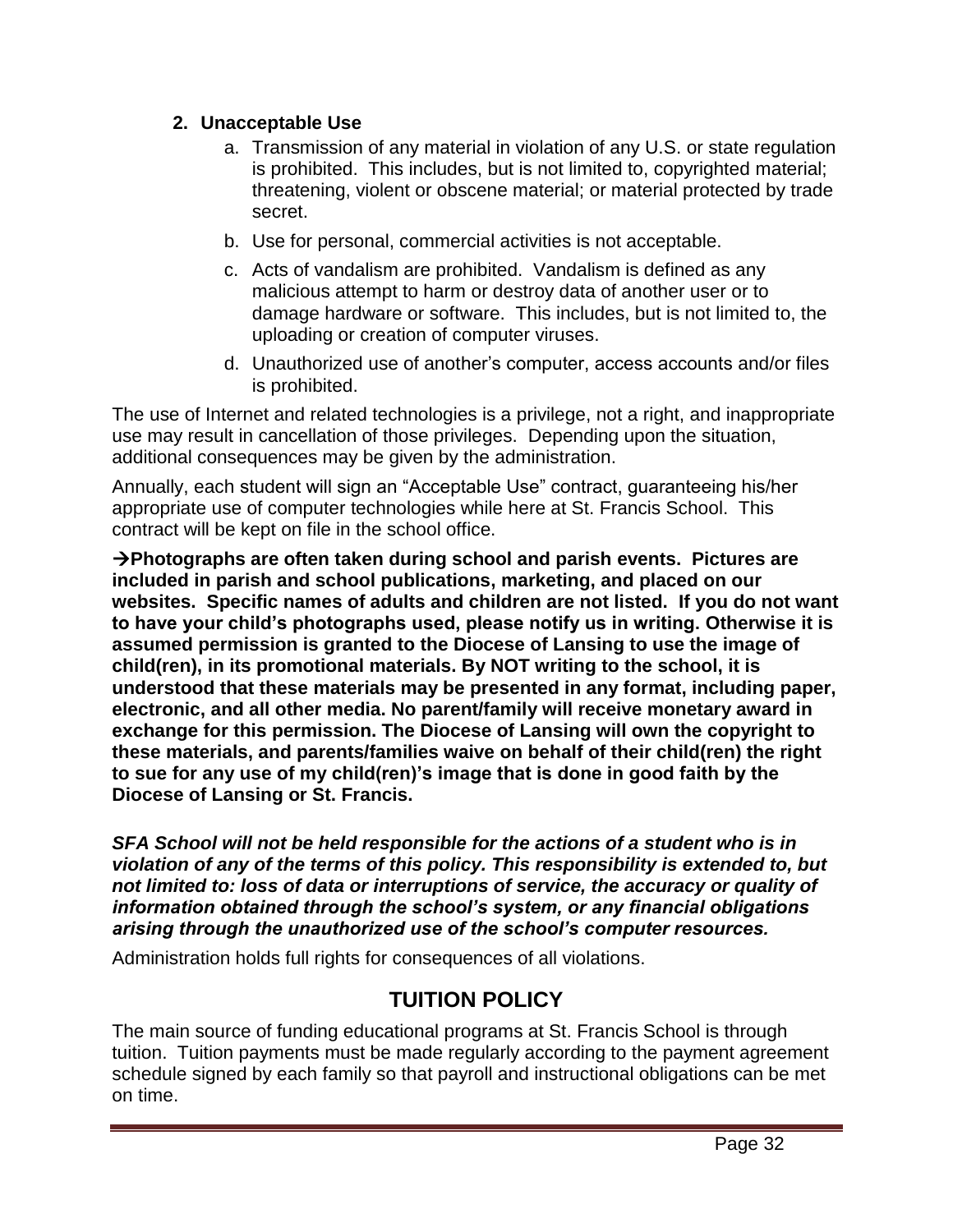#### **GUIDELINES:**

A. All families will pay either the in-parish or out-of-parish tuition rate.

B. Active members of St. Francis Parish qualify for the in-parish rate. Active parish members are those who meet the following criteria established by our Finance Council:

- One or both members of a couple are practicing Catholic(s).
- The family is registered in St. Francis Parish.
- Active members of St. Mary's Student Parish, may be eligible for "in-parish tuition." Please contact the pastor of St. Mary's Student Parish for more information.
- The family contributes to the financial support of the parish with a minimum contribution in the Sunday envelope.

C. Should the above criteria not be met, the family will be charged the out-of-parish tuition rate.

D. **NOTE: MARCH 1:** The online registration form, along with the registration fee, must be turned in to guarantee your student's place for the following school year. This also allows time for processing students' schedules (elective classes and classroom placement). **MAY 15:** The final tuition payment is due for the current school year. **AUGUST 15:** First tuition payment is due for the next school year. **Students will not be guaranteed placement in school if these payments have not been received by August 15.**

E. Subsequent tuition payments are made as per contract agreement. A credit card payment may also be made for the FULL AMOUNT of annual tuition plus fees on August 15. There is a \$30 late fee per month. Again, the final tuition payment is due on **May 15**.

F. A non-refundable, yearly registration fee is required from each family. This registration fee will not be applied to tuition payments.

The bookkeeper will evaluate the status of tuition accounts monthly. Unpaid tuition accounts will be vigorously pursued and if necessary, referred to a collection agency. Student placement will not be guaranteed if tuition payments are not current when registration application is submitted, and then paid in full by May 15.

#### *\*Tuition costs can be offset by working lunchtime supervision for tuition credits and by participating in the SCRIP program. Profits from the SCRIP program can be designated to go toward tuition. Financial Aid is available through our Hopes and Dreams Fund. Families must qualify under the PSAS policies.*

#### **St. Francis of Assisi UNIFORM DRESS CODE POLICY Vendor: Educational Outfitters**

Parents are responsible for ensuring that students are properly attired. Since it is impossible to identify in advance all possible deviations from acceptable dress and grooming, the administration reserves the right to determine what is acceptable. In all cases, the decision of the principal will be final. All uniform items must be purchased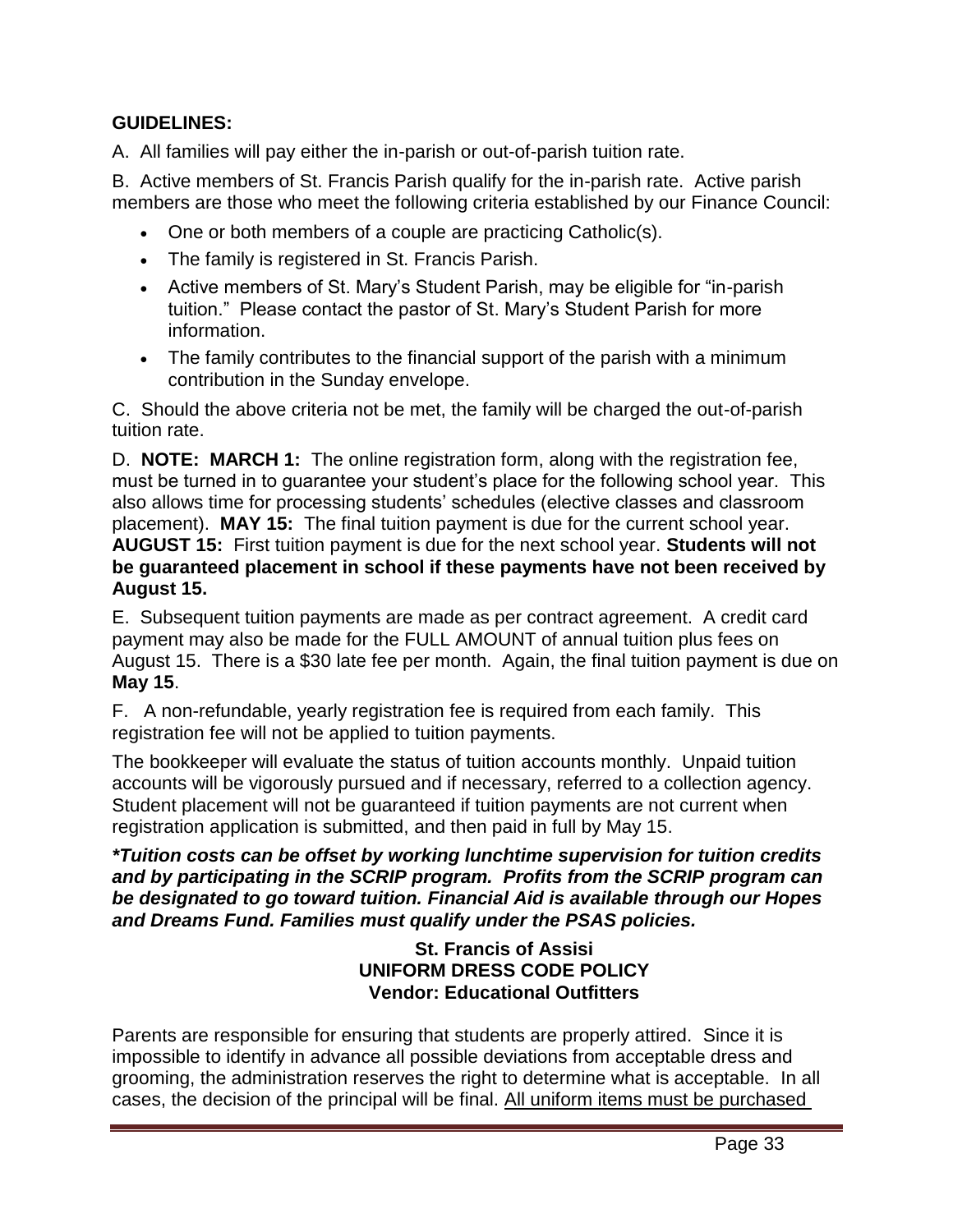#### from Educational Outfitters with the exceptions of Old Navy Uniform bottoms (\*\*NEW\*\*) and Spiritwear.

Students who do not comply with the uniform dress code policy will be sent to the office for assistance in acquiring acceptable uniform options. Continued non-compliance may result in the missing out on a Dress-Down Day or SpiritWear Day.

#### **Girls Only: Jumpers**

- Drop-waist only
- Plaid or navy
- Length must be no more than 3 inches above the knee.
- Tight-fitting sport shorts or undershorts should be worn underneath jumpers, or navy leggings may be worn underneath jumpers. No lace or embellishments.

#### **Girls Only: Knit Dresses**

• Navy dresses with monograms.

#### **Girls Only: Skirts**

- Plaid or navy
- Length must be no more than 3 inches above the knee.
- Tight-fitting sport shorts or navy or black leggings should be worn underneath jumpers and skirts. No embellishments.

#### **Boys and Girls: Pants and Dress Shorts**

- Must be purchased from Educational Outfitters OR **Old Navy Uniform Line** no cargo pockets.
- Available in pull-on style with faux fly (only available in smaller sizes) or standard flat-front style for all sizes.
- Khaki or navy
- Shorts may be worn until October 31 and then from April 1 through the end of the year. 6th-8th grade students may wear shorts year round.
- Length of shorts must be no more than 3 inches above the knee.

#### **Boys and Girls: Shirts**

- Must be monogrammed (included at no additional charge from Educational Outfitters)
- Pique polos: maroon, navy, or white
- Knit polos: maroon, navy, or white
- Long sleeved, light blue oxford shirts
- Banded maroon, navy, or white polo- these do not need to be tucked in.
- Shirts must be tucked in at all Masses.

#### **Boys and Girls: Sweaters/Fleece/Crewneck Sweatshirt**

- Must be monogrammed (included at no additional charge from Educational Outfitters)
- Navy or maroon sweaters provided by Educational Outfitters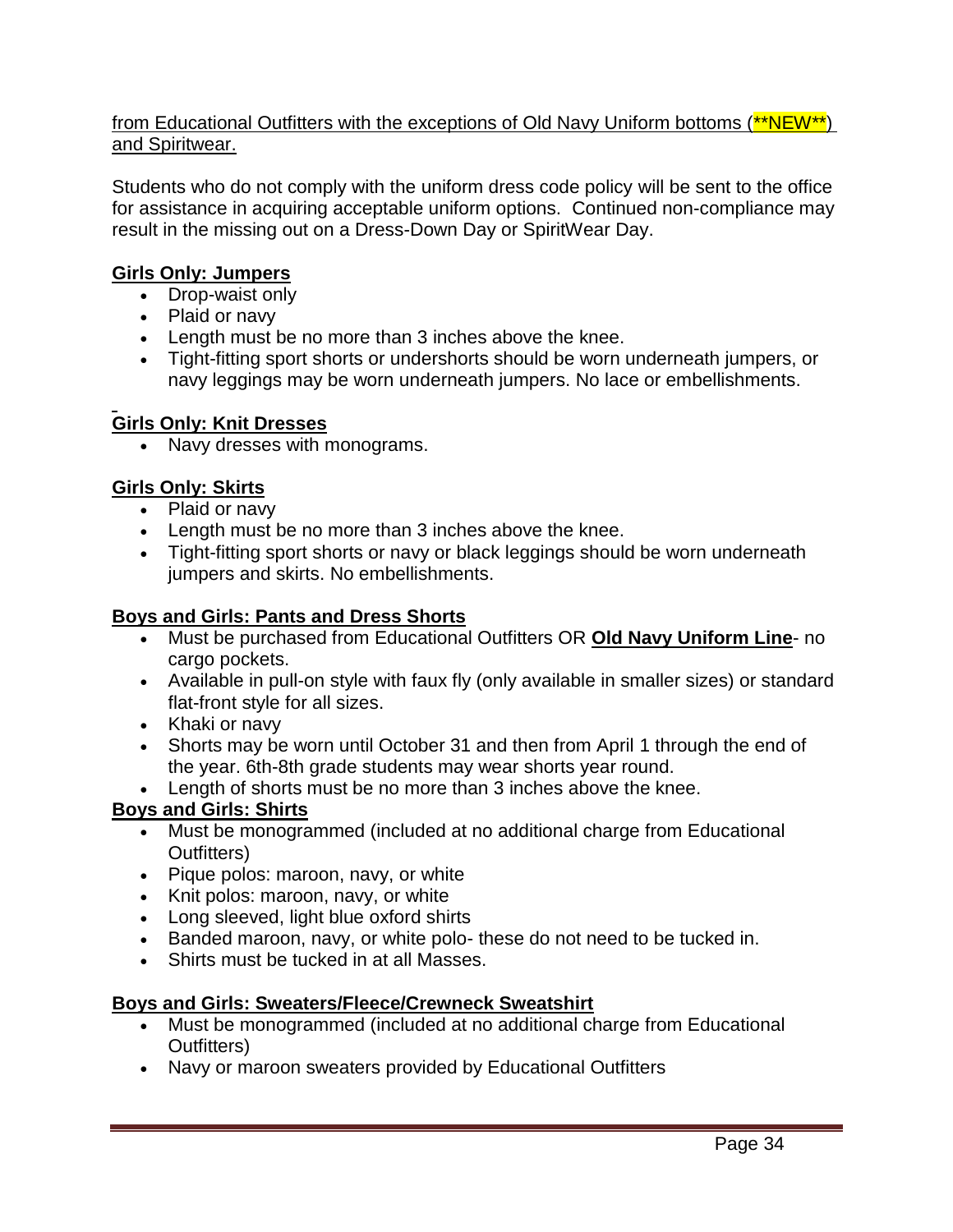- Navy fleece and navy crewneck sweatshirt with school logo provided by Educational Outfitters
- Students MAY wear SPIRITWEAR FLEECE or SPIRITWEAR SWEATSHIRTS on uniform days.

#### **Boys and Girls: Socks**

- Neutral colors: White, navy, or black
- Solid color only
- Socks or footies must be worn with all footwear.

#### **Girls: Tights/Leggings**

- Navy or white tights
- Navy, white or black leggings

#### **Shoes**

Please keep in mind that shoes will be worn outside during recess. We ask that students choose shoes that are comfortable and safe. Neutral-colored shoes that blend with the uniform are strongly encouraged.

- Tennis shoes are allowed.
- Shoes must be in good condition, neat, and clean.
- Tennis shoes must have laces, Velcro or be firmly fitting on the foot.
- Laces must be tied.
- Shoes may not be higher than 2" above the ankle.
- Wheelies, light-up shoes, or other accessories on shoes are NOT permitted.
- Heels (higher than 1  $\frac{1}{2}$  in.) or platforms are NOT permitted.
- Clogs, Crocs or open-backed, open-toed shoes, and flip flops are NOT permitted.
- Snow boots must be removed indoors.
- Dress boots and Uggs are NOT permitted, unless being worn as snow boots, which need to be removed indoors.

#### **Hair Style/Hair Accessories/Hats/Jewelry**

- Hair must be tidy.
- No distracting haircuts or styles.
- Unnatural-colored hair and unnatural extensions are NOT permitted.
- Hats are NOT allowed in school.
- Hair bows, barrettes, headbands, and hair ties need to be solid white, navy, maroon, or match the plaid from Educational Outfitters. The size of hair accessories should not be bigger than an average adult's fist.
- Jewelry should be small and minimal.

#### **Appearance and Grooming**

- All students are expected to be well-groomed, neat, and presentable at all times. Clothing should be clean, properly fitting, and modest. Torn or excessively worn clothing is not permitted on any school day.
- Make-up and accessories should be modest and minimal.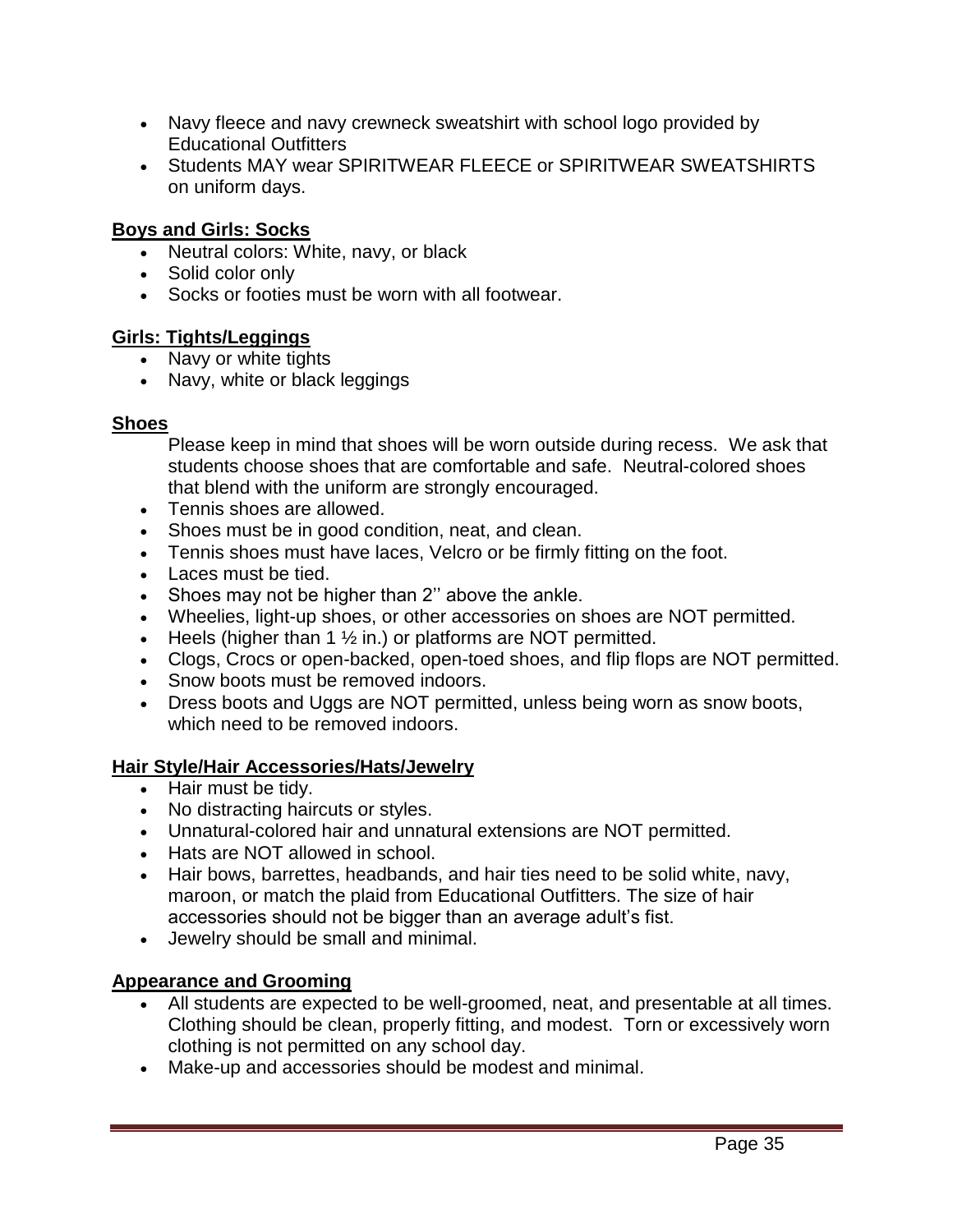#### **Spirit Wear Days**

- Students may wear spirit wear attire most Wednesdays.
- Students who choose not to wear Spirit Wear may wear their regular uniform.
- Students must wear a designated SFA Spirit Wear top that specifically says St. Francis or SFA.
- St. Francis School athletic jerseys may be worn with a shirt underneath so it is not sleeveless.
- If wearing a Spirit Wear top, students may wear jeans or loose fitting athletic pants on Spirit Wear Days.
- Leggings, jeggings, and yoga pants are NOT permitted for students in 4th 8th grade, unless under a dress, skirt, or shorts that follow the guidelines for length.
- Educational Outfitters will have a few Spirit Wear options. The majority of our Spirit Wear is available through another vendor in a variety of colors/styles throughout the year. You can also find items in the school uniform closet with various styles of screen prints to choose from.

#### **Dress-Down Days**

- There will be minimal dress down days at the administration's discretion. They will be communicated throughout the year.
- On Dress-Down Days, appropriate school attire is still required. Spandex, midriff tops, short shorts, t-shirts with inappropriate language or graphics, tank tops or sleeveless tops will NOT be permitted. Administration has final approval on approved DDD apparel.
- Leggings, jeggings, and yoga pants are NOT permitted for students in 4th 8th grade, unless under a dress, skirt, or shorts that follow the guidelines for length.
- Shoe rules are the same as the uniform policy.
- Name-brand labels should be minimal and small.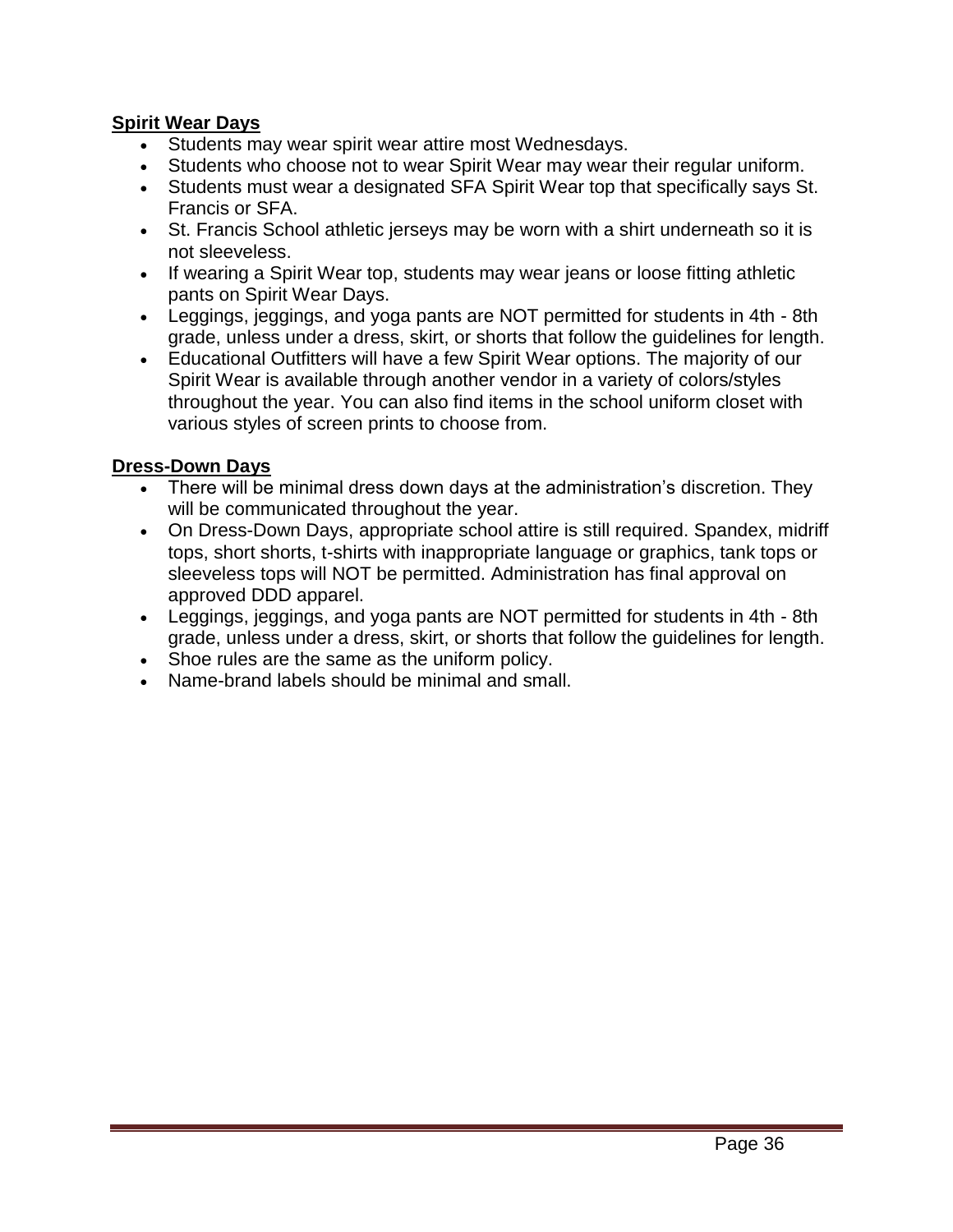# **VOLUNTEERS (DIOCESAN) POLICY**

All volunteers working with minors must comply with Diocesan requirements. Any person without the following documentation will not be allowed to volunteer with children .<br>in any school-related activities, such as lunch duty, field trips, 7<sup>th</sup> grade leadership trip, and many others. For a complete explanation of requirements, the compliance grid is posted on the school website.

#### **Requirements:**

- **A. Virtus Session --** All volunteers are required to attend a Virtus (Protecting God's Children) session or complete the online Virtus course.
	- Virtus Session Schedule **--** For locations, dates and times of sessions in the Diocese of Lansing, go to www.virtusonline.org. Proceed to the "Registration" link. Session length is up to three (3) hours. You must sign up for a session online at www.virtus.org. Go to "Registration." From there you can start the registration process or view a list of current sessions (Go to Lansing, MI Diocese).
	- Directions for registering and taking the Virtus class online are available in the school office.
- **B. Volunteer's Code of Conduct --** You can self sign the Pastoral Code of Conduct online when you register for Virtus.
- **C. Criminal Background Check/Request for Central Registry Clearance --** This two-sided form needs to be filled out and returned to the administrative assistant in the school office. Copies are available in the school office and on the school website.
- D. **Fingerprinting –** Overnight chaperones, coaches, and others need to be fingerprinted. Please speak to the administrative assistant in the office for more details and necessary paperwork.
- **E. Bring your driver's liscense to the school office to be copied.**

If you have questions, contact the school office or go to the Diocese of Lansing website at www.dioceseoflansing.org -- "Safe Environment Website."

**PLEASE NOTE: All forms need to be turned in to the school office.** Once copied and recorded, they will be sent to the Diocese of Lansing. Please do **not** send any documents directly to the Diocese.

# **GENERAL INFORMATION**

**Appointments with Faculty Members:** Individual conferences may be arranged at the request of either parents or teachers at any time. Please make appointments in advance by calling the school office and leaving a message on voice mail or by e-mail. Please refrain from discussing confidential issues regarding your child with teachers before or after school on the parking lot. Please schedule an appointment instead.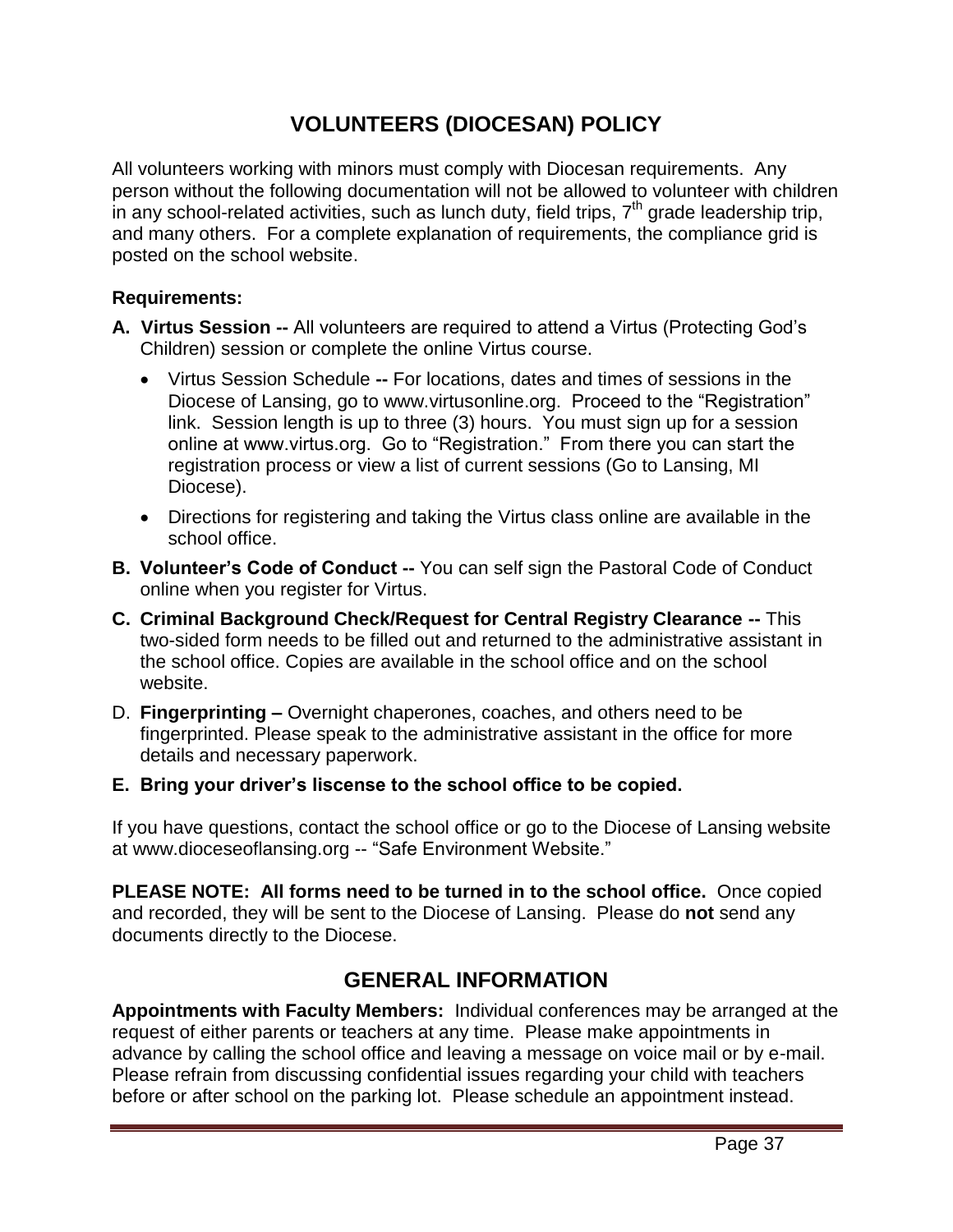**Bicycles:** Students are permitted to ride bicycles to and from school. Bicycles should be parked and locked to the bike racks. For safety, students are to *walk* their bicycles on the school grounds as well as crossing the street at St. Francis Drive.

**Cell Phones:** Cell phones cannot be used, or be a source of distraction, during class time. They must remain in lockers or backpacks until the student leaves the building at the end of the school day. Teachers will take away cell phones and send them to the office where they will remain until the parent comes to retrieve it.

Parents: Text messaging and/or the retrieval of messages are not permitted during the school day; the consequence for this behavior is having the cell phone taken away from the student. Please understand that if you text message your child during the school day, your student will not be able to retrieve the message until the end of the day.

Cell phones are not allowed at middle-school dances. If a student brings a cell phone to a dance, the chaperones will keep the cell until the dance is over.

**Courtesy Requests for Visitors:** In an effort to maintain an atmosphere conducive to learning, *anyone entering the school building during the regular school hours is required to report to the school office at the main entrance.* If you are going to be in the building, please sign in and obtain a visitor or volunteer badge. Our staff has been instructed to approach and question all visitors in the hallways without a volunteer or visitor tag. All messages delivered via telephone or in person for students or teachers should be channeled through the school office.

**Electric Readers**: Electric readers are only permitted for reading. However, we prefer that students leave these at home to minimize differences between students.

Students in grades seven and eight operate with their own tablet/laptop policy.

**Fire, Tornado and Lockdown Drills:** Fire and tornado procedures are practiced on a regular basis. Information for each type of drill is posted in each classroom. In case of an actual tornado warning, staff and students follow the appropriate procedure. Staff and students also practice a lockdown drill several times a year. Any parent in the school building during one of these drills should follow the procedure for the area he/she is working in. Parents may not enter the school building during a lockdown. All of the records for the drills will be posted on our school webpage.

**Handouts:** All handouts students bring home for parents must be approved in advance by the administration. If you are a Scout leader, homeroom parent or club organizer and want to send a handout home, please bring it to the school office for the principal's approval and initials. **PLEASE NOTE:** Party invitations or other announcements about social events that do not include the entire class cannot be distributed at school.

**Indoor Recess:** As a general rule, students in grades K through 6 go outside for recess daily. Students well enough to attend school should be able to go outside for recess. However, should a health condition arise such as asthma during very cold weather, please send a note with your child.

**Lost and Found:** PLEASE MARK **ALL** ITEMS OF CLOTHING WITH A PERMANENT MARKER. Articles of clothing found in or around the school are placed in the lost-andfound area located under the stairway across from the office. Parents are asked to check this area often. Proper identification of clothing and other items should be taken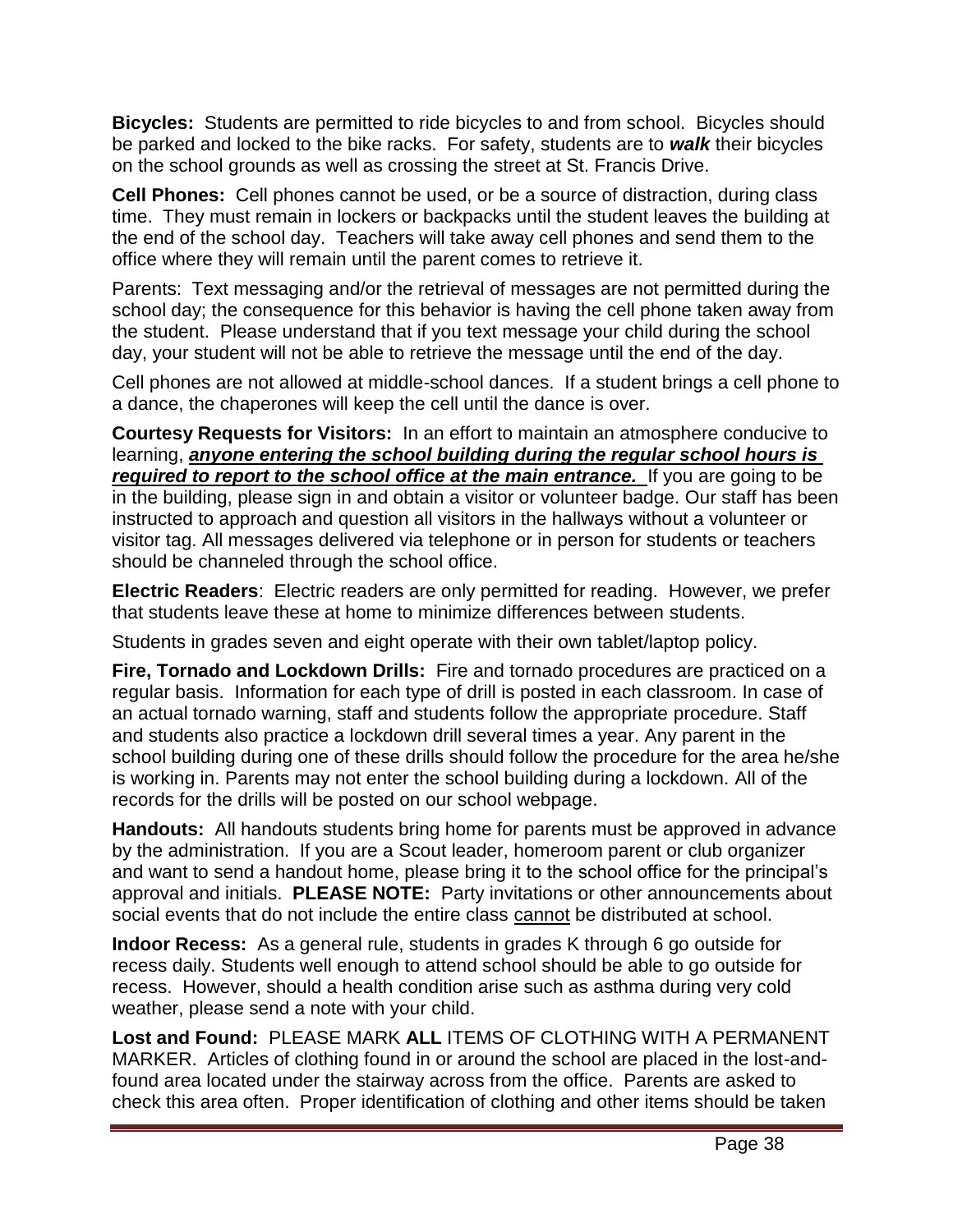care of before school opens and then checked periodically. Unclaimed clothing is donated to charitable organizations.

**Media Center:** The Media Center is comprised of a library and Windows-based elementary computer lab. It is run by the Media Center staff with the help of parent volunteers. Kindergarten through eighth grade is scheduled for one library visit per week. Students have formal instruction on library skills and literature appreciation by our Media Center staff. The library is open for use at all times. Present inventory includes nearly 10,000 titles including reference books, picture books (grades K-1), Early Readers (grades 2-3), fiction, non-fiction, biographies, paperbacks, magazines, a Young Adult (middle-school) section and a parent corner. The library is computerized for easy circulation of materials.

Students in grades 1 through 6 may take Accelerated Reader tests during the school day.

Grades K through 6 visit the elementary computer lab once a week.

**Milk:** Specific information pertaining to the partially subsidized government milk program is available in the school office.

**Allergy and Peanut (Nut)-Free Designations:** Rooms or areas that are free of food that contain allergens and peanuts (nuts) are clearly marked with a red, octagon-shaped sign designating the area as one that prohibits foods containing nut allergens.

**School Parking:** To ensure safety for students, parents are asked to observe the parking regulations as shown in the diagram at the beginning of this document before/after school to prevent cars from entering this area where children walk. The safety of the children is our top priority.

**School Pictures:** Detailed information will arrive before the pictures are to be taken. Students may wear dress down attire, dress-up clothing or uniforms for school pictures.

**School Supplies:** Basic school supplies such as pencils, pens, paper, folders and the like will be purchased for students in all grades. A list of needed supplies for the new school year will be posted on the school website in June for the following school year.

**School Testing Program:** The NWEA assessment is administered to students in grades 2 through 8, three times during the year.

**Security System for Visitors, Volunteers and Others:** In an effort to maintain a safe environment, you will find the front doors locked. If that is the case, please press the call button located on the right side of the building (as you face the front doors of the school). When staff responds to your call, please identify yourself and the nature of your visit. Entry to the school will be through the door on the left; **please wait** until you hear that the lock has been disengaged and **then** open the door.

**Snowballs:** To ensure the safety of all students, snowballs are *NOT ALLOWED* on school property at any time.

**Student Accident Medical Insurance:** All St. Francis School students are covered by Student Assurance Services, Inc., through the Michigan Catholic Conference. This covers each student while in school and participating in school-sponsored, supervised extra-curricular activities. This is an excess policy, which provides medical assistance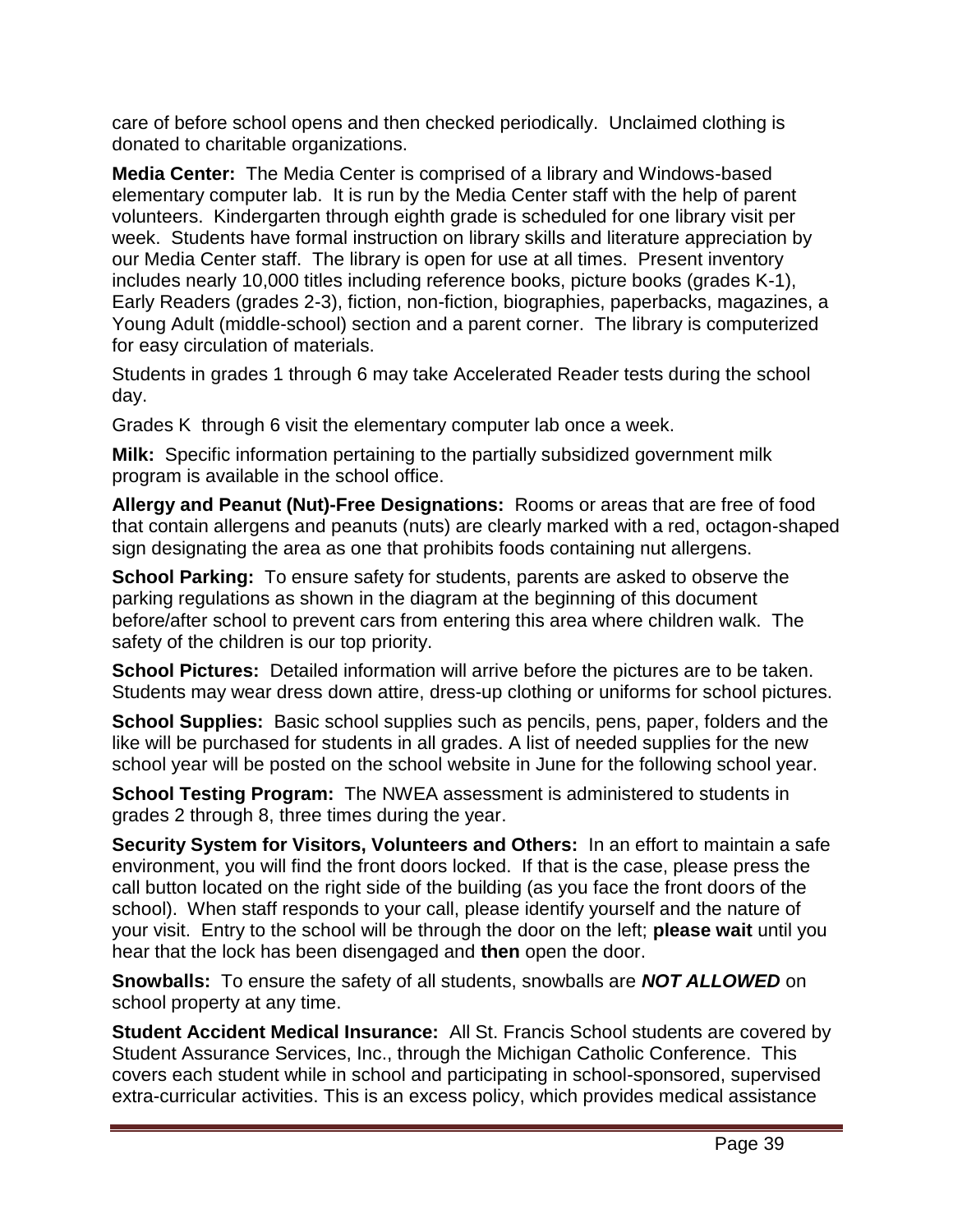with deductibles and co-pays within the parents' health system. If the student is uninsured, the policy will drop down and pay medical expenses, subject to plan restrictions.

Student Assurance Services also provides parents an option to purchase 24-hour coverage. A summary of the plan and frequently asked questions, claim forms and enrollment is web-based. Please go to www.sas-man.com; K-12 students/parents; look up your school and choose Michigan where Michigan Catholic Conference will appear. The menus now allow you to choose the information you desire.

**Telephone:** The telephone in the school sick room may be used to call for forgotten lunches, projects and other urgent matters. It is not for making after-school plans.

**Vision and Hearing Tests**: Vision and Hearing screening is provided by the Washtenaw County Department of Health. Students in grades K, 1, 3, 5 and 7 receive vision screening. Students in grades K, 2 and 4 receive hearing screening. Parents may elect not to have their child screened by writing a note to the school office in advance of the screening. If the technician perceives some type of discrepancy, parents are contacted.

**Wellness Policy:** A copy of the St. Francis of Assisi Severe Allergy Management Plan is posted on the school website and available in the office for all families.

Appendix A:

#### **Communications Plan**

#### **Executive Summary**

St. Francis School is a Catholic, private school for students in preschool through eighth grade. The school strives for open and on-going two-way communication between administration, parents, and students. A strong communication system helps create the best learning environment for all students and creates a community that meets the mission of the school.

This Communication Plan is intended to do the following:

- Present a clear and concise framework for communicating a unified message to the school community.
- Foster strong relationships with all community stakeholders and allow them to provide input into the educational process.
- Share the message of God and Jesus Christ.
- Combat negative perceptions of the school and of Catholic schools in the Diocese.

**Goal #1:** Demonstrate a welcoming spirit to all who seek a Catholic education for their children.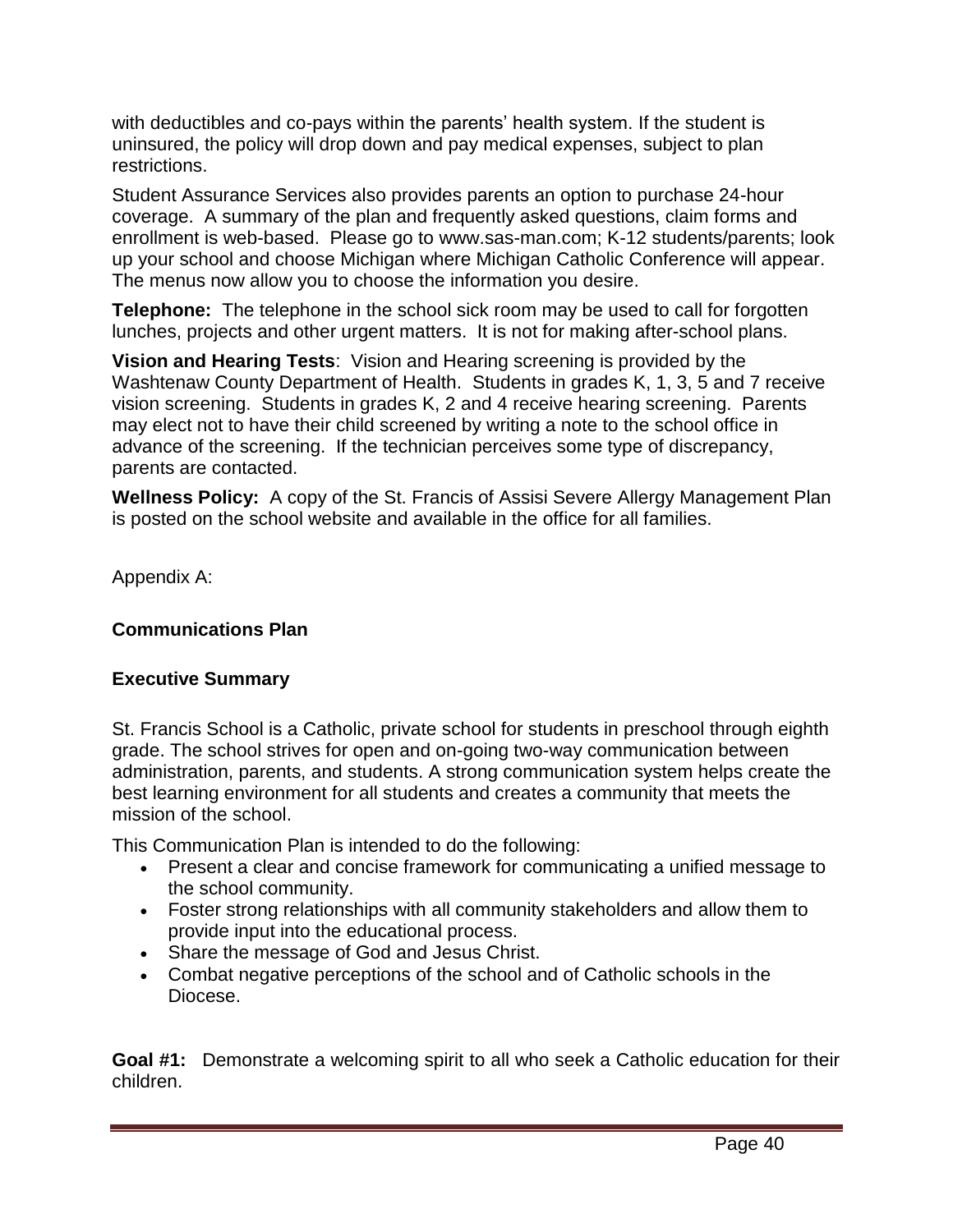$\circ$  Incorporate active faith formation opportunities within the school community.

- $\circ$  Provide opportunities for students and parents to grow in their faith.
- $\circ$  Strengthen the Catholic identity of the school within the wider community.

**Goal #2:** Provide an academically excellent curriculum that will prepare students for high school and beyond.

- o Collaborate with faculty in all aspects of curriculum development.
- o Follow 5-year technology plan for continual improvement.
- o Provide optimal class-size.

o Use standardized test results for school improvement and student success.

**Goal #3:** Partner with staff, parents, and parish ministries to fulfill the mission of the school.

- o Provide support for the academic, emotional, and spiritual needs of each student.
- o Provide resources for parents to assist with individual student needs.
- o Use community resources to establish feeling of belonging in a community where children, family, and faith matter.

**Goal #4:** Strive to make and maintain facility improvements for the betterment of school functions and operations.

- $\circ$  Maintain visual appeal, cleanliness, and organization to communicate a clean, efficient, education system.
- $\circ$  Design and create a plan to disseminate communication across the PK-8<sup>th</sup> grade community.
- o Educate parents about the communication style at each grade level.
- o Encourage parents to communicate with teachers and administration.

#### **Objectives**

- 1. To improve internal and external communication with the specific goal of creating open, two-way communication.
- 2. To develop school and community understanding of our commitment to the educational process through the mission, vision, goals, and beliefs of the diocese.
- 3. To design positive school climate that welcomes and encourages family and community involvement.
- 4. To seek partnerships with parents and teachers to facilitate learning outside of the school day.
- 5. To create a learning organization that is open to new ideas.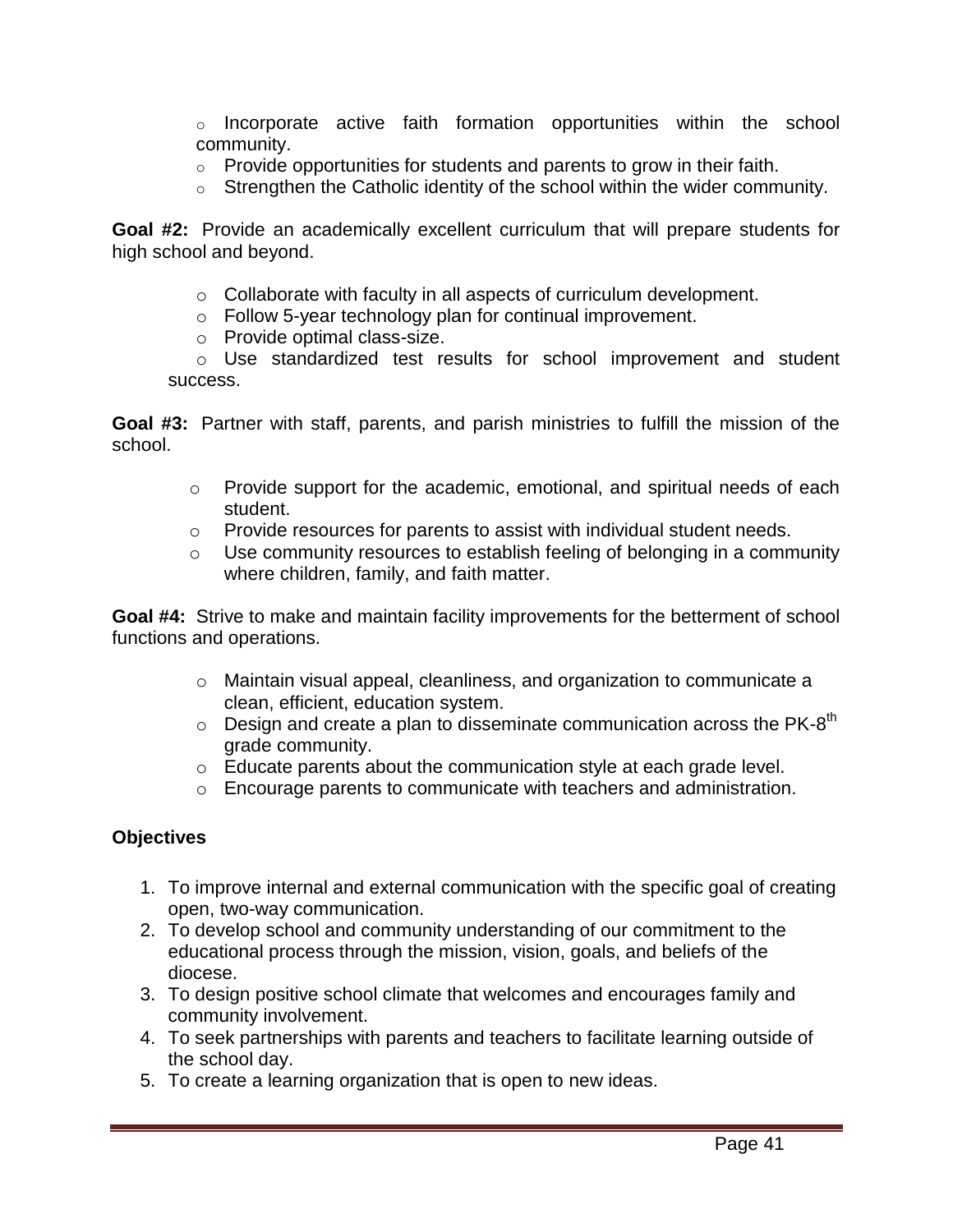- 6. To promote an environment that encourages cooperation, teamwork, and creativity among all constituencies.
- 7. To reach out to community and church members who do not have direct contact with the school.
- 8. To instill pride in our school and our students.

#### **Target audiences who receive communications from school office.**

- **Internal**
	- o School Improvement **Committee**
	- o Administrators
	- o Educators
	- o Support Personnel
	- o PTG
- **External**
	- o Students
	- o Parents
	- o Business/community leaders
	- o Media
	- o Elected officials
	- o Alumni

#### **Channels to release communications**

- Print and TV
	- o Local publicationsnewspapers, AA Observer
	- o Faithful Learning pamphlets
	- o Prospective family folders
- Electronic
	- o School and parish website

#### **Key messages that will come from the communications**

- Budget/fundraising
	- o Role of Development in fuding initiatives
	- o Development Fundraiser: Annual Appeal, Car Raffle, Hopes and Dreams, Golf Outing for Tuition Assistance.
	- o PTG Fundraisers: Miles for Mustangs, Pizza Lunch, Jimmy Johns' Lunch
	- o Enrichment fundraisers: Mandarin, Pasta, and Taco Lunches
- School/student achievement
- Events
- Faculty information
- o Other stakeholders within the school community
- o Development
- o ESP: Extended School Program
- o Parish
- o Neighboring school districts
- o Local universities
- o Prospective families
- o Parishioners
- o Donors
- o Monthly principal letters
- o Online surveys
- o Social media
- o Student Management System
- o Emails
- o Google Documents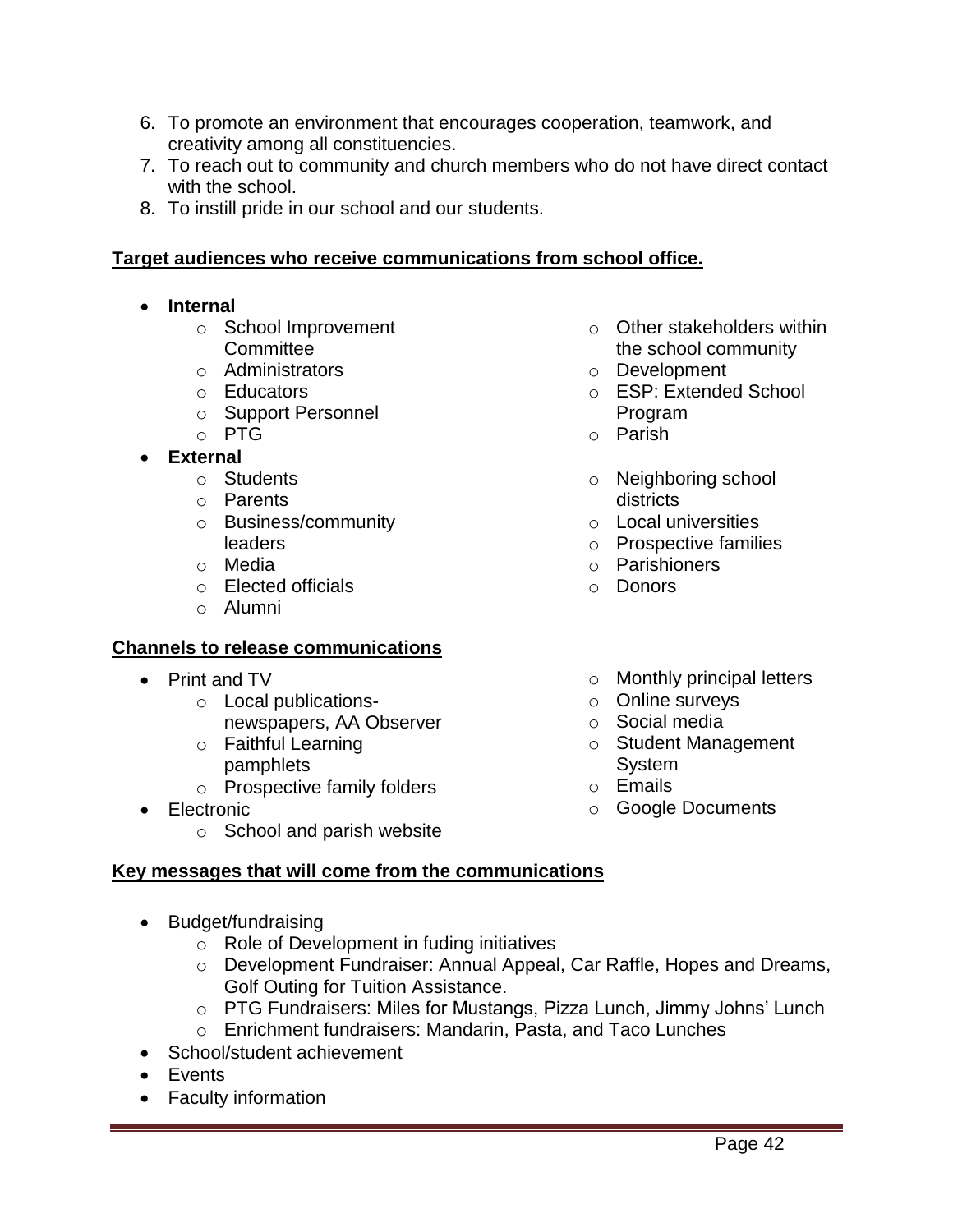- Classroom information
- Day-to-day operations
- Available Financial Aid
- Welcoming to all students

#### **Social Media Protocol for school's facebook page**

- Items will be submitted to the principal.
- Principal will proof ahead of time.
- Items may include but are not limited to announcements, photographs, information from emails.

#### **Student/Staff Relations**

- **Goals**
	- o Distribution of information to staff, students, and families.
	- o Increase opportunities for staff and parents to give feedback on decisionmaking processes that affect them.
	- o Communicate for collaboration, trust, and connections with parents, development, and PTG.
	- o Recognize students and staff for their achievements.
- **Strategies**
	- o Maintain school web pages that give up-to-date information for staff and students.
	- o Include staff and parents in committee meetings.
	- o Recognize staff achievements through School Improvement Committee meetings.

#### **Internal/Community Relations**

- **Goals**
	- o Develop and maintain strong, positive relationships with all stakeholders to strengthen support for the school.
	- o Allow for honest and frequent input from all constituents.
	- o Make school information available and easily accessible for the community while maintaining security for the safety of students.
	- o Build and maintain partnerships with business and industry leaders.
- **Strategies**
	- o Establish one main communicator from the front office.
	- o Continue principal's monthly letter.
	- o Through new website model, when possible, create a login component for school families so we can post a running list of events and announcements.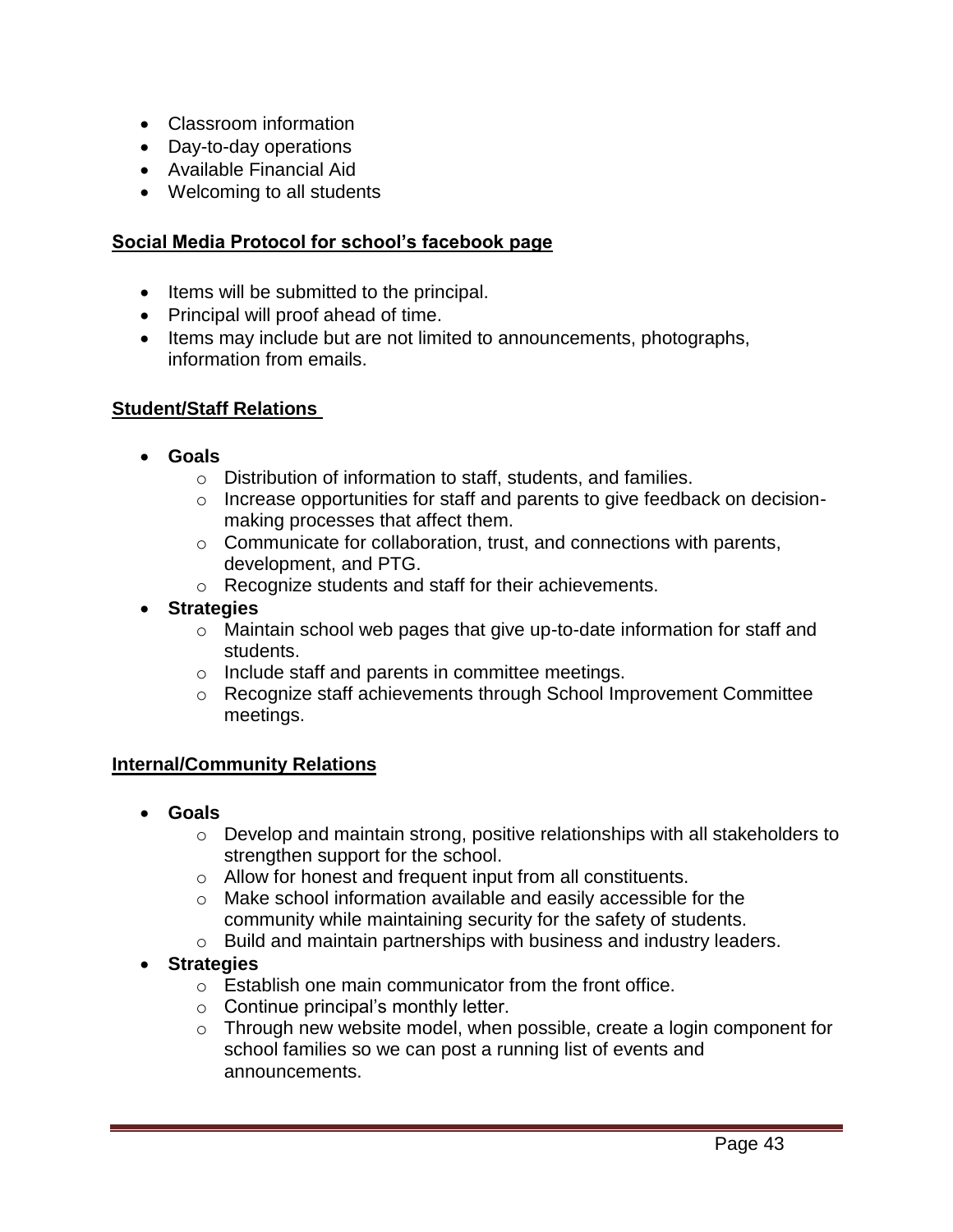#### **Media Relations**

- **Goals**
	- $\circ$  Maintain a reciprocal relationship with the media to enhance the public's perception of the school.
	- o Increase the number of positive stories provided to the media.
	- o Showcase student and staff achievement.
	- $\circ$  Maximize awareness and support the school's goals, objectives, and programs.
	- o Increase the use of social media tools to augment traditional media efforts.

#### **Strategies**

- o Develop relationships with media outlets and reporters.
- o Highlight positive media coverage throughout the school and online.
- o Implement and maintain appropriate social media tools.

#### **Web Communications**

- **Goals**
	- $\circ$  Reach all audiences, even those without direct ties to the school (i.e., parishioners- through electronic communication.
	- $\circ$  Emphasize the importance of two-way communication through the internet.
	- o Design school and class/grade-level websites that are visually appealing and user-friendly.
	- o Develop a branded look for all online designations.
	- o Promote the school's website as the primary source for information for all stakeholders.
- **Strategies**
	- $\circ$  Create and distribute electronic surveys to obtain feedback from all stakeholders.
	- o Increase parents' usage of student communication platform and interaction with teachers through email.
	- $\circ$  Publish monthly electronic newsletters and distribute through email.
	- o Redesign school homepage and highlight all communication efforts.

#### **Marketing**

- **Goals**
	- $\circ$  Create key messages and talking points about the school to establish one, clear voice throughout all communication channels.
	- o Increase the distribution of printed/electronic/downloadable materials that highlight the school's mission, vision, beliefs, and goals, as well as recent achievements and accomplishments.
	- o Create a branded image that helps build a strong reputation.
- **Strategies**